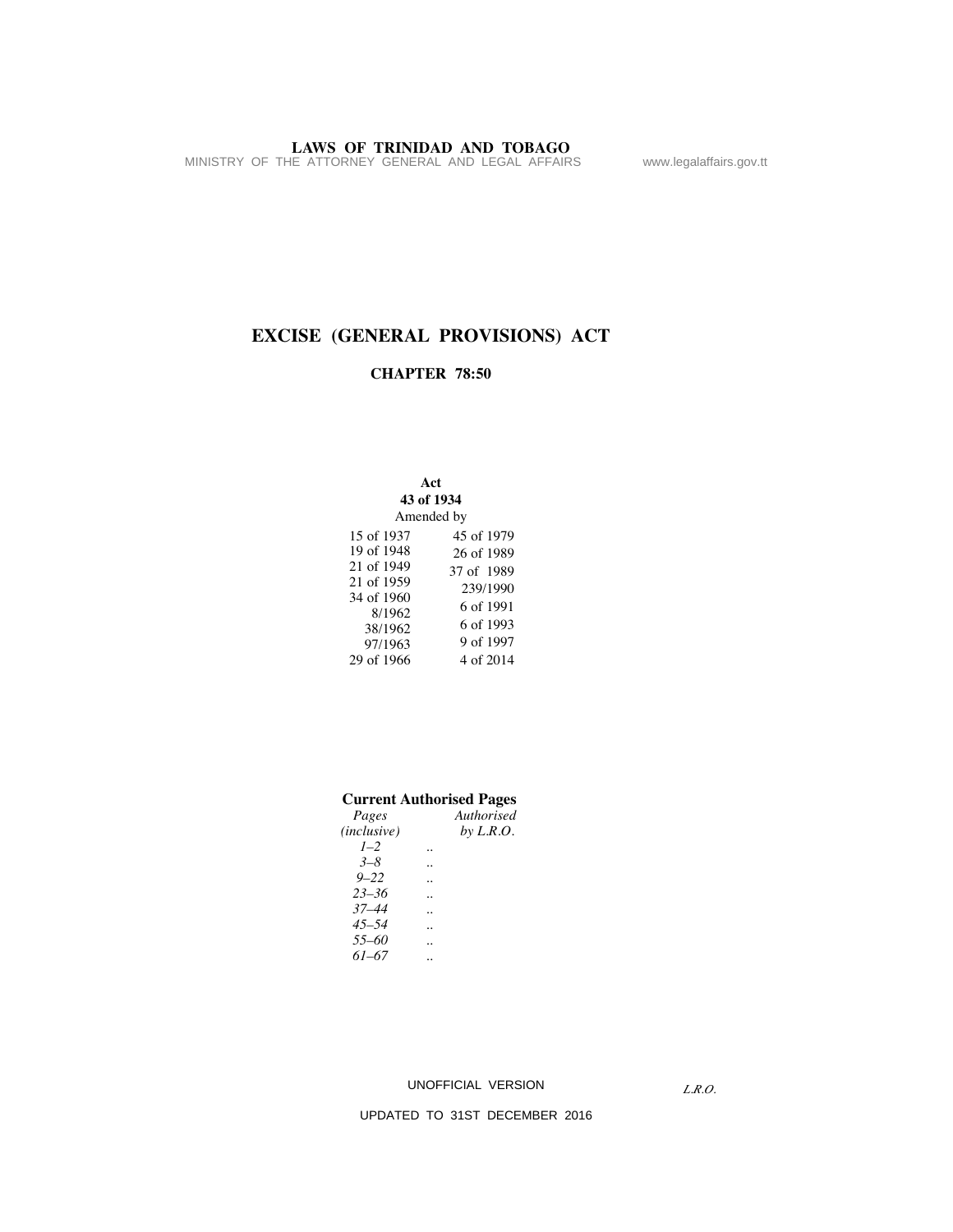# **LAWS OF TRINIDAD AND TOBAGO**<br>GENERAL AND LEGAL AFFAIRS www.legalaffairs.gov.tt

MINISTRY OF THE ATTORNEY GENERAL AND LEGAL AFFAIRS

2 **Chap. 78:50** *Excise (General Provisions)*

### **Index of Subsidiary Legislation**

|                                                          |          |           |   | Page |
|----------------------------------------------------------|----------|-----------|---|------|
| Resolution (GN 71/1956)                                  |          |           |   | 42   |
| Resolution (GN $142/1967$ )                              |          | .         | . | 43   |
| Excise (General Provisions) Order (GN 58/1957)           |          | .         | . | 44   |
| Excise Duty (Spirits) Order (GN 196/1957)                |          | .         | . | 45   |
| Excise Duty Order (GN 66/1961)<br>$\cdots$               |          | .         | . | 45   |
| Excise Duty (Alcoholic Beverages) Order (LN 161/2016)    |          | .         | . | 46   |
| Excise Duty (Other Malt Beverage) Order (GN 119/1973)    |          | $\ddotsc$ | . | 48   |
| Excise Duty (Lubricating Oils) Order (GN 3/1968)         |          | .         | . | 49   |
| Excise Duty (Petroleum Products) Order (LN 86/1997)      |          | .         | . | 50   |
| Excise Duty (Edible Oil) Order (LN 9/1989)               |          | .         | . | 50   |
| Excise Duty (Tobacco Products) Order (LN 162/2016)       | $\cdots$ | .         | . | 51   |
| Excise Duty (Beer) Order (GN 124/1978)                   |          | .         | . | 52   |
| Excise Duty (Compressed Natural Gas) Order (LN 227/2013) |          | $\cdots$  | . | 52   |
| Excise Officers (Overtime) Regulations (GN 42/1957)      |          |           | . | 52   |
| Excise Regulations (G 27.12.1934)                        |          |           | . | 54   |
| Excise (Fees) Regulations (GN 43/1957)                   |          |           |   | 63   |
|                                                          |          |           |   |      |

### **Note on Validation**

Act No. 8 of 1984 states as follows:

"Validation of acts done in pursuance of Subsidiary Legislation.

 2. Notwithstanding any rule of law to the contrary, it is declared that all acts and things purported to be done or omitted to be done by the Comptroller of Customs and Excise under or in pursuance of the powers conferred by the Customs (Import Duty) (Caribbean Common Market) Order, 1984 and the Excise Duty (Petroleum Products) Order, 1984 on or after the 2nd day of February, 1984 are deemed to have been lawfully and validly done or omitted to be done and no legal proceedings or other action of any kind shall be entertained in respect of or in consequence of such acts and things.".

> UNOFFICIAL VERSION UPDATED TO 31ST DECEMBER 2016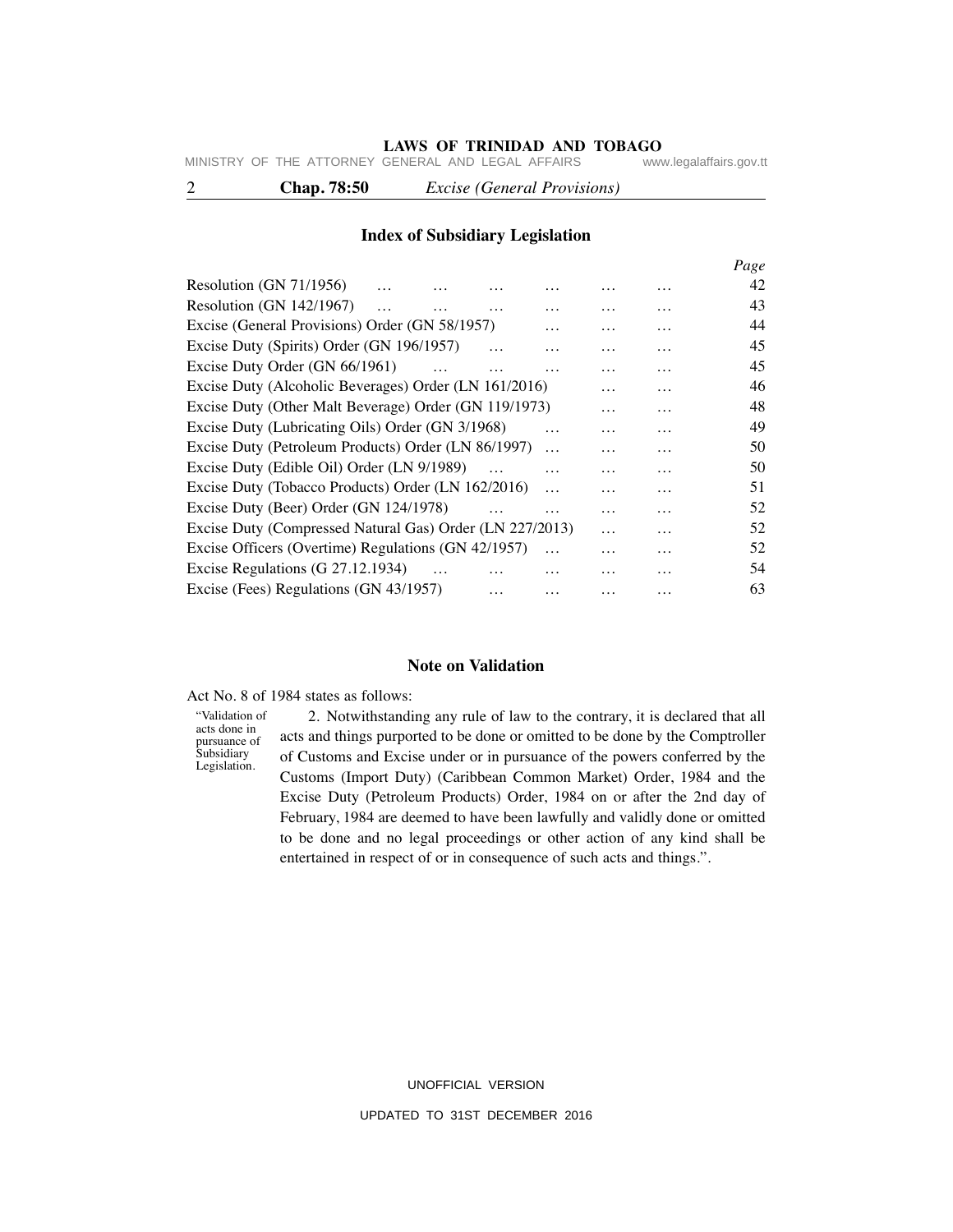MINISTRY OF THE ATTORNEY GENERAL AND LEGAL AFFAIRS www.legalaffairs.gov.tt

 *Excise (General Provisions)* **Chap. 78:50** 3

**CHAPTER 78:50**

### **EXCISE (GENERAL PROVISIONS) ACT**

### ARRANGEMENT OF SECTIONS

### **SECTION**

1. Short title.

## **PART I**

### **PRELIMINARY**

- 2. Construction.
- 3. Interpretation.
- 4. What shall be deemed acts of Comptroller, etc.
- 5. Officers to have powers of constables.
- 6. Authority to be produced by person acting for another.
- 7. Goods to be handled, etc., by owner. Samples for owner.
- 8. Rewards.
- 9. Power of Comptroller to impose fines, etc.
- 10. Minister may restore seizures, etc.
- 11. All bonds and securities entered into, valid.
- 12. Surety to be deemed a principal debtor.

### **PART II**

### **DUTIES AND DRAWBACKS**

- 13. Imposition and variation of duties.
- 14. Effect of obligation to pay duty.
- 15. Duty to be paid at rate in force on delivery.
- 16. Disputes as to duty payable.
- 17. Duty to be proportionate to quantity, etc.
- 18. Goods used contrary to purpose for which delivered.
- 19. Contract prices of goods may be adjusted to meet change in Excise Duty.
- 20. Minister may direct granting of drawbacks.
- 21. Certification of debenture. Refund of duties paid in error.
- 22. No duty payable on goods exported, shipped as stores, etc. Exemptions from duty; Petroleum used on works, etc.

UNOFFICIAL VERSION

*L.R.O. 1/2015*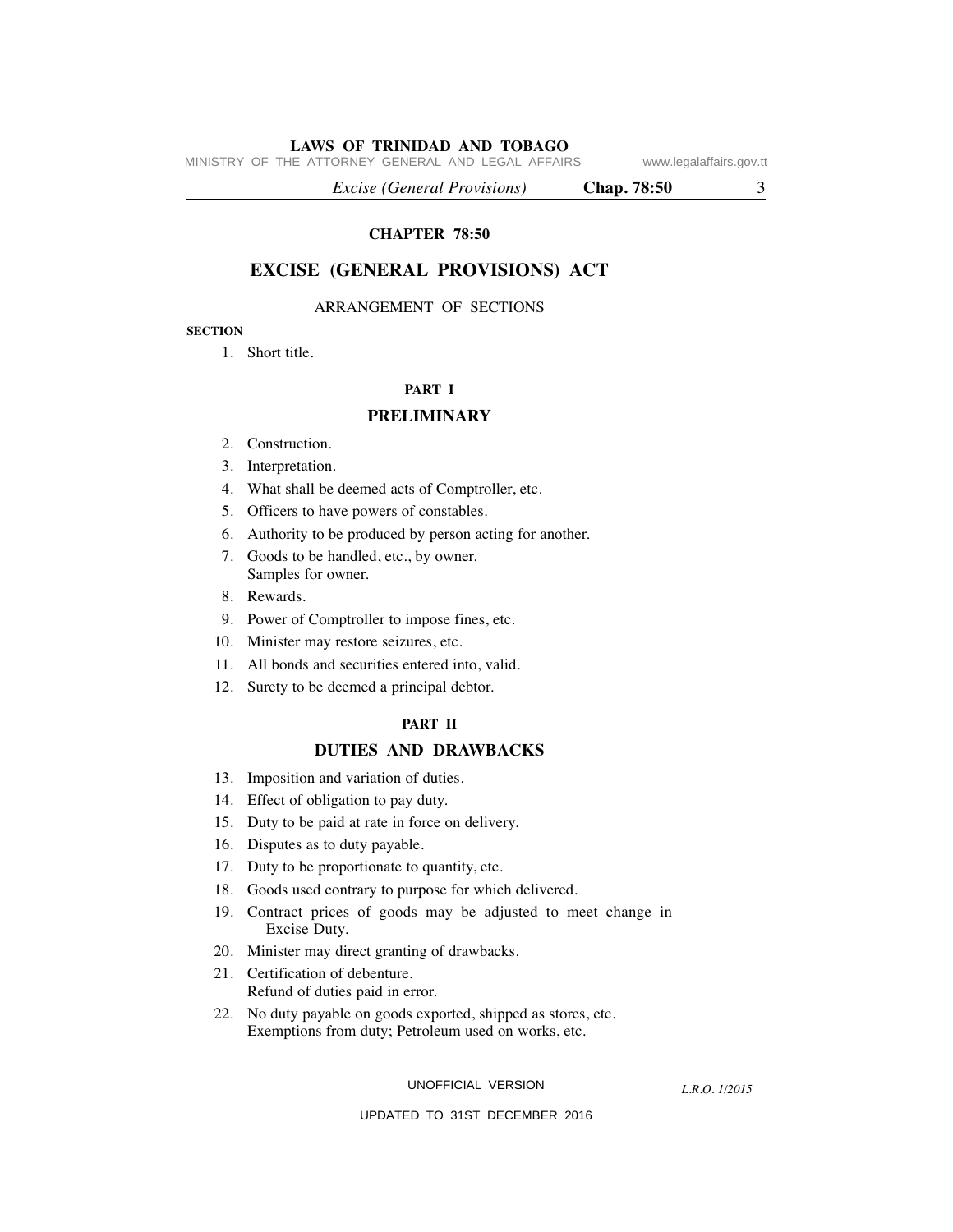# **LAWS OF TRINIDAD AND TOBAGO**<br>GENERAL AND LEGAL AFFAIRS www.legalaffairs.gov.tt

MINISTRY OF THE ATTORNEY GENERAL AND LEGAL AFFAIRS

4 **Chap. 78:50** *Excise (General Provisions)*

### ARRANGEMENT OF SECTIONS—*Continued*

### **SECTION**

- 23. Duty on goods lost may be remitted.
- 24. When duty payable.
- 25. Comptroller may distrain for duties.
- 26. Minister may revoke licence or permission to manufacture.
- 27. Deficiency in stock. Excess in stock.
- 28. Saving as to section 27.

### **PART III**

### **WAREHOUSES**

- 29. Bond may be required of warehouse keeper.
- 30. Duty not payable on goods warehoused.
- 31. Further conditions.
- 32. Restrictions on removal.
- 33. Government not liable for loss, etc., in warehouse.
- 34. Removal of and from warehouse.
- 35. Revocation of appointment of warehouse.

### **PART IV**

### **REMOVAL**

- 36. Goods loaded deemed delivered.
- 37. Certificates.
- 37A. Certificate books.
	- 38. Offences in regard to certificates.
	- 39. Illegal removal.
	- 40. Receiving without certificate.

### **PART V**

### **OBLIGATIONS OF MANUFACTURERS AND WAREHOUSE KEEPERS**

- 41. Manufacturer to obtain permission of Comptroller to manufacture.
- 42. Books to be kept by manufacturer or warehouse keeper. Offences in regard to books.
- 43. Manufacturer to produce books, invoices, etc.

UNOFFICIAL VERSION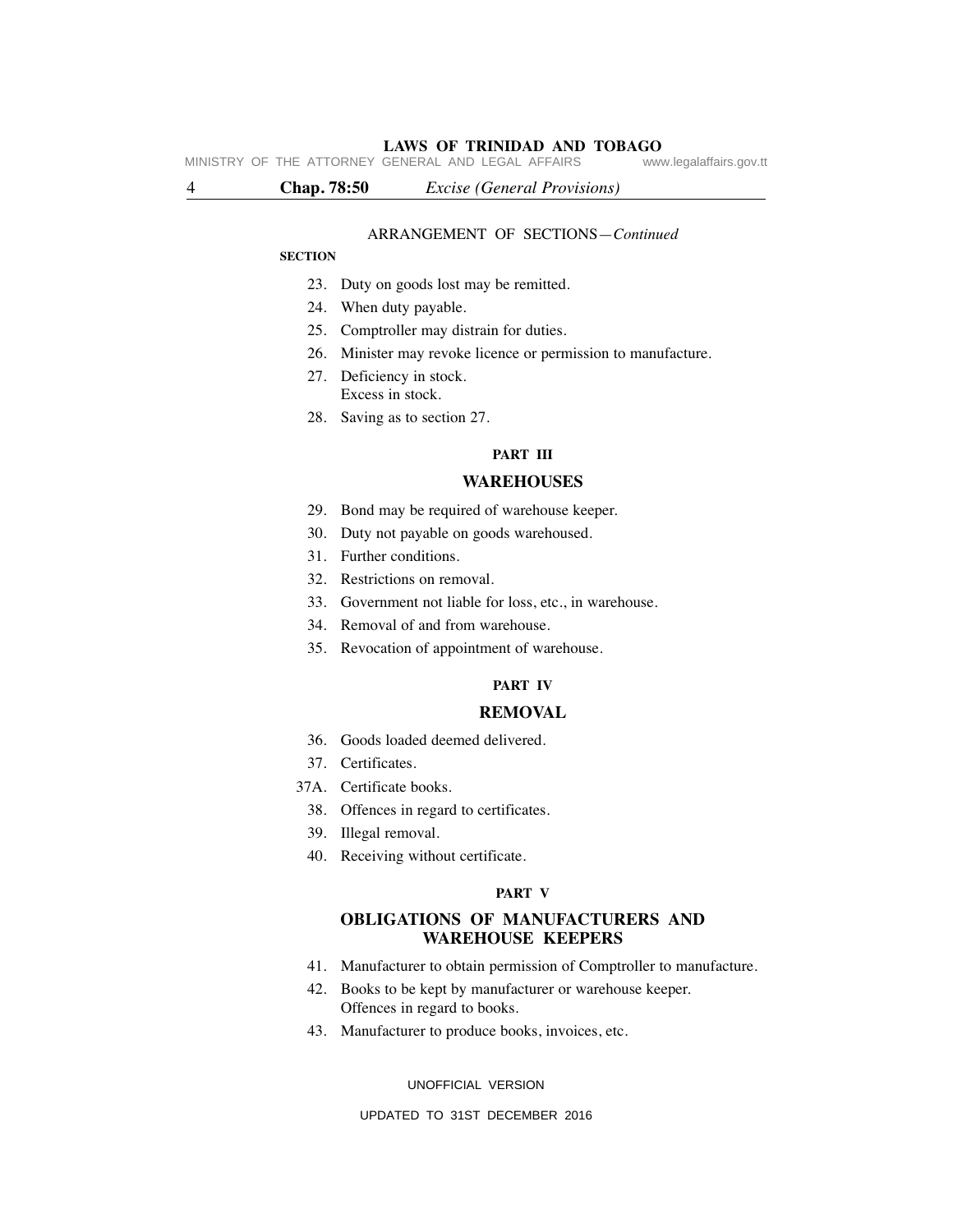MINISTRY OF THE ATTORNEY GENERAL AND LEGAL AFFAIRS www.legalaffairs.gov.tt

*Excise (General Provisions)* **Chap. 78:50** 5

### **SECTION**

- 44. Description of premises, etc., to be delivered to Comptroller.
- 45. Instruments, etc., to be kept by manufacturer. Measuring instruments.
- 46. Comptroller may station Officer on licensed premises.
- 47. Assistance to be afforded to Officers.

### **PART VI**

### **POWERS OF OFFICERS**

- 48. Officer may patrol freely.
- 49. Officer may enter factory.
- 50. Officer may examine stock of vendor.
- 51. Officer may search house, etc.
- 52. Officer may stop carriage.
- 53. Power of arrest.

### **PART VII**

### **OFFENCES**

- 54. General penalty.
- 55. Penalty where goods forfeited.
- 56. Penalty for false declaration.
- 57. Penalty for evading Excise laws generally.
- 58. Obstructing Officer.
- 59. Personation of Officer.
- 60. Penalty for signalling to offender.
- 61. Offering goods for sale under pretence that the duties are not paid.
- 62. Officer taking unauthorised fee, etc. Collusive seizure, bribery, etc.

#### **PART VIII**

### **SEIZURES**

- 63. General provision as to forfeiture.
- 64. Procedure on seizure.
- 65. Disposal of seizure.
- 66. Claim to seized goods to be in name of owner.

UNOFFICIAL VERSION

*L.R.O. 1/2015*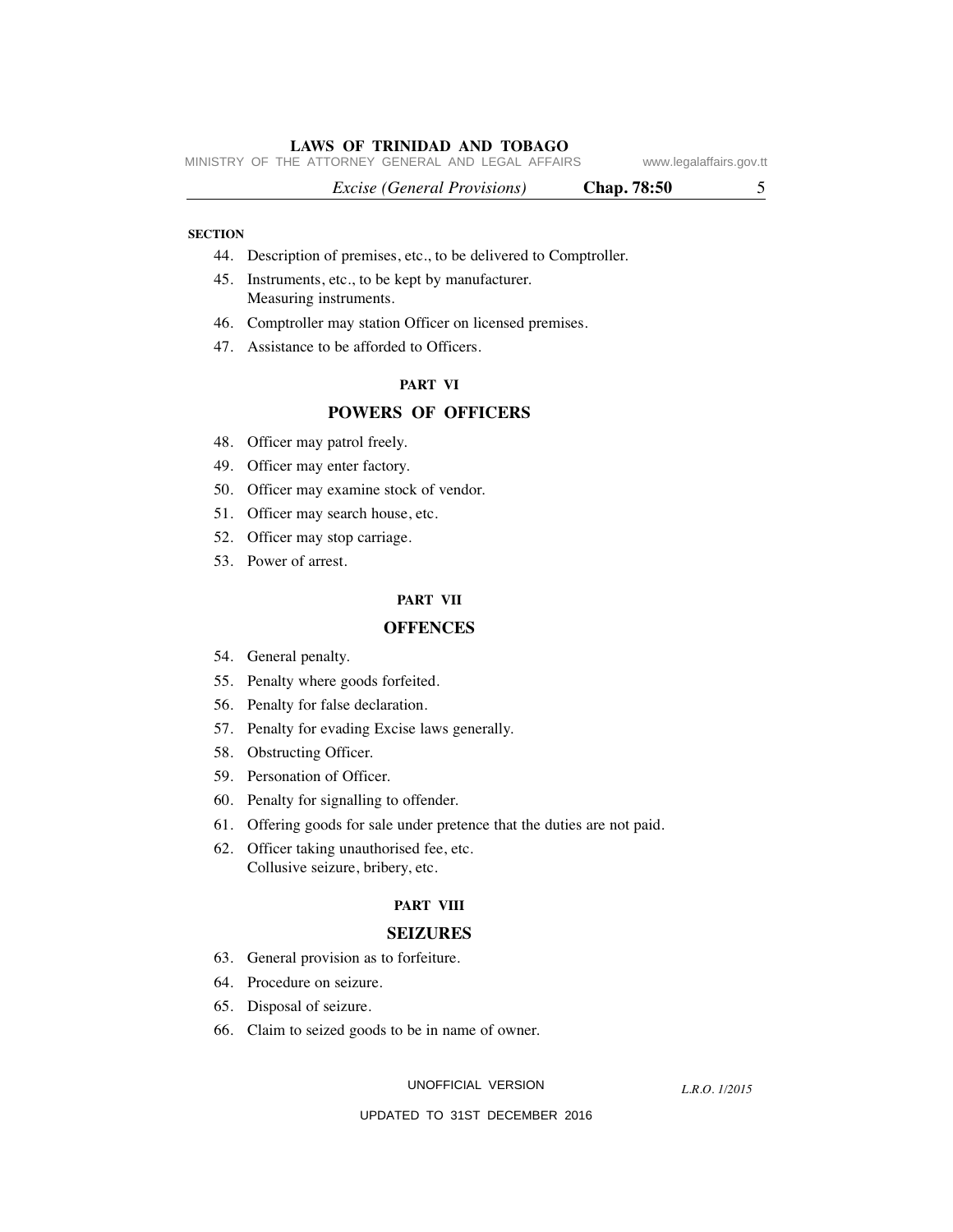**LAWS OF TRINIDAD AND TOBAGO**<br>GENERAL AND LEGAL AFFAIRS www.legalaffairs.gov.tt MINISTRY OF THE ATTORNEY GENERAL AND LEGAL AFFAIRS

6 **Chap. 78:50** *Excise (General Provisions)*

### ARRANGEMENT OF SECTIONS—*Continued*

### **SECTION**

### **PART IX**

### **LEGAL PROCEEDINGS**

- 67. Recovery of penalties.
- 68. Certificate of probable cause of seizure or act of Officer.

### **PART X**

# **PROOFS IN PROCEEDINGS**

- 69. Onus of proof on defendant in certain cases.
- 70. Evidence of Officers.
- 71. Comptroller to certify value.
- 72. Chemist's certificate sufficient evidence.
- 73. Admissibility of copies of documents.
- 74. Proof of Order of Minister, etc.
- 75. Certificate of condemnation.

### **PART XI**

### **SUPPLEMENTARY**

- 76. Regulations.
- 77. Forms.
- 78. Removal and delivery in special circumstances.

### **SCHEDULE.**

UNOFFICIAL VERSION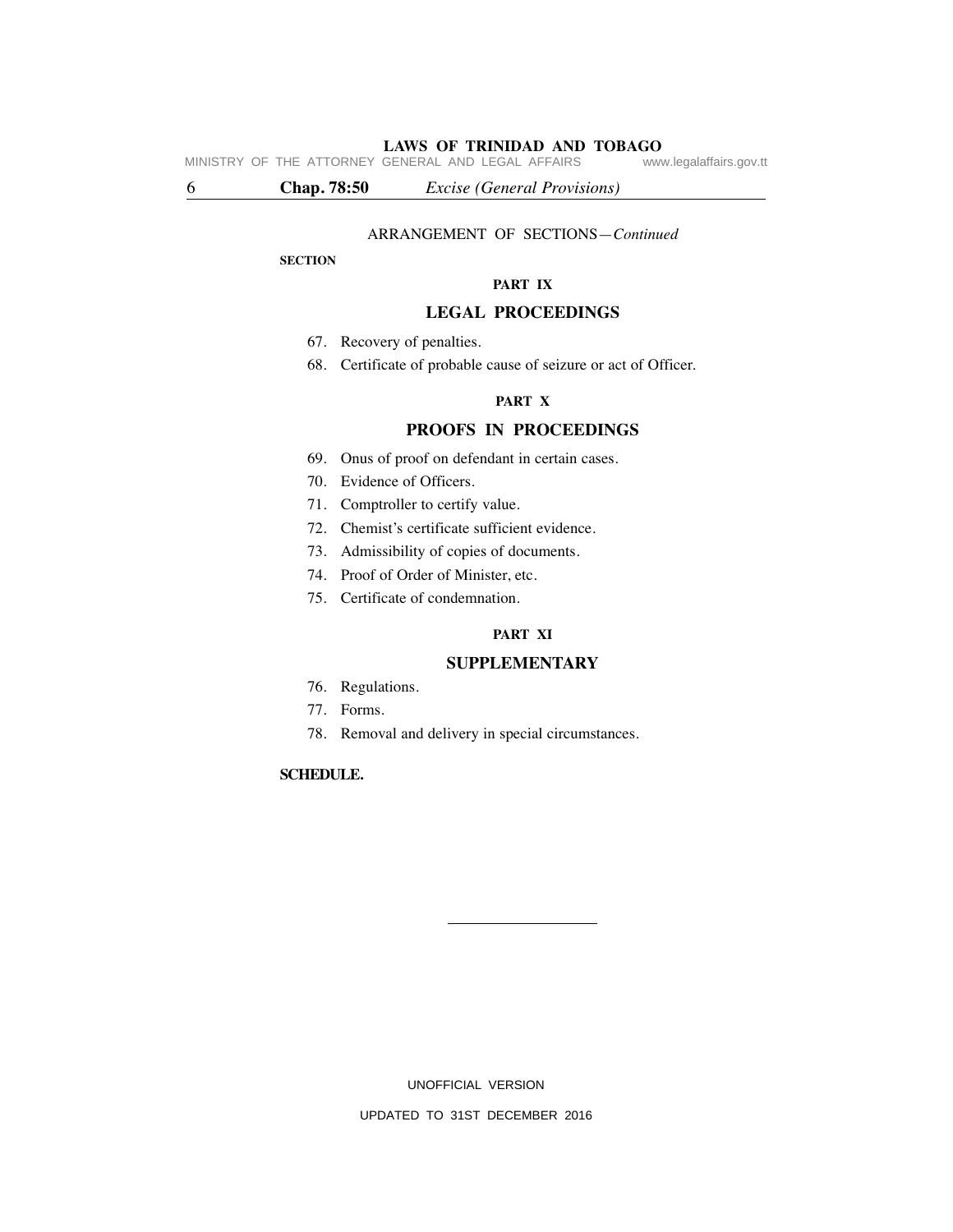MINISTRY OF THE ATTORNEY GENERAL AND LEGAL AFFAIRS www.legalaffairs.gov.tt

 *Excise (General Provisions)* **Chap. 78:50** 7

### **CHAPTER 78:50**

# **EXCISE (GENERAL PROVISIONS) ACT**

## **An Act relating to the Excise Revenues.**

1950 Ed. Ch. 32. No . 8. 43 of 1934. Commencement.

[1ST JANUARY 1935]

1. This Act may be cited as the Excise (General Short title. Provisions) Act.

### **PART I**

### **PRELIMINARY**

2. This Act shall be construed as one with all other Excise Construction. Acts and nothing in this Act shall be deemed to repeal any provision of any other Excise Act unless specifically stated herein.

| 3. In this $Act-$                                                                                                                                                                                                                                   | Interpretation.<br>[21 of 1959]                   |
|-----------------------------------------------------------------------------------------------------------------------------------------------------------------------------------------------------------------------------------------------------|---------------------------------------------------|
| "Appeal Board" means the Appeal Board established under<br>section 3 of the Tax Appeal Board Act;                                                                                                                                                   | 29 of 1966<br>37 of 1989<br>239/1990<br>6 of 1991 |
| "approved" means approved by the Comptroller;                                                                                                                                                                                                       | 9 of 1997].<br>Ch. 4:50.                          |
| "carriage" includes every description of conveyance for the<br>transport by land of human beings or property;                                                                                                                                       |                                                   |
| "Compressed Natural Gas" (hereinafter referred to as "CNG")<br>means petroleum in the form of a mixture of hydrocarbon<br>gases and vapours, consisting principally of methane $(CH4)$ ,<br>which have been compressed for use as a vehicular fuel; |                                                   |
| "Comptroller" means the Comptroller of Customs and Excise;                                                                                                                                                                                          |                                                   |
| "drawback" means a refund of all or part of any Excise Duty<br>authorised by law in respect of goods exported or used in<br>any particular manner;                                                                                                  |                                                   |
| "Excise Act" means the Brewery Act, the Spirits and Spirit Ch. 87:52.<br>Compounds Act, the Liquor Licences Act, and any other Ch. 84:10.<br>Act, Regulation, Order or Resolution having the force of                                               | Ch. 87:54                                         |

law relating to excisable goods;

UNOFFICIAL VERSION

*L.R.O. 1/2015*

UPDATED TO 31ST DECEMBER 2016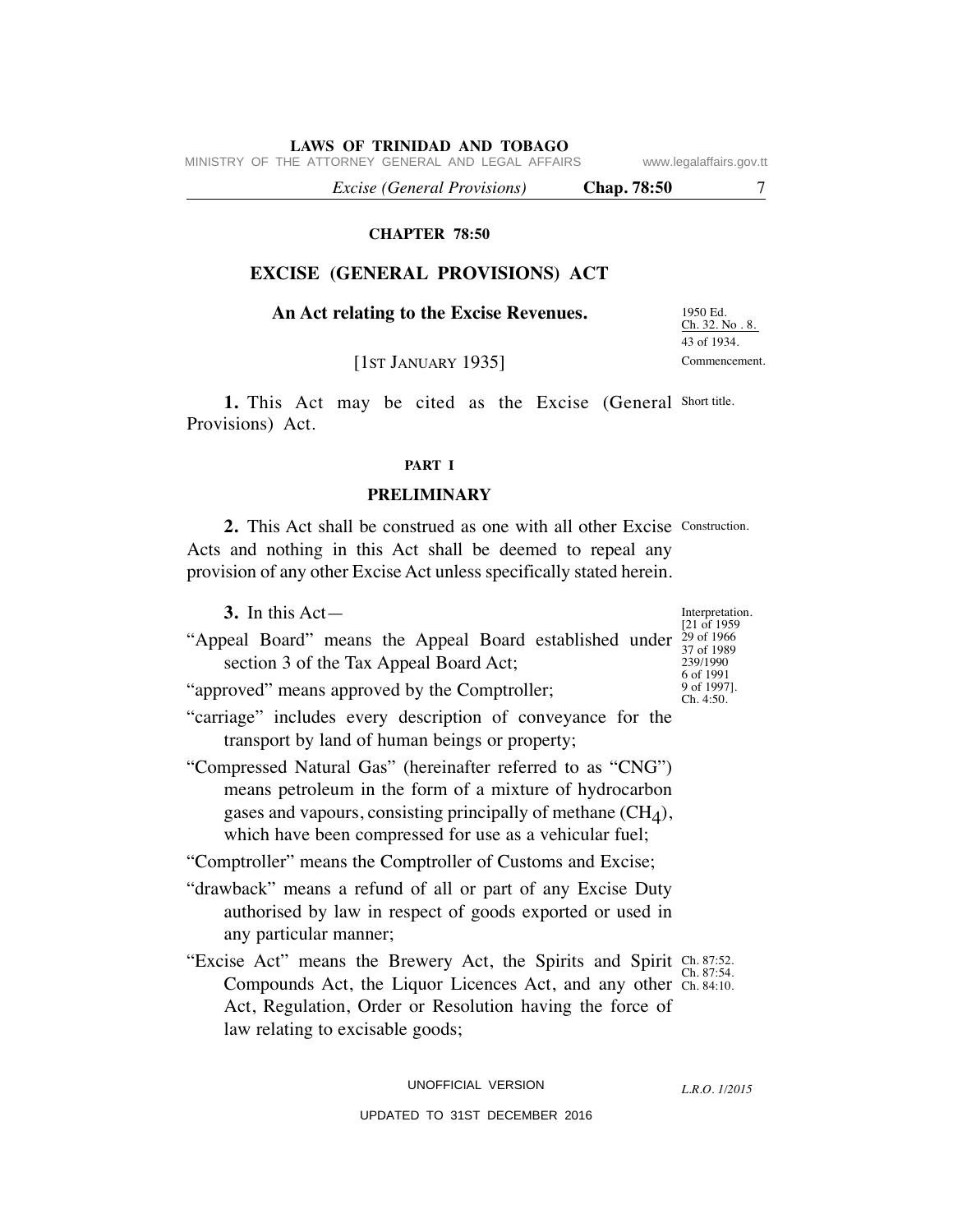MINISTRY OF THE ATTORNEY GENERAL AND LEGAL AFFAIRS

| 8<br>Chap. 78:50 | <i>Excise (General Provisions)</i> |
|------------------|------------------------------------|
|------------------|------------------------------------|

- "Excise Duty" means any duty other than an export duty of Customs imposed on any articles manufactured in Trinidad and Tobago and includes CNG;
- "excisable goods" means goods of a description liable to Excise Duty if delivered for consumption in Trinidad and Tobago;
- "factory" means any premises or place used for the manufacture of excisable goods;
- "I.P. Test" means the standard method of test for any characteristic of a derivative of crude oil from time to time adopted by the Institute of Petroleum and appearing in its publication "Standard Methods for Testing Petroleum and its Products";
- "manufacturer" means any person who by any means makes or produces or causes to be made or produced any excisable goods; and "manufacture" shall have a corresponding meaning;
- "materials" includes any materials from which excisable goods are capable of being manufactured and any residue from any process of manufacture;
- "Officer" includes the Comptroller and any person acting under the instructions of the Comptroller for the purposes of any Excise Act;
- "other petroleum products" means derivatives of crude oil whether manufactured by refining or otherwise which have a distillation end point exceeding 330° Celsius by I.P. Test and also any blended product which, from its nature, the Chief Petroleum Engineer is satisfied is unsuitable for use as petroleum spirit or petroleum oil;
- "petroleum oil" means a derivative of crude oil, whether manufactured by refining or otherwise, which having a flashpoint of 35° Celsius or more, either has a distillation end point not exceeding 33° Celsius by I.P. Test or of which 10 per cent by volume or more distils at a temperature not exceeding 200° Celsius by I.P. Test and includes any petroleum products to which the definitions "petroleum spirit" and "other petroleum products" do not apply;

UNOFFICIAL VERSION UPDATED TO 31ST DECEMBER 2016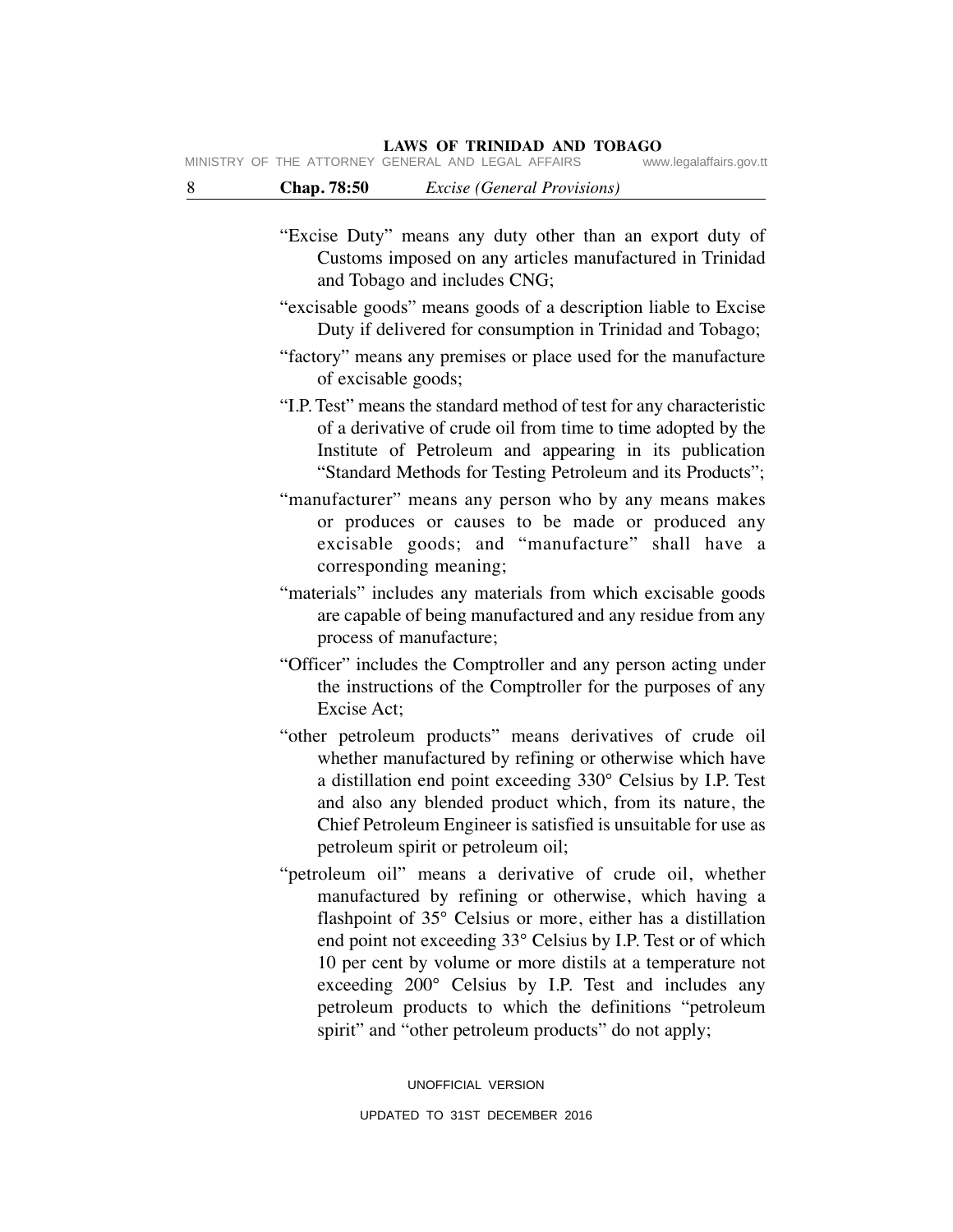|  |                                                    | <i>Excise (General Provisions)</i> |  |  | <b>Chap.</b> 78:50 |                         |
|--|----------------------------------------------------|------------------------------------|--|--|--------------------|-------------------------|
|  | MINISTRY OF THE ATTORNEY GENERAL AND LEGAL AFFAIRS |                                    |  |  |                    | www.legalaffairs.gov.tt |

"petroleum spirit" means a derivative of crude oil, whether manufactured by refining or otherwise which has a flashpoint below 35° Celsius by I.P. Test and includes casing head petroleum spirit;

- "ship" includes any ship, boat, lighter or other floating craft of any description, and any aircraft;
- "warehouse" means any place appointed by the Comptroller to be a warehouse for the security of any excisable goods and of the duty thereon;
- "warehouse keeper" means the owner or occupier of a warehouse.

**4.** Every act, matter or thing required by any Excise Act to What shall be be done or performed by, with, to or before the Comptroller if  $\frac{c_{\text{tot}}}{\text{etc.}}$ done or performed by, with, to or before any Officer appointed by the Comptroller for such purpose shall be deemed to be done or performed by, with, to or before the Comptroller; and every person employed on any duty or service relating to the excise revenue by the orders or with the concurrence of the Comptroller (whether previously or subsequently expressed) shall be deemed to be the Officer for that duty or service; and every act required by law at any time to be done by, with, to or before any particular Officer nominated for such purpose if done by, with, to or before any person appointed by the Comptroller to act for such particular Officer shall be deemed to be done by, with, to or before such particular Officer; and every act required by law to be done at any particular place if done at any place appointed by the Comptroller for such purpose shall be deemed to be done at the particular place so required by law.

powers of

*L.R.O. 1/2006*

**5.** For the purpose of carrying out the provisions of any officers to have Excise Act all Officers shall have the same powers, authorities constables. and privileges as are given by law to constables and all members of the Police Service shall have the same powers, authorities and privileges as are given by law to Officers; and the expression "Officer" where used in any Excise Act extends to and includes all members of the Police Service.

deemed acts of Comptroller,

UNOFFICIAL VERSION UPDATED TO 31ST DECEMBER 2016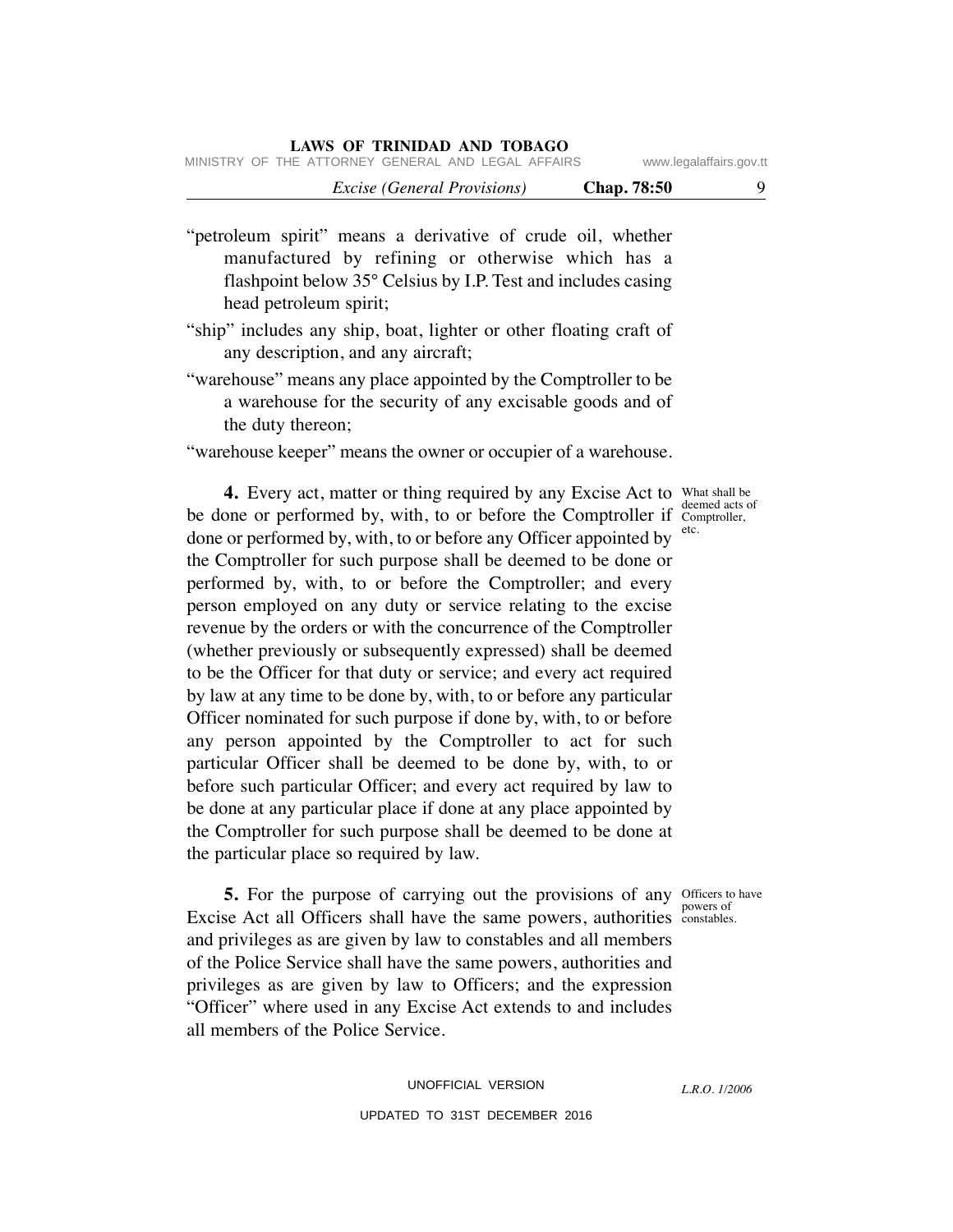# **LAWS OF TRINIDAD AND TOBAGO**<br>GENERAL AND LEGAL AFFAIRS www.legalaffairs.gov.tt

10 **Chap. 78:50** *Excise (General Provisions)* MINISTRY OF THE ATTORNEY GENERAL AND LEGAL AFFAIRS

Authority to be produced by person acting for another.

 **6.** (1) Whenever any person makes application to any Officer to transact any business relating to the excise revenue on behalf of any other person, such Officer may require the person so applying to produce a written authority from the person on whose behalf the application is made and in default of the production of the authority may refuse to transact such business; and any document required by any Excise Act to be signed by any particular person if signed by any person authorised as aforesaid on behalf of the person required to sign the same shall be deemed for all purposes to be signed by the person required to sign the same. However, the Comptroller may in his discretion refuse to allow any such application as aforesaid.

 (2) Where any document or declaration is required by any Excise Act to be signed in the presence of the Comptroller or any particular Officer, if the document or declaration is signed in the presence of a witness whose signature is known to and who is approved by the Comptroller or the Officer who receives the same, then in such case the document or declaration shall be as valid as if it had been signed in the presence of the Comptroller or the Officer in whose presence it is required to be signed.

Goods to be handled, etc., by owner.

 **7.** (1) The removal and shipment of excisable goods and bringing them to the proper place for examination and weighing, putting them into scales, opening, unpacking, repacking, bulking, sorting, lotting, marking and numbering, where such operations respectively are necessary or permitted, and removing to and placing them in the proper place of deposit until delivered or shipped shall be performed by or at the expense of the owner of the goods; and the owner shall unpack, sort, pile or otherwise prepare any such goods in such manner as the Officer requires to enable him to examine or take account of the same.

Samples for owner.

 (2) The Comptroller may direct what excisable goods may be bulked, sorted, lotted, packed and repacked in a factory or warehouse and the manner thereof, and direct in what manner and subject to what conditions the owner of any such goods may take samples thereof.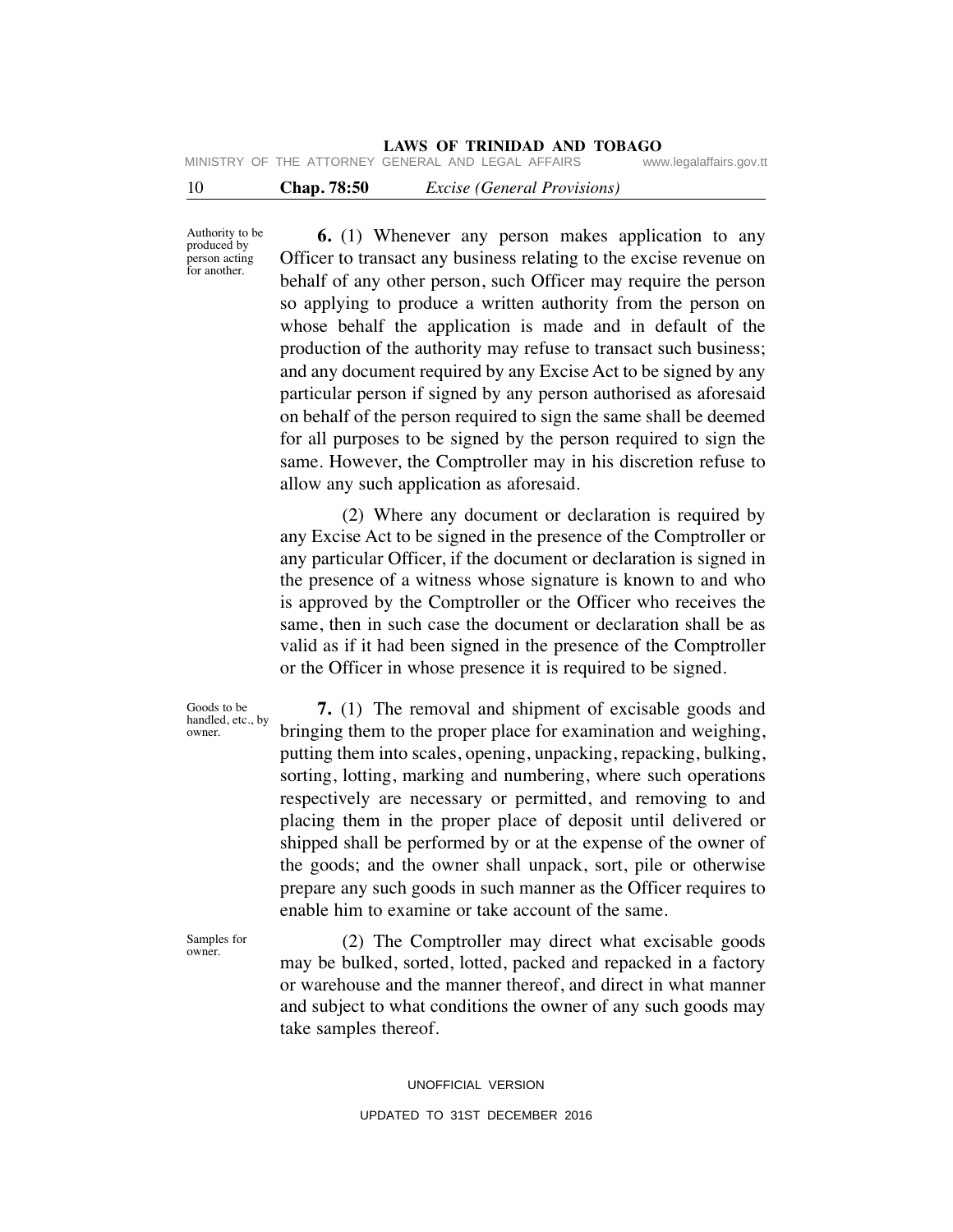| LAWS OF TRINIDAD AND TOBAGO                        |                         |
|----------------------------------------------------|-------------------------|
| MINISTRY OF THE ATTORNEY GENERAL AND LEGAL AFFAIRS | www.legalaffairs.gov.tt |
| <i>Excise</i> ( <i>General Provisions</i> )        | <b>Chap.</b> 78:50      |

8. The Comptroller may with the approval of the Minister Rewards. reward any person who informs him of any offence against any Excise Act or assists in the recovery of any fine or penalty.

**9.** (1) Notwithstanding any of the provisions of this Act, Power of where a person admits in the prescribed form that he has committed impose fines, etc. an offence against any Excise Act and requests in writing that the  $\frac{\text{etc.}}{26 \text{ of } 1989}$ . offence be dealt with under this section by the Comptroller, the Comptroller may, subject to the approval of the Minister, which may be signified from time to time by general directions to the Comptroller, at any time prior to the commencement of proceedings in a Court against the person for the offence—

- *(a)* impose a fine, penalty and forfeiture, but not including imprisonment, and not exceeding that prescribed for the offence; or
- *(b)* mitigate or remit any fine or penalty or restore anything seized under an Excise Act.

 (2) Nothing in this section shall affect any right conferred by any written law on any person to claim the goods in the case of a seizure, or to commence or require the commencement of legal proceedings at any time prior to the payment of the fine or penalty.

 (3) In this section, the expression "prescribed form" means the form set out as Form 2 in the Schedule.

**10.** When any seizure has been made or any fine or penalty Minister may incurred or inflicted or any person committed to prison for any etc. offence against any Excise Act, the President may direct restoration of the seizure (whether condemnation has taken place or not) or waive proceedings or mitigate or remit such fine or penalty or release such person from confinement either before or after conviction on any terms and conditions, as he sees fit.

11. All bonds and other securities entered into by any person or All bonds and persons for the performance of any condition, order or matter entered into, valid. relative to the excise revenue or incident thereto shall be valid in law and upon breach of any of the conditions thereof may be sued and proceeded upon; and all bonds relating to the excise revenue or for

> UNOFFICIAL VERSION UPDATED TO 31ST DECEMBER 2016

Form 2. Schedule.

restore seizures,

securities

Comptroller to

*L.R.O. 1/2006*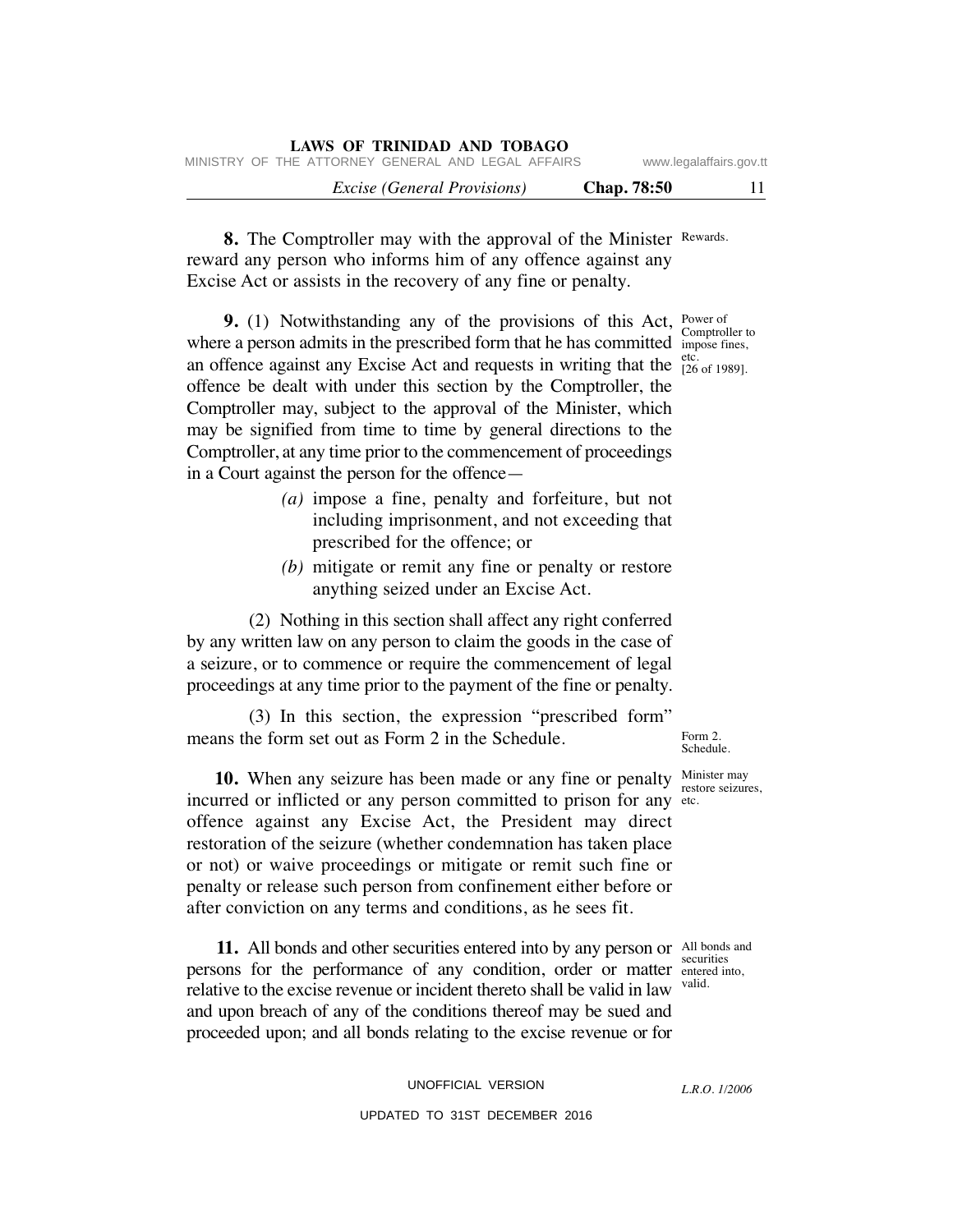MINISTRY OF THE ATTORNEY GENERAL AND LEGAL AFFAIRS

## 12 **Chap. 78:50** *Excise (General Provisions)*

the performance of any condition or matter incident thereto shall be taken to or for the use of the State; and all such bonds (except such as are given for securing the due shipment as stores or exportation of warehoused goods or payment of duty on such goods) may after the expiration of three years from the date thereof or from the time (if any) limited therein for the performance of the condition thereof be cancelled by or by the order of the Comptroller; and all bonds given under the provisions of any Excise Act by persons under eighteen years of age shall be valid; and it shall not be necessary for the validity of any of such bonds or securities that they shall be sealed or that they shall be signed or delivered in the presence of a witness or that they shall be prepared by an Attorney-at-law or certificated conveyancer or that they shall be delivered as a speciality.

Surety to be deemed a principal debtor.

 **12.** (1) Without prejudice to any rights of a surety under any bond required by any Excise Act against the person for whom he is surety, a surety shall under the bond executed by him be deemed a principal debtor and not merely a surety and accordingly shall not be discharged nor shall his liability be affected by any giving of time for payment or by any omission to enforce the bond or by any other act or omission or means whereby the liability of the surety would not have been discharged if he had been a principal debtor.

 (2) Whenever any person bound under a bond required by any Excise Act pays the whole or any part of the sum for which he is bound or, being a surety—

- *(a)* dies;
- *(b)* becomes a bankrupt or enters into any arrangement or composition with or for the benefit of his creditors;
- *(c)* departs from Trinidad and Tobago without leaving sufficient property therein to satisfy the whole amount for which he is bound; or
- *(d)* for any other reason is in the opinion of the Comptroller unable or likely to be unable to satisfy the bond if called upon,

the Comptroller may, if he thinks fit, require a new bond to be executed in the same amount as the original bond.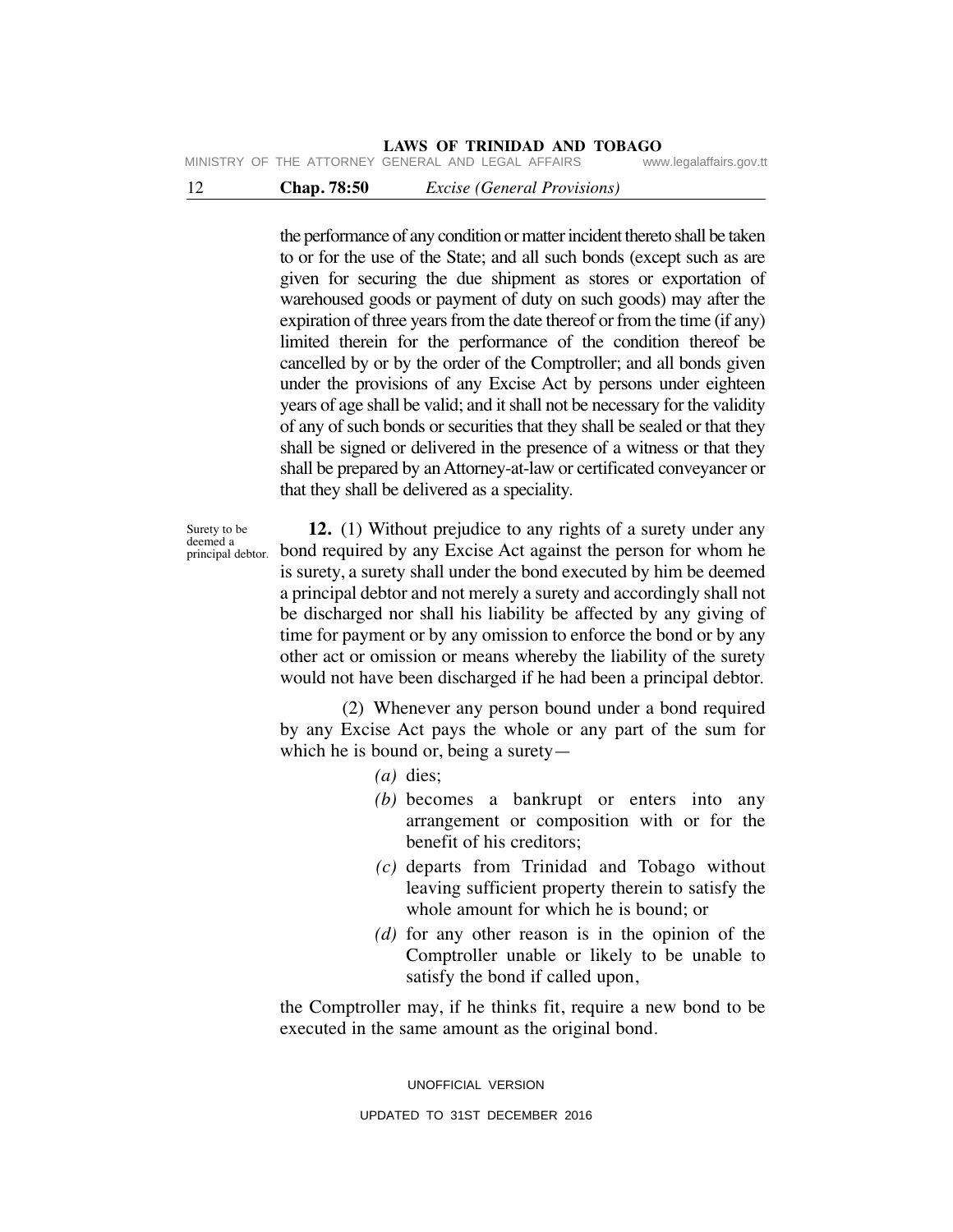MINISTRY OF THE ATTORNEY GENERAL AND LEGAL AFFAIRS www.legalaffairs.gov.tt

 *Excise (General Provisions)* **Chap. 78:50** 13

#### **PART II**

### **DUTIES AND DRAWBACKS**

**13.** (1) Parliament may from time to time by resolution Imposition and impose Excise Duties and revoke, reduce, increase or alter any duties. such duties and provide for exemptions therefrom. However, all  $\frac{1001302}{38/1962}$ Excise Duties in force at the commencement of this Act shall  $\frac{97}{37}$  of 1989]. continue in force until revoked, reduced, increased or altered, by resolution under this section.

 (2) The Minister may by Order impose any new Excise Duty or increase any Excise Duty and from the date of publication of the Order in the *Gazette* and until the expiry of the Order the duties specified in the Order shall be payable in lieu of the duties payable prior thereto provided that every Order issued under this subsection shall after four days and within twenty-one days from the date of its first publication be submitted to Parliament and Parliament may by resolution confirm, amend or revoke the Order and upon publication of the resolution of Parliament in the *Gazette*, the resolution shall have effect and the Order shall then expire. If the Order is not submitted within such period of twenty-one days to Parliament for confirmation it shall *ipso facto* expire. So much of the duties as shall have been paid under the Order as may be in excess of the duties payable immediately after the expiry thereof shall be repaid to the persons who paid the same.

 (3) The Minister may upon application remit or refund in whole or in part any Excise Duty whenever he deems it expedient to do so.

14. Where any obligation is incurred for the payment of any Effect of Excise Duty, the obligation shall be deemed to be an obligation  $_{\text{pay duty.}}$ to pay all duties which may become legally payable or which are made payable or recoverable under any Excise Act and to pay the same as the same becomes payable.

**15.** All goods made or deposited in any factory or warehouse Duty to be paid at rate in force without payment of duty shall upon being delivered therefrom for on delivery.

> UNOFFICIAL VERSION UPDATED TO 31ST DECEMBER 2016

*L.R.O. 1/2006*

obligation to

variation of [8/1962 97/1963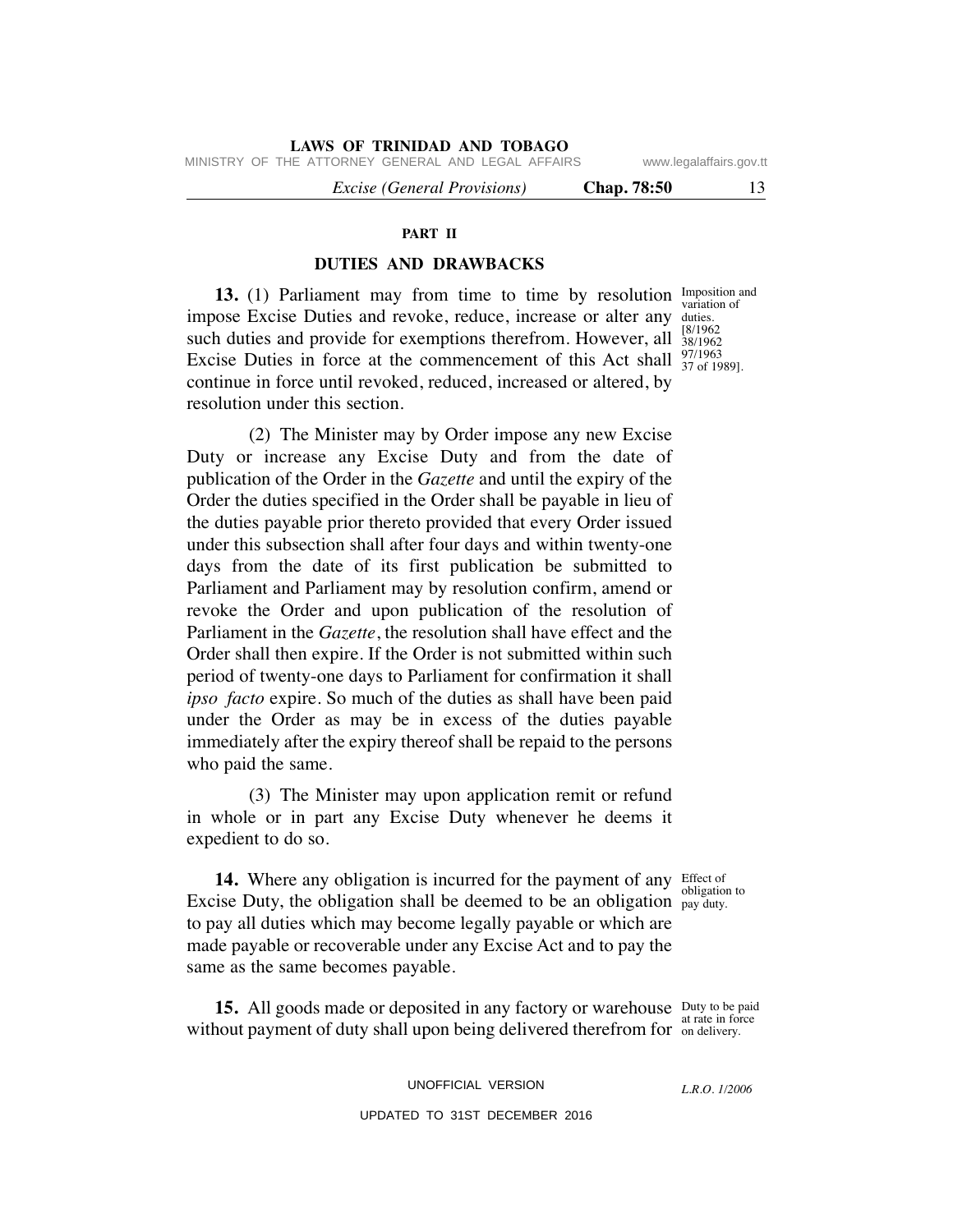consumption in Trinidad and Tobago or upon being used in such factory or warehouse be subject to the rate of duty in force at the time when the same are delivered or used as aforesaid save in any case where special provision shall otherwise be made by law.

Disputes as to duty payable. [29 of 1966].

 **16.** If any dispute arises as to the proper rate or amount of any Excise Duty or drawback payable or allowable on any goods, the owner of the goods shall deposit in the hands of the Comptroller the duty demanded of him or receive from the Comptroller the drawback allowed by him, as the case may be, and the amount so paid or allowed shall be deemed and taken to be the proper duty or drawback unless the Appeal Board upon application by the owner of the goods within three months after such deposit or receipt otherwise decides; and any decision made under this section by the Appeal Board shall be conclusive.

Duty to be proportionate to quantity, etc. [239/1990 6 of 1991].

Goods used contrary to purpose for

 **17.** All duties, rates, charges and drawbacks imposed or allowed by any Excise Act according to any specified weight, measure or strength or any specified value or any particular description of package shall be deemed to apply in the same proportion to any greater or less weight, measure, strength or value or any other description of package and shall be paid and received in any currency being legal tender in Trinidad and Tobago and according to metric weights and measures.

which delivered.  **18.** (1) If any goods which are ordinarily liable to duty at a given rate are allowed by law to be delivered at a lower rate of duty or free of duty on any special conditions or for use for some special purpose or because they are the property of or intended for use by some particular person or functionary and if the conditions are not observed or the goods are at any time within three years of the date of delivery thereof used for any other than the specified purpose or, being delivered as aforesaid because they are the property of or intended for use by some particular person or functionary, are sold or transferred to any other person, the goods shall be forfeited and the person obtaining delivery of the same and any person knowingly concerned in the use of the goods

> UNOFFICIAL VERSION UPDATED TO 31ST DECEMBER 2016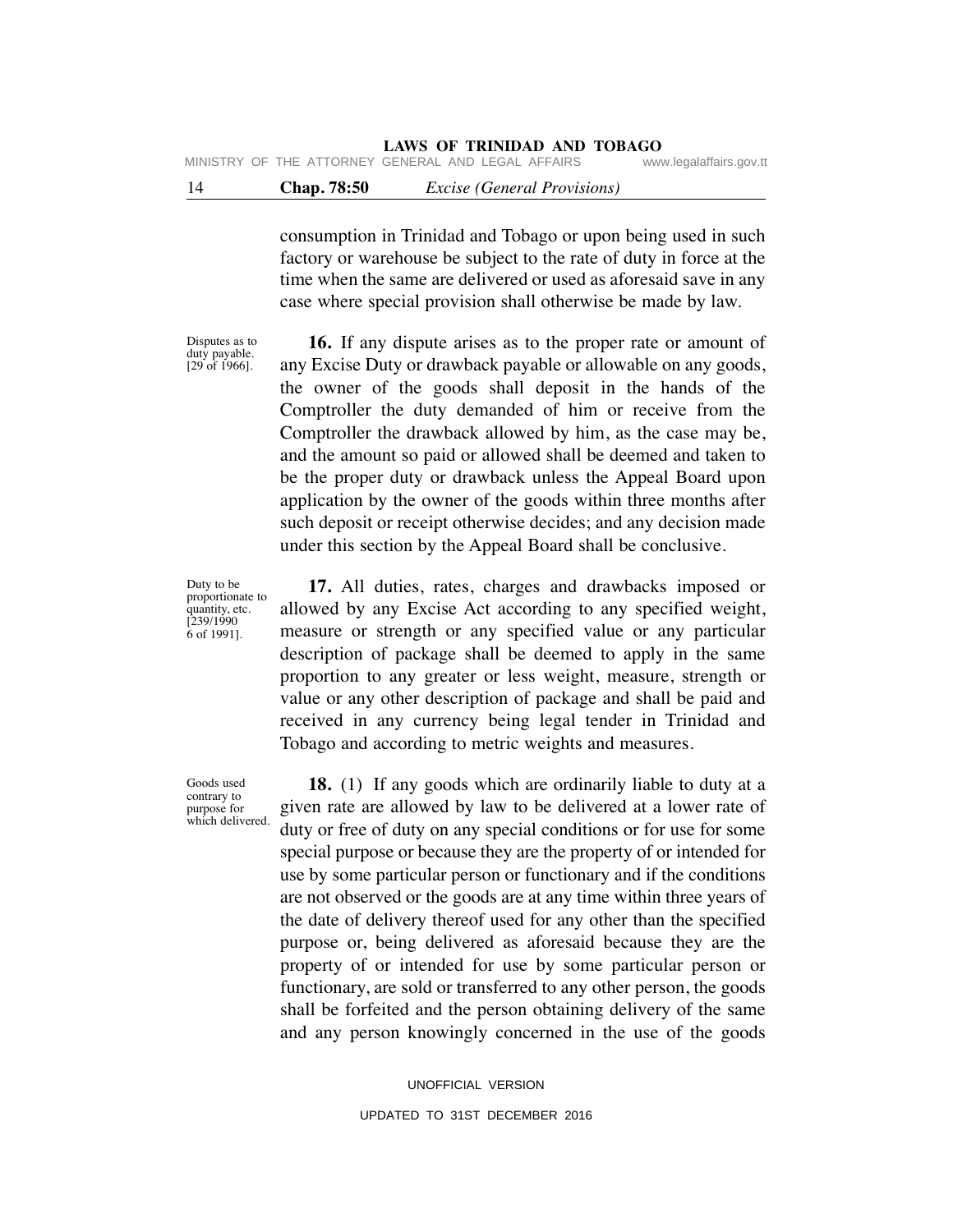|                         |                    |  |                                    | LAWS OF IRINIDAD AND TOBAGO                        |  |  |
|-------------------------|--------------------|--|------------------------------------|----------------------------------------------------|--|--|
| www.legalaffairs.gov.tt |                    |  |                                    | MINISTRY OF THE ATTORNEY GENERAL AND LEGAL AFFAIRS |  |  |
| 15                      | <b>Chap.</b> 78:50 |  | <i>Excise (General Provisions)</i> |                                                    |  |  |

contrary to such conditions or for some purpose other than that specified or in any way contrary to this section is liable for each such offence to a fine equal to treble the value of the goods or four thousand dollars, whichever is the greater, unless full duties on the goods have been paid with the prior consent of the Comptroller.

**LAWS OF TRINIDAD AND TOBAGO**

 (2) The person to whom any such goods have been delivered shall on demand produce them to any Officer or otherwise account for them to the satisfaction of the Comptroller within such period of three years aforesaid and if he fails to produce the goods or otherwise account for the same as aforesaid is liable to a fine equal to treble the value of such goods or four thousand dollars, whichever is the greater.

 (3) This section does not apply to goods delivered for the use of the Government and sold or transferred by Government Order.

**19.** (1) Where any new Excise Duty is imposed or where any Contract prices Excise Duty is increased and any goods in respect of which the duty adjusted to meet is payable are delivered on or after the day on which the new or  $\frac{\text{change in}}{\text{Excise Dury}}$ increased duty takes effect in pursuance of a contract made before that day, the seller of the goods may in the absence of agreement to the contrary recover as an addition to the contract price a sum equal to any amount paid by him in respect of the goods on account of the new duty or increase of duty, as the case may be.

 (2) Where any Excise Duty is repealed or decreased and any goods affected by the duty are delivered on or after the day on which the duty ceases or the decrease in the duty takes effect in pursuance of a contract made before that day, the purchaser of the goods, in the absence of agreement to the contrary may, if the seller of the goods has had in respect of those goods the benefit of the repeal or decrease of the duty, deduct from the contract price a sum equal to the amount of the duty or decrease of duty, as the case may be.

 (3) Where any addition to or deduction from the contract price may be made under this section on account of any new, increased, repealed or reduced duty, such sum as may be agreed

> UNOFFICIAL VERSION UPDATED TO 31ST DECEMBER 2016

of goods may be change in

*L.R.O. 1/2006*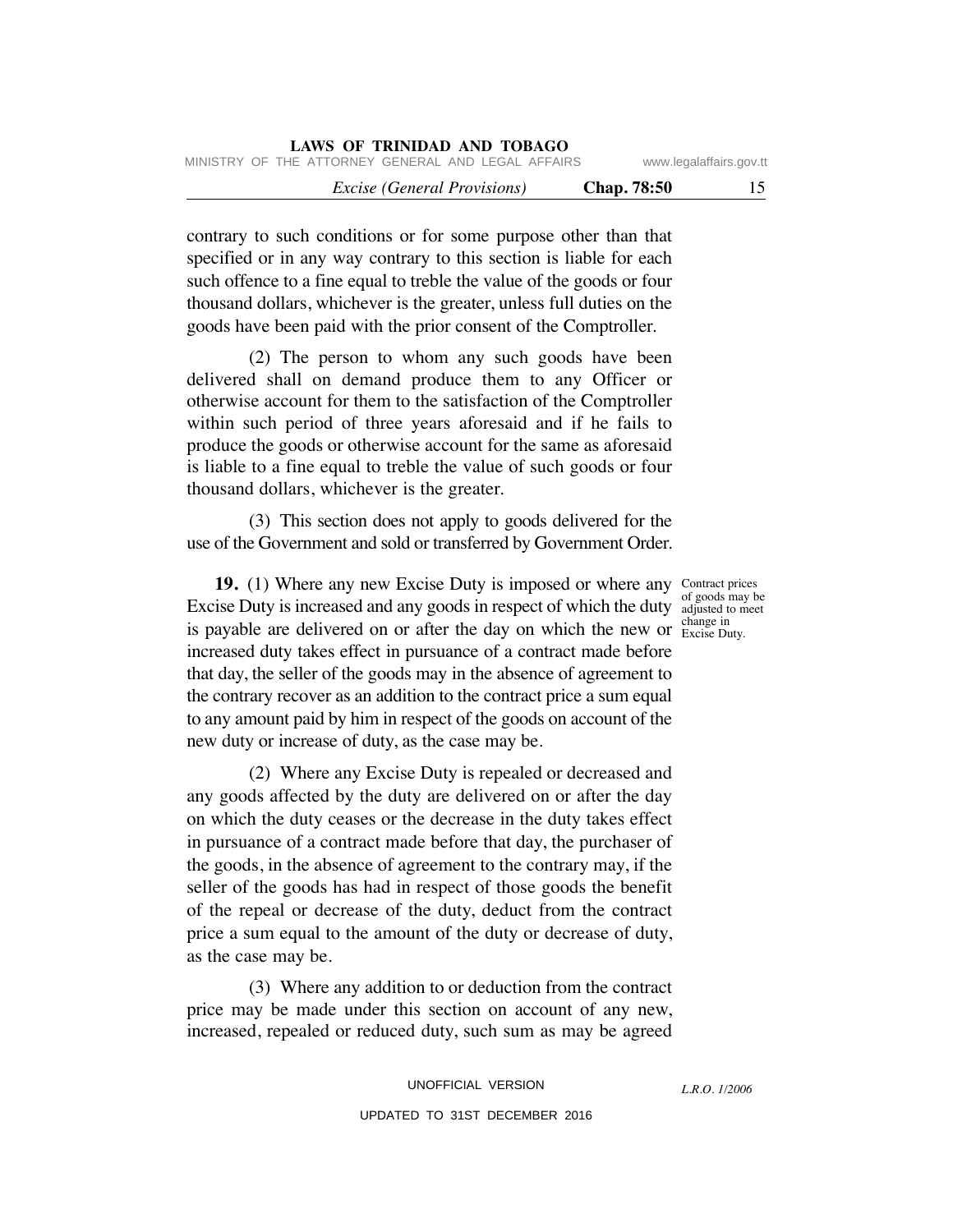MINISTRY OF THE ATTORNEY GENERAL AND LEGAL AFFAIRS

# 16 **Chap. 78:50** *Excise (General Provisions)*

upon or in default of agreement determined by the Comptroller as representing in the case of a new or increased duty any new expenses incurred and in the case of a repealed or reduced duty any expenses saved may be included in the addition to or deduction from the contract price and may be removed or deducted accordingly.

Minister may direct granting of drawbacks.

 **20.** The Minister may from time to time direct on what goods a drawback of the whole or any part of any Excise Duties paid may be granted and the conditions under which the drawback shall be allowed but all drawbacks of Duties of Excise allowable under any former Act shall be allowed under this Act until cancelled by direction of the Minister under this section.

Certification of debenture.

 **21.** (1) Every sum of money which is due upon any debenture, certificate or other instrument for the payment of money out of the duties of excise shall be paid by the Comptroller of Accounts on the proper debenture certified by the Comptroller. However, the owner of any goods entitled to drawback shall make and subscribe a declaration on the debenture that the conditions under which drawback is allowed have been fulfilled and that such owner at the time of delivery or using of such goods was and continues to be entitled to the drawback thereon and, in the case of goods exported, that such goods have been actually exported and have not been relanded and are not intended to be re-landed in Trinidad and Tobago. The Comptroller may require the owner to produce satisfactory evidence of the landing or disposal of any such goods exported before certifying any such debenture provided that no debenture for any drawback shall be paid after the expiration of one year from the date of entry or use of any goods for drawback or, in the case of goods exported, from the date of shipment thereof.

Refund of duties paid in error.

 (2) The Comptroller of Accounts shall return any money which has been overpaid as Duties of Excise at any time within two years after the overpayment on the proper document for such overpayment being certified by the Comptroller.

No duty payable on goods exported, shipped as stores, etc.

 **22.** (1) No Excise Duty is payable on any goods manufactured in Trinidad and Tobago and shipped as stores or exported by the manufacturer thereof and no goods shall be deemed to have been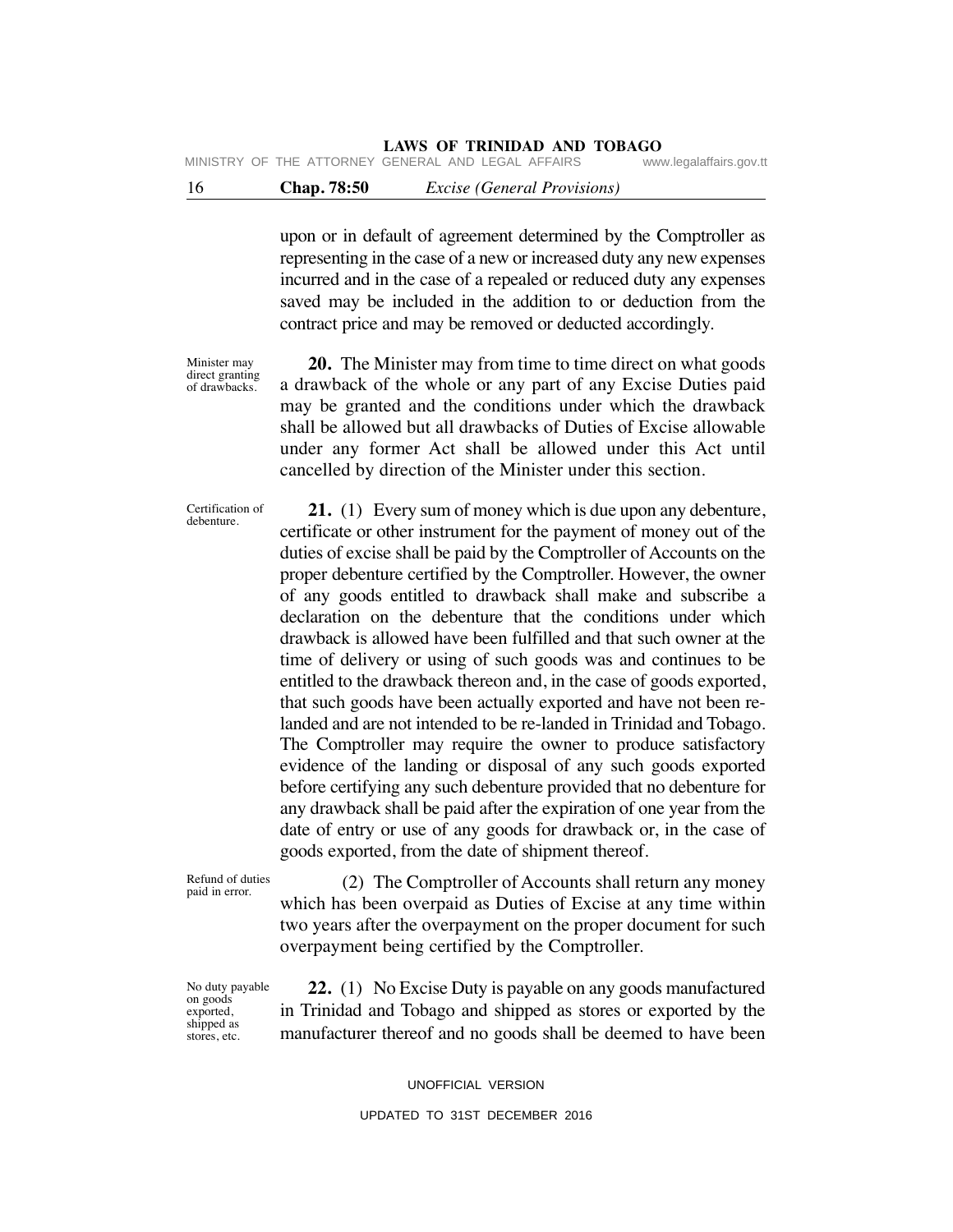| LAWS OF TRINIDAD AND TOBAGO                              |                         |    |
|----------------------------------------------------------|-------------------------|----|
| MINISTRY OF THE ATTORNEY GENERAL AND LEGAL AFFAIRS       | www.legalaffairs.gov.tt |    |
| <b>Chap.</b> 78:50<br><i>Excise (General Provisions)</i> |                         | 17 |

shipped as stores or exported unless the same have been shipped as stores or exported in accordance with the provisions of the Customs laws and within seven days or such further period as the Comptroller may by notice in writing allow of the date of delivery thereof from a factory or warehouse.

(2) No Excise Duty shall be paid on any petroleum spirit Exemptions or petroleum oil which is manufactured and delivered in Trinidad Petroleum used and Tobago for the use of the Defence Force provided that in  $Ord$  21-1949. respect of each such delivery a certificate signed by the officer for the time being in command of the Force is produced to the Comptroller to the effect that such petroleum spirit or petroleum oil is for the use of the Defence Force.

**23.** If any goods liable to Excise Duty are lost or destroyed Duty on goods before the same have been delivered from a factory or warehouse remitted. or in removing the same from such factory or warehouse or in shipping the same for exportation or for use as stores or in the course of delivery from or receiving into any factory or warehouse, the Comptroller if satisfied that the same have not been and will not be used or consumed in Trinidad and Tobago may remit any duties due thereon; and if any manufacturer desires to destroy any goods liable to Excise Duty before the same have been delivered from his factory or from a warehouse, the same may be destroyed subject to any directions in that respect which may be given by the Comptroller and upon their destruction in accordance with such directions the duty thereon shall be remitted.

**24.** (1) Save and except in the case of goods delivered for When duty shipment as stores or exportation and duly shipped and of goods permitted to be used free of duty and duly so used in accordance with the provisions of any Excise Act, the Excise Duty on any goods becomes due and payable to the Comptroller by the manufacturer of such goods before the same are delivered from the factory of the manufacturer or from a warehouse, if the same are goods permitted by the Comptroller to be warehoused without payment of duties thereon, or before any such goods

> UNOFFICIAL VERSION UPDATED TO 31ST DECEMBER 2016

from duty; on works, etc.

lost may be

payable.

*L.R.O. 1/2006*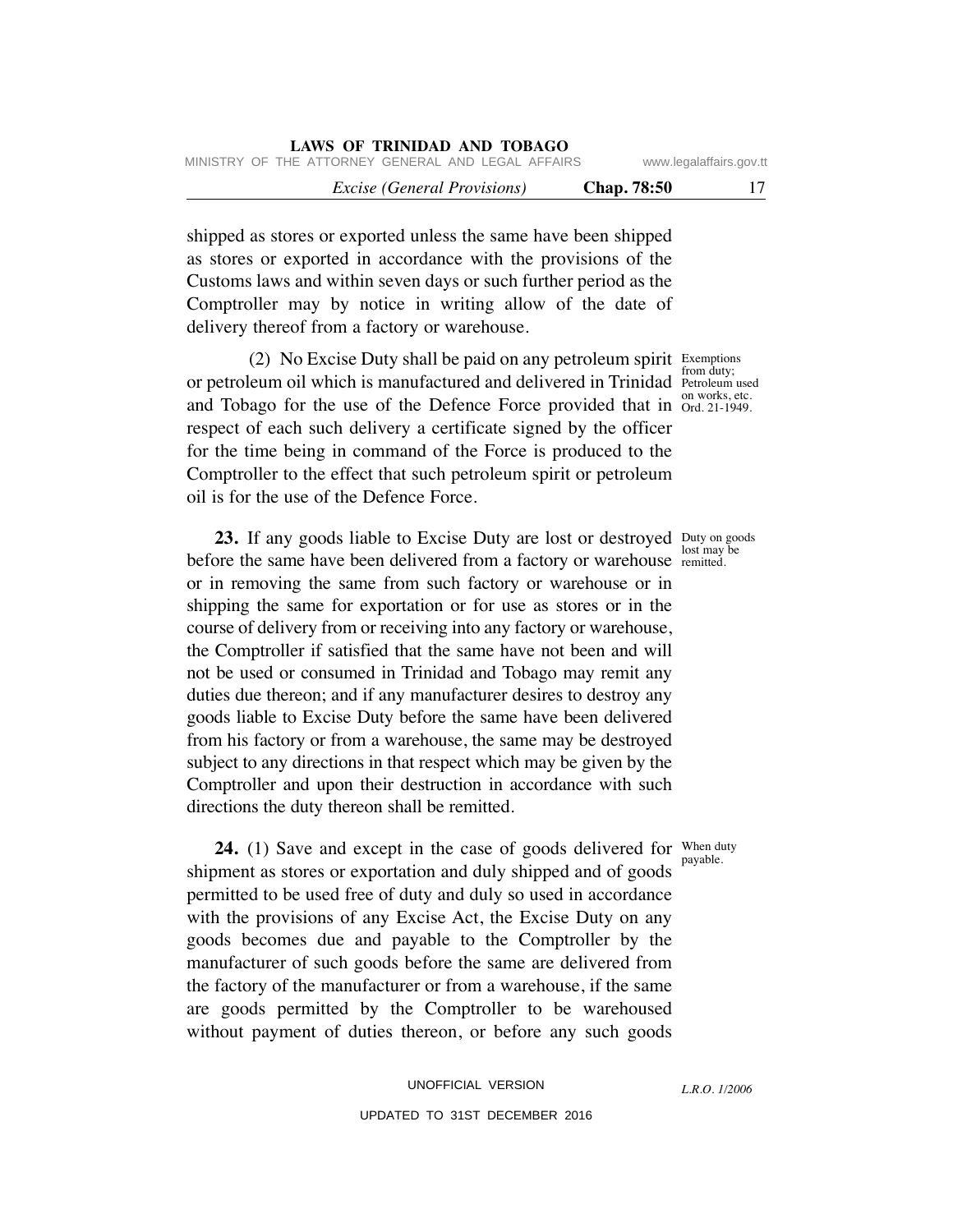# **LAWS OF TRINIDAD AND TOBAGO**<br>GENERAL AND LEGAL AFFAIRS www.legalaffairs.gov.tt

18 **Chap. 78:50** *Excise (General Provisions)*

are used by the manufacturer in his factory or in a warehouse for any purpose, or otherwise as specially provided by law except that—

- *(a)* the Comptroller may upon the manufacturer giving such security by bond or otherwise as he may require defer the payment of duty upon such terms as he may allow;
- *(b)* in such case all duties which have become due within any month or any other period that may be prescribed shall be paid to the Comptroller within ten days of the last day of such month or other prescribed period.

 (2) Save and except in cases where other provision is made by law for periodical returns by manufacturers, every manufacturer shall within ten days of the close of each month or any other period that may be prescribed deliver to the Comptroller in the approved form an account of all materials in or received into his factory, of all excisable goods manufactured, delivered, used, removed to or from another factory or to or from a warehouse, lost by evaporation, leakage or other cause or otherwise disposed of and of any duties which have become due or have been paid during that month or other prescribed period on any goods manufactured by him and shall subscribe a declaration at the foot of the account that all the particulars contained therein are true.

Comptroller may distrain for duties.

 **25.** (1) Where any Excise Duty remains unpaid after the time within which the same is payable, the Comptroller may authorise the levying of a distress—

- *(a)* upon the goods, chattels and effects of the manufacturer of the goods in respect of which the duty remains unpaid; and
- *(b)* upon all machinery, plant, tools, ships, vehicles, animals, goods and effects used within Trinidad and Tobago in the manufacture, sale or

UNOFFICIAL VERSION UPDATED TO 31ST DECEMBER 2016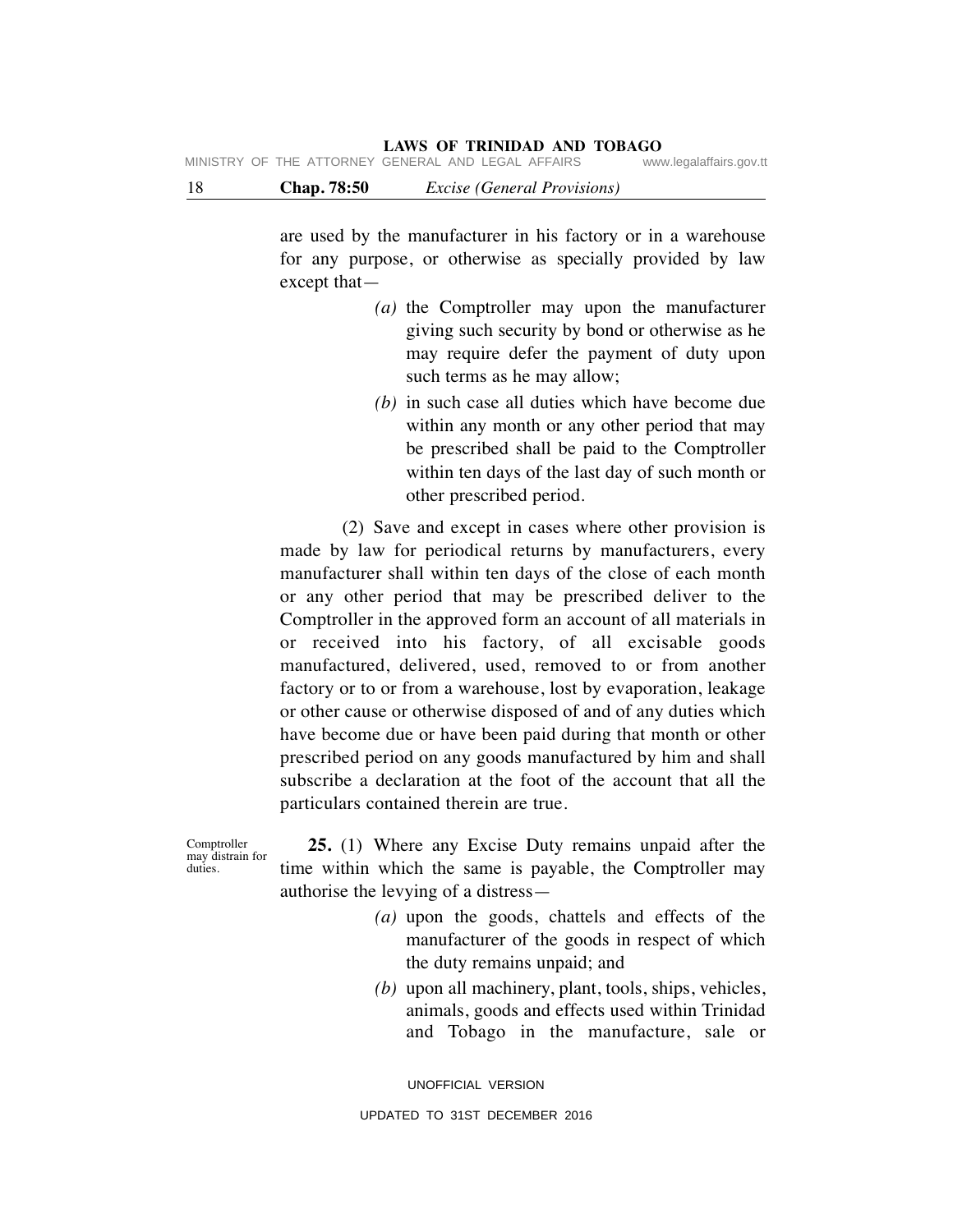|                                                    | LAWS OF INIMIDAD AND TODAUO        |                          |
|----------------------------------------------------|------------------------------------|--------------------------|
| MINISTRY OF THE ATTORNEY GENERAL AND LEGAL AFFAIRS |                                    | www.legalaffairs.gov.tt  |
|                                                    | <i>Excise (General Provisions)</i> | <b>Chap.</b> 78:50<br>19 |

distribution of excisable goods found in any premises or on any lands in the use or possession of the manufacturer or of any person on his behalf or in trust for him.

according to the form contained in the Schedule and such Schedule. (2) The authority to distrain under this section may be authority shall be a warrant and authority to levy by distress the amount of any duties due.

 (3) For the purpose of levying any distress under this section any person expressly authorised by writing under the hand of the Comptroller may execute any warrant of distress and if necessary break open any building or place in the daytime for the purpose of levying the distress and he may call to his assistance any constable and it shall be the duty of any constable when so required to aid and assist in the execution of any warrant of distress and in levying the distress.

 (4) The distress so taken may at the cost of the owner thereof be kept for fourteen days, at the end of which time, if the amount due in respect of duty and the cost and charges of and incident to the distress are not paid, the same may be sold.

 (5) Out of the proceeds of the sale there shall in the first place be paid the cost or charges of and incident to the sale and keeping of the distress and in the next place the amount due in respect of duties and the residue, if any, is payable on demand to the owner of the things distrained upon.

 (6) In exercise of the powers of distress herein conferred it is hereby declared that it shall be lawful for the person to whom authority as aforesaid is given to distrain upon all goods, chattels and effects belonging to the manufacturer wherever the same may be found and although the same may be elsewhere and not upon any premises in his occupation or use.

**26.** Notwithstanding section 25, if any Excise Duty payable Minister may by a manufacturer remains unpaid after the time within which it or permission to is payable, the Minister may by notice in writing addressed to the

revoke licence manufacture.

UNOFFICIAL VERSION UPDATED TO 31ST DECEMBER 2016

*L.R.O. 1/2006*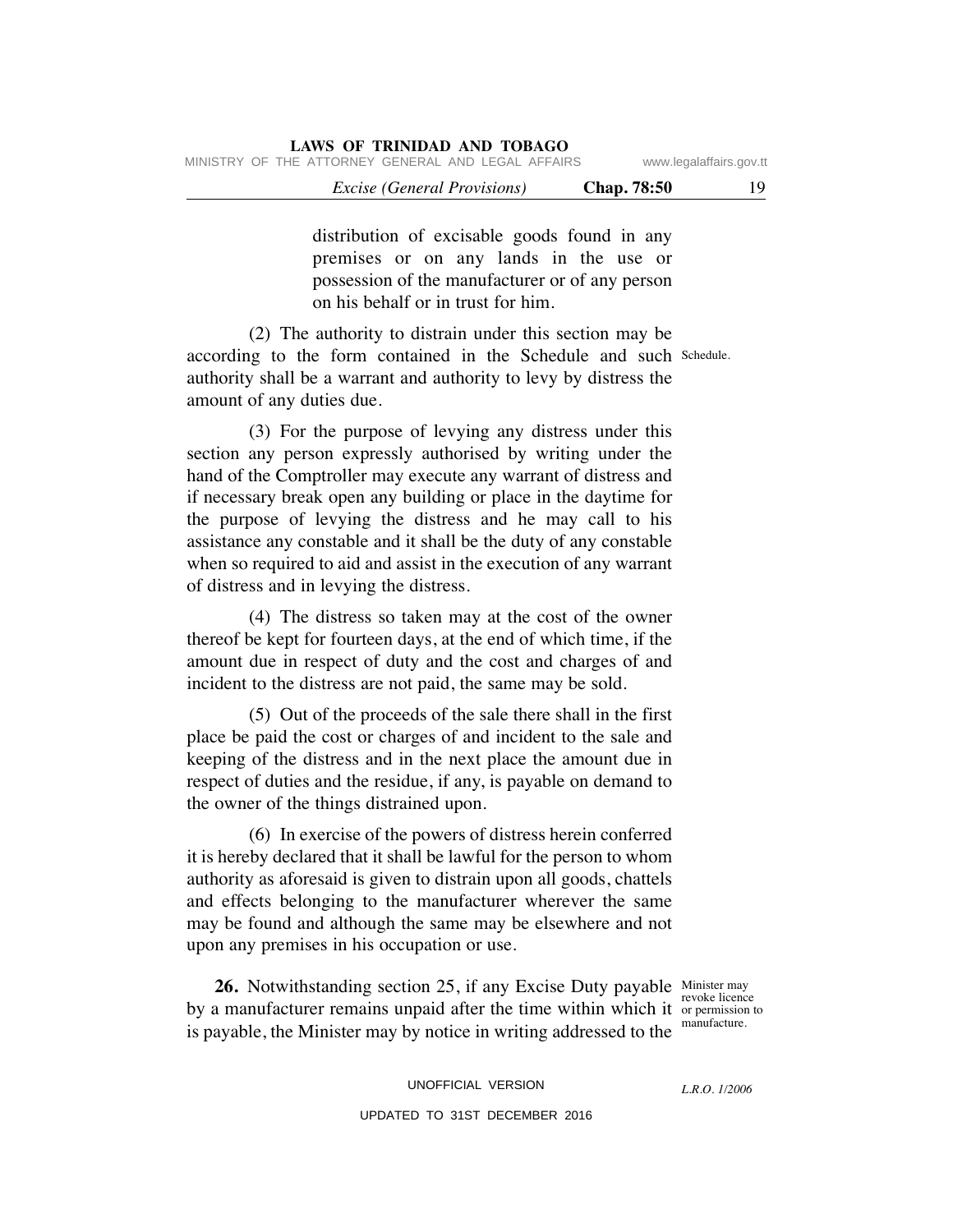# **LAWS OF TRINIDAD AND TOBAGO**<br>GENERAL AND LEGAL AFFAIRS www.legalaffairs.gov.tt

MINISTRY OF THE ATTORNEY GENERAL AND LEGAL AFFAIRS

# 20 **Chap. 78:50** *Excise (General Provisions)*

manufacturer and delivered at his licensed premises revoke any licence or other permission to manufacture given by law to such manufacturer and thereupon if the manufacturer continues to manufacture any excisable goods he and every person aiding and assisting him in manufacturing the same shall be liable on summary conviction to imprisonment for twelve months.

Deficiency in stock.  **27.** (1) If any manufacturer or warehouse keeper does not produce to any Officer on his request any excisable goods manufactured or warehoused by him and not delivered or used in accordance with the provisions of any Excise Act he shall immediately pay to the Comptroller the duties due on such goods not so produced, save and except in respect of any deficiency thereof which is shown to the satisfaction of the Comptroller to be due to evaporation, accidental leakage or other unavoidable cause; and in addition to paying the duties on such goods not produced as aforesaid the manufacturer or warehouse keeper, as the case may be, is liable to a fine of treble the value of such goods or four thousand dollars, whichever is the greater.

Excess in stock. (2) If at any time the quantity of excisable goods found in any factory or warehouse is greater than the quantity which ought according to the books of the manufacturer or warehouse keeper to be therein, all such quantity in excess shall be forfeited and the manufacturer or warehouse keeper, as the case may be, incurs a penalty equal to the value of the goods so found in excess, unless he explains the same to the satisfaction of the Comptroller.

Saving as to section 27.

 **28.** Section 27 does not affect any special provisions relating to deficiencies and excesses in stock contained in any other Excise Act.

### **PART III**

### **WAREHOUSES**

 **29.** The Comptroller may require any warehouse keeper to enter into a bond for the security of the duties of any goods that may at any time be warehoused in his warehouse.

UNOFFICIAL VERSION

Bond may be required of warehouse keeper.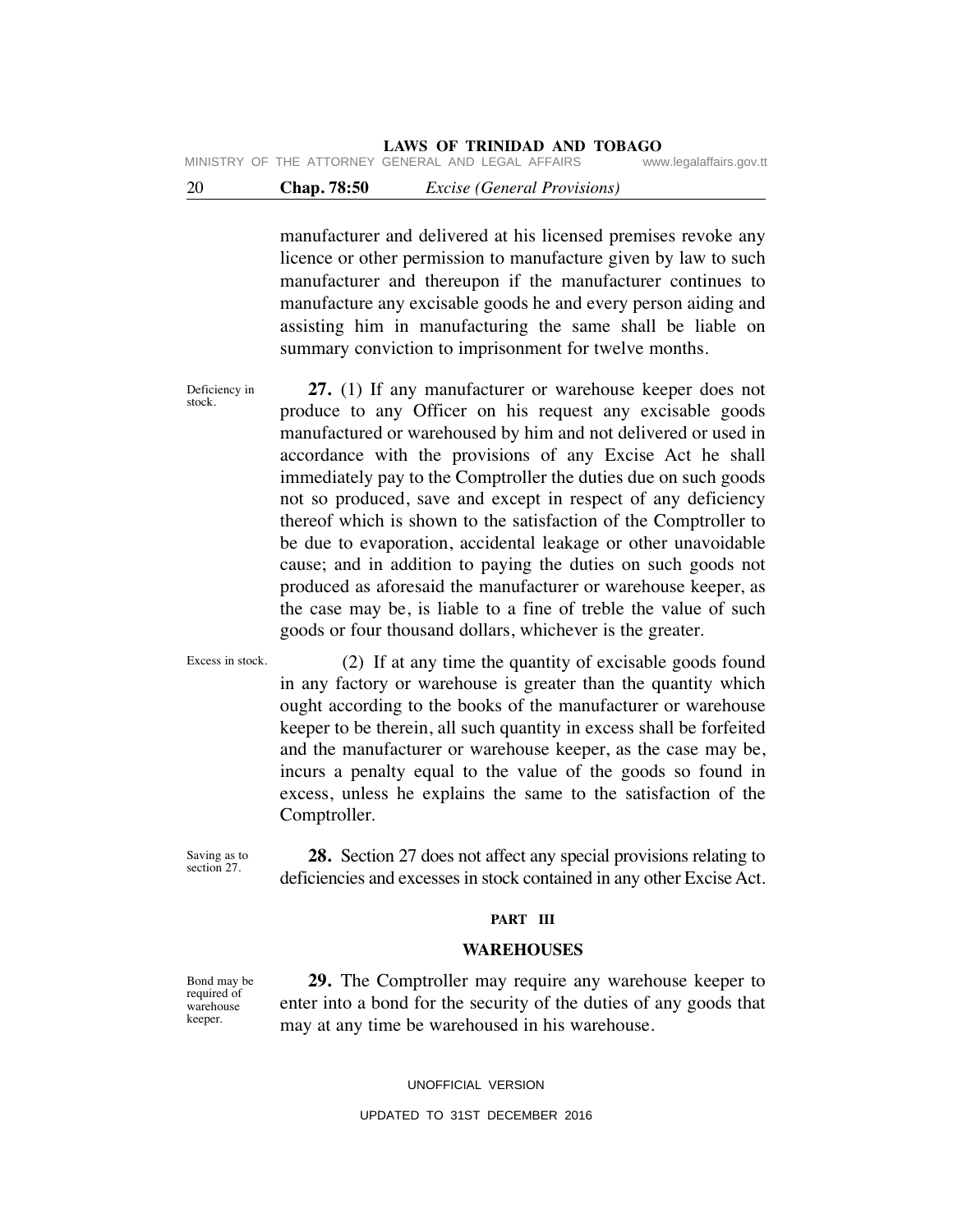| LAWS OF TRINIDAD AND TOBAGO                        |                    |                         |
|----------------------------------------------------|--------------------|-------------------------|
| MINISTRY OF THE ATTORNEY GENERAL AND LEGAL AFFAIRS |                    | www.legalaffairs.gov.tt |
| <i>Excise (General Provisions)</i>                 | <b>Chap.</b> 78:50 | 21                      |

**30.** Subject to the provisions of any Excise Act or any Duty not payable on Regulations made thereunder, it shall be lawful for the  $\frac{1}{2}$ warehoused. Comptroller to permit any manufacturer to remove excisable goods from his factory to a warehouse and no duty is payable on any such goods while in any such warehouse, save in such cases where a contrary provision is made by law.

**31.** All excisable goods while in any warehouse are subject Further conditions. to such Regulations and to the payment by the warehouse keeper to the Comptroller at the prescribed times of such fees and charges for the supervision thereof and taking account of the same as may be prescribed in the Regulations.

**32.** If any excisable goods are removed to a warehouse Restriction otherwise than in accordance with any such Regulations as aforesaid or save by such ways, means and persons or at such times and within such hours as the Comptroller directs, the same shall be forfeited.

**33.** No action shall be brought against the Government or Government not liable for loss, any of its Officers for any loss or damage sustained by any  $\frac{1}{\text{etc.}}, \frac{1}{\text{in}}$ excisable goods while in any warehouse or in course of being received into or delivered therefrom, or by any warehouse or any of its contents.

**34.** Any goods warehoused under this Act may be removed Removal of and to any other warehouse or, with the written permission of the Comptroller, returned to the factory of the manufacturer thereof subject to the same regulations and provisions as govern the removal of excisable goods from a factory to a warehouse, so far as the same are or can be made applicable; and any excisable goods with the like permission may be removed in like manner and subject to the same conditions from one factory to another. However, notwithstanding that any such removal to a warehouse or factory, the manufacturer of any excisable goods so removed is and continues to be liable to pay the duty thereon when the same becomes due unless express provision is made by law to the contrary.

*L.R.O. 1/2006*

from warehouse.

warehouse.

Restrictions on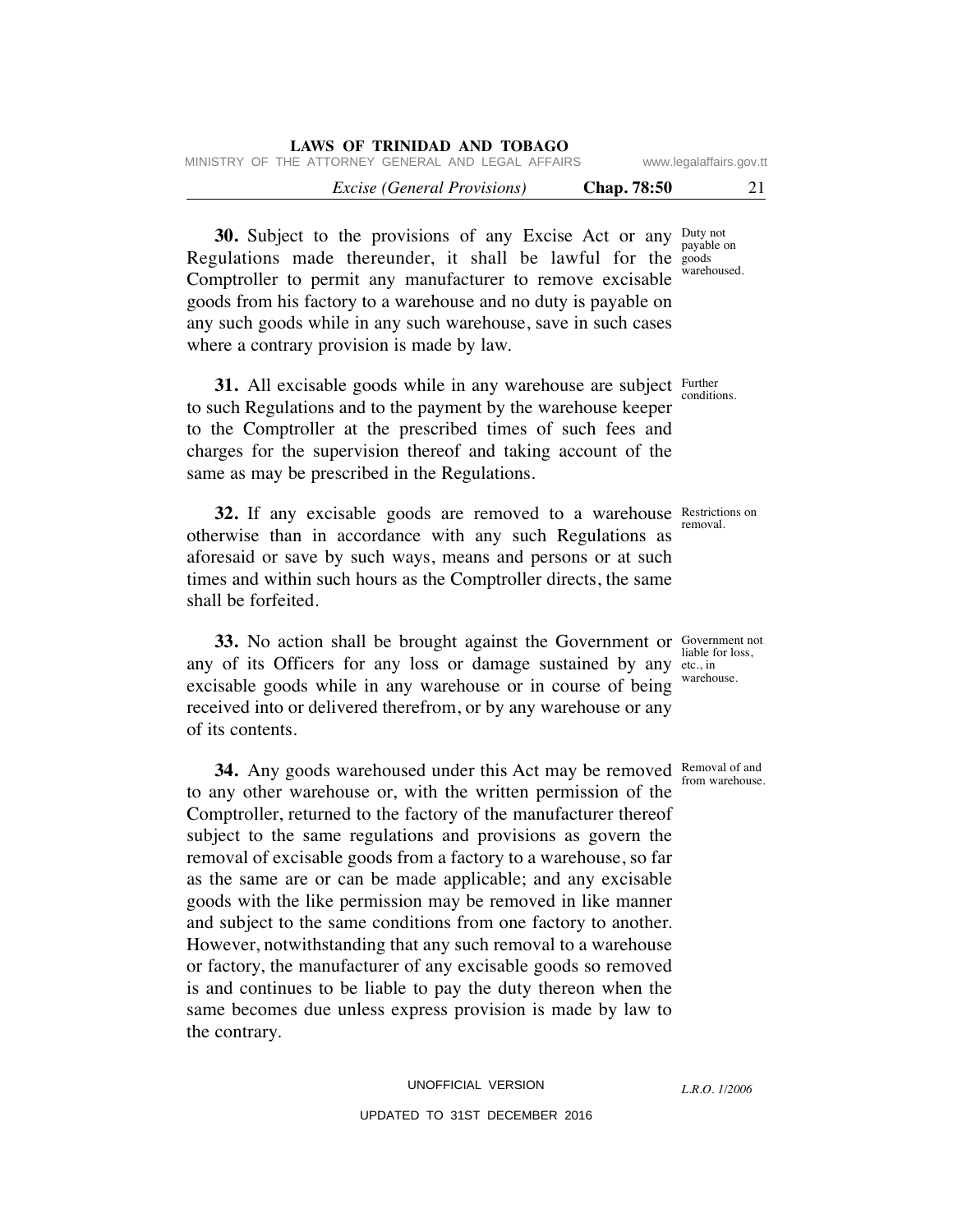| 22 | <b>Chap.</b> 78:50 | <i>Excise (General Provisions)</i>                 |                         |
|----|--------------------|----------------------------------------------------|-------------------------|
|    |                    | MINISTRY OF THE ATTORNEY GENERAL AND LEGAL AFFAIRS | www.legalaffairs.gov.tt |

Revocation of appointment of warehouse.

 **35.** (1) The Comptroller may with the approval of the Minister revoke the appointment of any warehouse on giving to the warehouse keeper notice in writing of the revocation and any such notice addressed to the warehouse keeper at the warehouse shall be deemed to be notice to all persons interested in any excisable goods therein or any other contents of the warehouse.

 (2) If within three months from the date of any such notice any excisable goods in the warehouse have not been removed to another warehouse or returned to the factory of the manufacturer thereof or shipped as stores or exported or delivered for use within Trinidad and Tobago, the warehouse keeper shall forthwith pay to the Comptroller the duties thereon.

## **PART IV**

#### **REMOVAL**

 **36.** (1) For the purposes of this Part any goods which have been put into or on to any ship or carriage shall be deemed to have been delivered and taken out from any factory or warehouse unless the manufacturer satisfies the Comptroller or unless in any prosecution under this Act the defendant proves that the goods were not put into or on to such ship or carriage with intent to deliver the same from the factory or warehouse.

 (2) This Part does not affect any special provisions relating to the removal of excisable goods which are contained in any other Excise Act.

Certificates.

 **37.** (1) Except in accordance with any Regulations made under an Excise Act or except with the written permission of the Comptroller no excisable goods may be delivered from any factory or warehouse for any purpose whatsoever unless accompanied by a certificate in the prescribed form signed by the manufacturer or warehouse keeper and stating the quantity of goods delivered, the time and date of removal, the person to whom and the place where sent, the purpose for which delivered and such other particulars as may be prescribed nor unless a duplicate of the certificate is made on the counterfoil thereof; and every such duplicate shall be kept

> UNOFFICIAL VERSION UPDATED TO 31ST DECEMBER 2016

Goods loaded deemed delivered.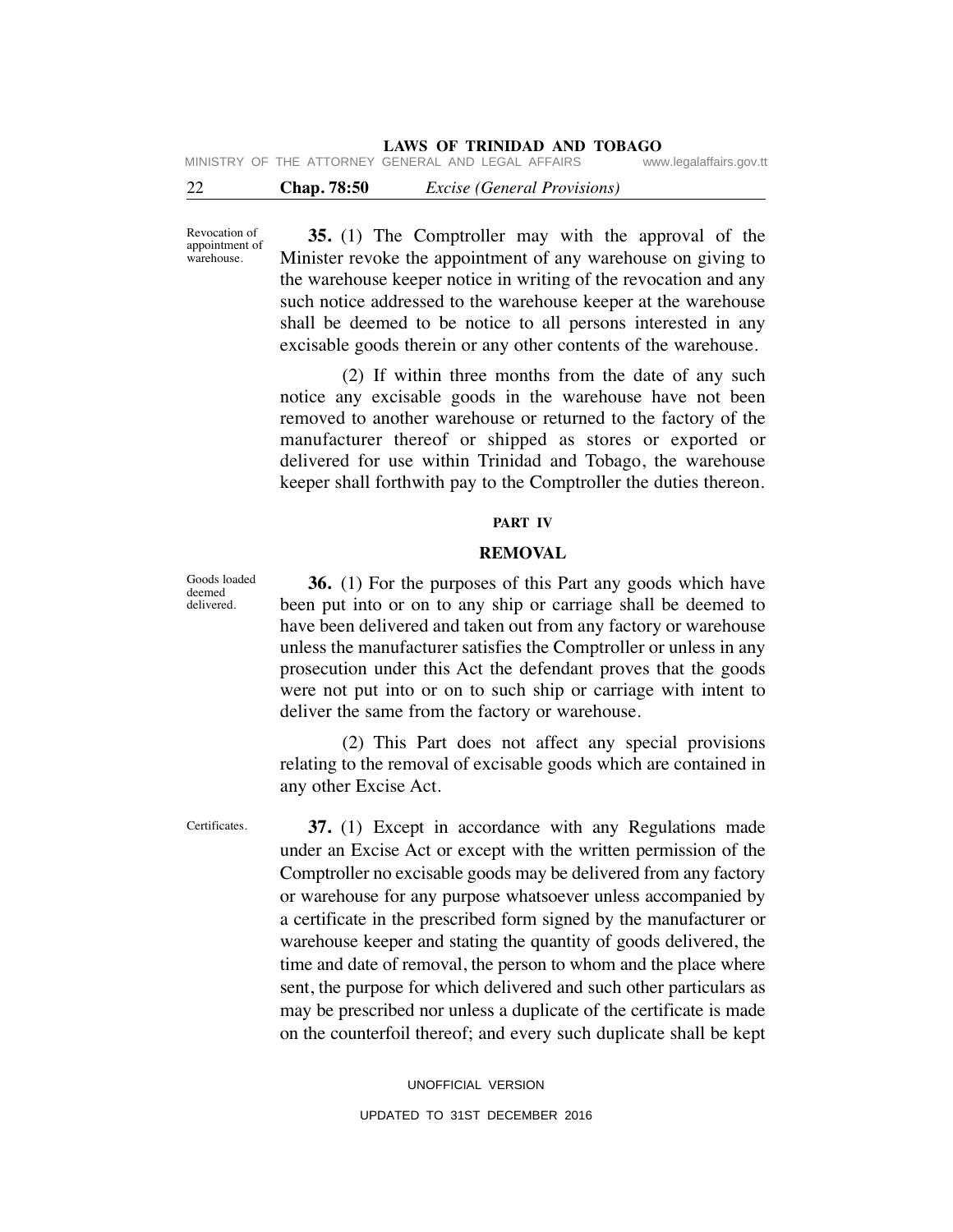on the premises from which the goods have been delivered and shall be produced by the manufacturer or warehouse keeper, as the case may be, to any Officer on demand made at any time within one year of the date thereof.

 (2) Where any excisable goods are by law permitted to be used in any factory or warehouse for any purpose whatsoever, the manufacturer or warehouse keeper, as the case may be, shall upon any such goods being taken at any time from stock to be so used make out a certificate for the same in duplicate in like manner as if the excisable goods had been delivered from the factory or warehouse; and the originals of the certificates shall be filed by the manufacturer or warehouse keeper and produced to any Officer on demand made within one year of the date thereof, and the duplicates dealt with as hereinbefore provided.

**37A.** (1) The certificate referred to in section  $37(1)$  is Certificate books. contained in a certificate book which may be obtained from the  $[6 \text{ of } 1993]$ . Comptroller on payment of the fee referred to in subsection (2).

- (2) The fee for a certificate book is—
	- *(a)* fifty dollars for a book containing fifty certificates; and
	- *(b)* one hundred dollars for a book containing one hundred certificates.

regard to

*L.R.O. 1/2015*

**38.** If any manufacturer or warehouse keeper delivers any offences in excisable goods contrary to section 37 or accompanied by an certificates. inaccurate certificate or without filling in the particulars on the counterfoil or does not deliver the certificate along with the goods unto the person and at the place named therein or does not keep on his premises and produce the duplicate of any certificate to an Officer as aforesaid or contravenes section 37(2) he incurs a penalty equal to treble the value of any goods in respect of which the offence is committed or four thousand dollars, whichever is the greater; and all goods delivered or used in contravention of this or section 37 shall be forfeited.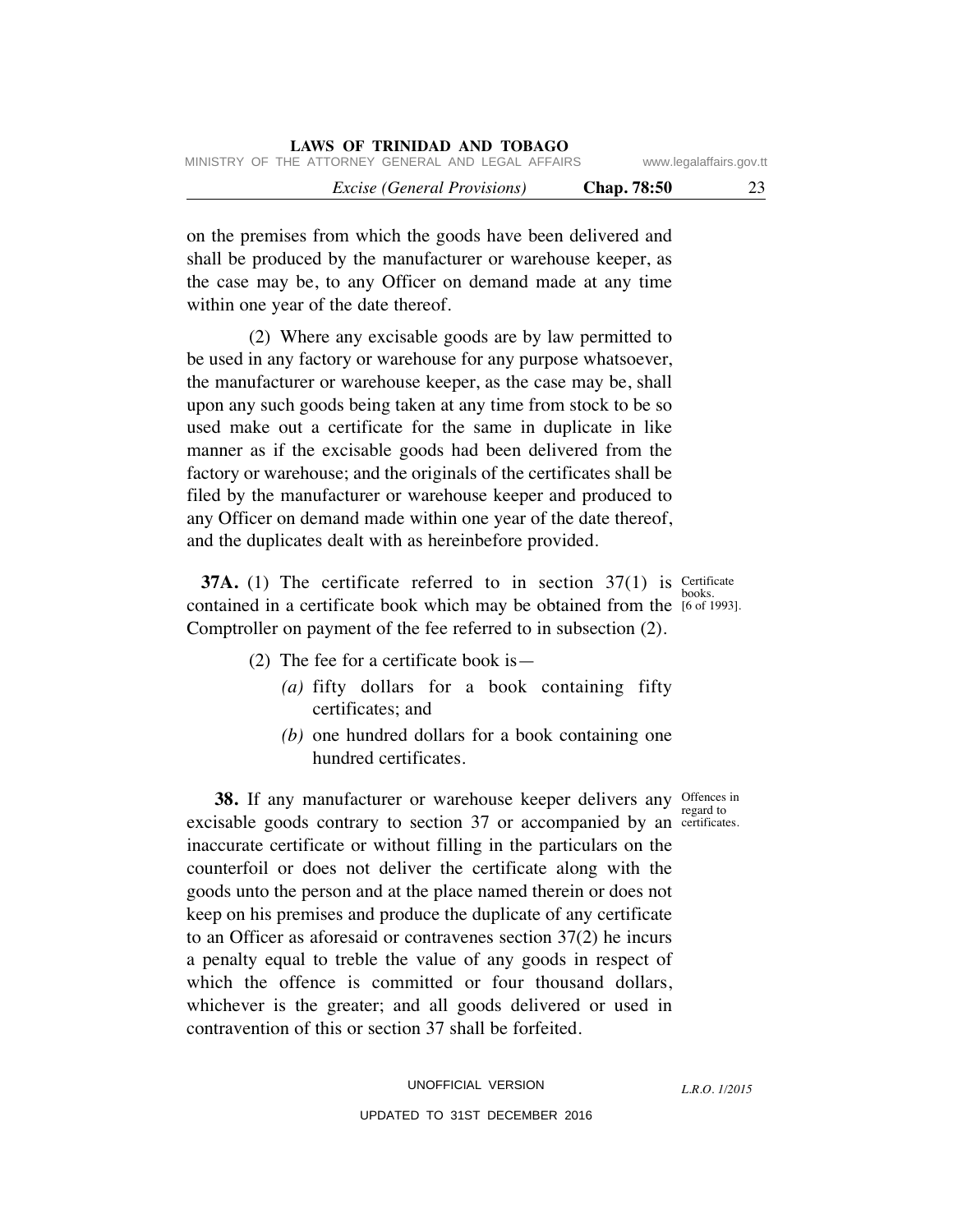MINISTRY OF THE ATTORNEY GENERAL AND LEGAL AFFAIRS

# 24 **Chap. 78:50** *Excise (General Provisions)*

Illegal removal.  **39.** Any person who takes out any excisable goods required to be accompanied by a certificate from any factory or warehouse unless accompanied by a certificate as aforesaid or aids, assists or is concerned therein incurs a penalty of four thousand dollars; and any person who takes out any excisable goods from any factory or warehouse without the knowledge and consent of the manufacturer or the warehouse keeper, as the case may be, is liable to a fine of treble the value of such goods, or eight thousand dollars, whichever is the greater.

> **40.** (1) If any person receives any excisable goods required to be accompanied by a certificate without such certificate or does not produce any certificate in respect of any such goods received by him and required to be accompanied by a certificate upon the demand of any Officer at any time within fourteen days of the date of receipt thereof or produces or causes or suffers to be produced to any person any certificate as having been received with any excisable goods other than the goods therein described or if any person whatsoever fraudulently makes any entry, obliteration, alteration, cancellation or erasure in any certificate or knowingly uses any certificate on which any entry, obliteration, alteration, cancellation or erasure has been so made, he is liable to a fine of forty thousand dollars.

> (2) If any person knowingly buys or receives or has in his possession or under his control in any manner or in any place any excisable goods which have been unlawfully removed or abstracted from a factory or warehouse without the knowledge and consent of the manufacturer or of the warehouse keeper, as the case may be, he is liable to a fine of treble the value of the goods or eight thousand dollars whichever is the greater.

### **PART V**

# **OBLIGATIONS OF MANUFACTURERS AND WAREHOUSE KEEPERS**

 **41.** No person unless authorised by a licence issued by the Comptroller under an Excise Act shall commence to manufacture any excisable goods without the written permission of the Comptroller; and every such permission shall expire on 31st December in each year.

UNOFFICIAL VERSION

Manufacturer to obtain permission of Comptroller to manufacture.

Receiving without certificate. [4 of 2014].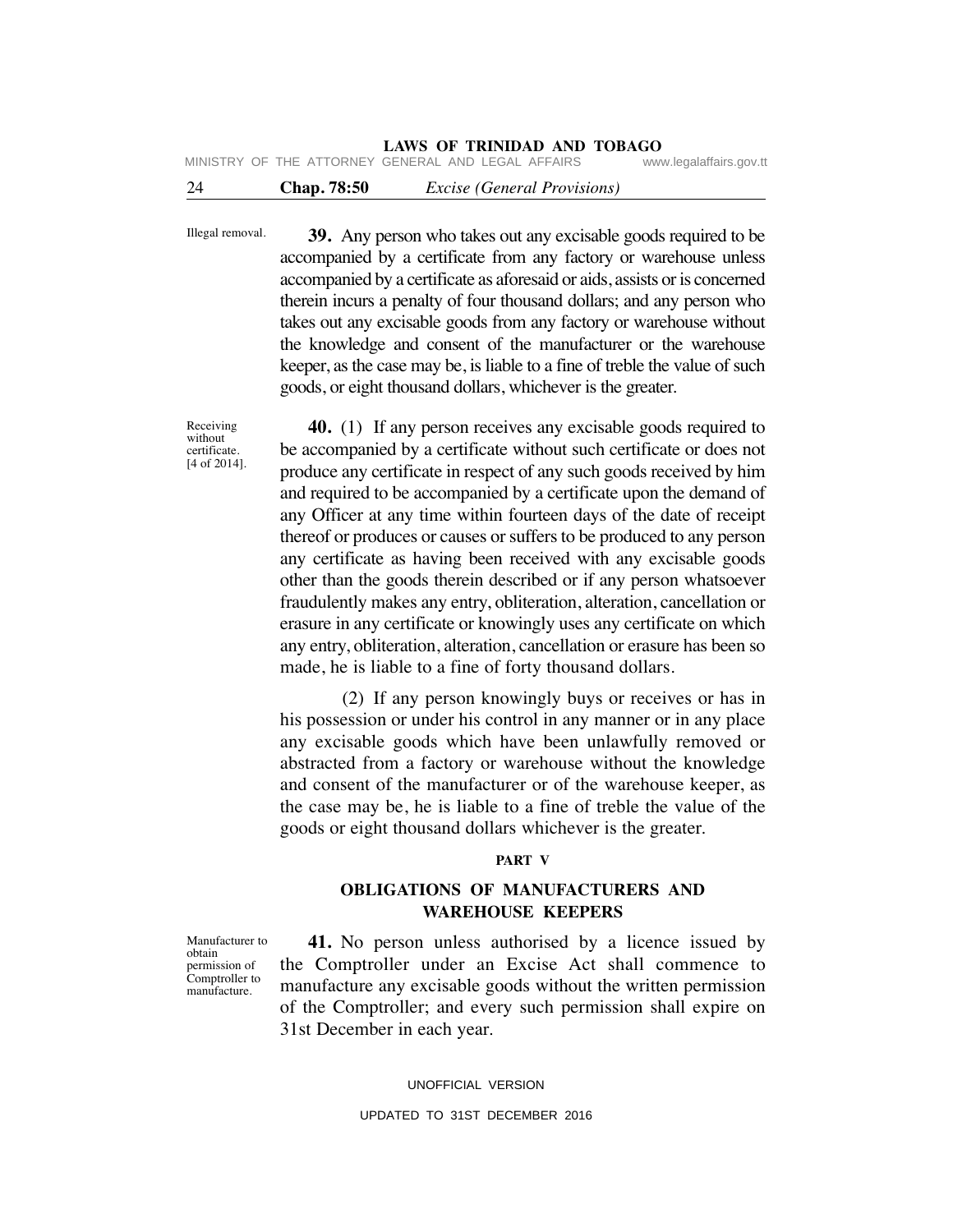| LAWS OF TRINIDAD AND TOBAGO                        |                          |
|----------------------------------------------------|--------------------------|
| MINISTRY OF THE ATTORNEY GENERAL AND LEGAL AFFAIRS | www.legalaffairs.gov.tt  |
| <i>Excise (General Provisions)</i>                 | 25<br><b>Chap.</b> 78:50 |

**42.** (1) Every manufacturer and warehouse keeper shall Books to be keep at his factory and warehouse respectively in the approved manufacturer or form and manner such books and forms relating to the keeper. manufacture, storing and delivery of excisable goods as the Comptroller may direct, in which he shall make the approved entries at the approved times. Every such entry shall be made legibly in ink and no entry once made shall be altered in any manner; but any entry may be cancelled by drawing a single line in ink through the incorrect entry so as to allow the same to remain legible and a correcting entry may be made immediately above the entry so cancelled or in any other approved place.

 (2) Such books shall be open at all times for the inspection of all Officers and the manufacturer or warehouse keeper shall allow any Officer to take any abstract therefrom at any time.

- (3) If any manufacturer or warehouse keeper—
	- *(a)* fails to keep such books or to produce the same when required by any Officer to do so;
	- *(b)* fails to make in such books legibly in ink at the approved time and in the approved manner any entry required to be made therein; or
	- *(c)* fraudulently or in any manner contrary to the requirements of this Act makes any entry, obliteration, alteration or erasure in any such book,

he is, for every such offence, liable to a fine of eight thousand dollars.

produce books,

*L.R.O. 1/2015*

**43.** In addition to complying with the requirements of Manufacturer to sections 41 and 42 every manufacturer shall on the request of the invoices, etc. Comptroller produce for the inspection of the Comptroller such invoices and other books or documents in his possession relating to any excisable goods manufactured by him during the preceding twelve months as the Comptroller requires and shall answer such questions regarding the description, manufacture, quantity, selling price, consignee, destination and any other matter relating to such goods as shall be put to him by the Comptroller and shall produce such evidence as the Comptroller may consider necessary in

kept by warehouse

Offences in regard to books.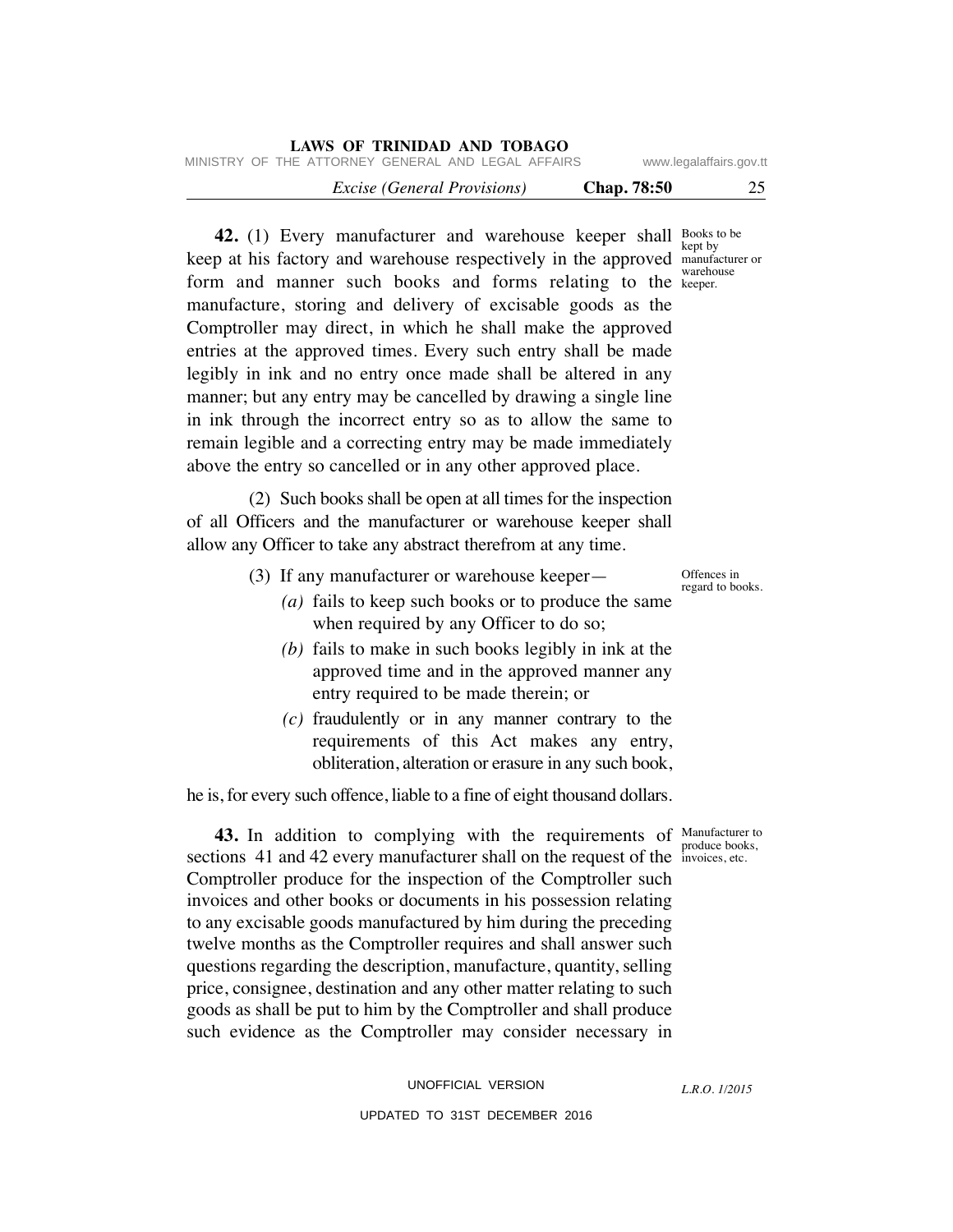support of any information so furnished; and if the manufacturer neglects or refuses to carry out any of the provisions of this section or untruly answers any question put to him as aforesaid he incurs a penalty of four thousand dollars.

Description of premises, etc., to be delivered to Comptroller.

 **44.** (1) Every manufacturer shall before commencing to manufacture and also at any later time on request therefor being made by the Comptroller deliver to the Comptroller in the approved form and manner such written description and plans of his factory and of every still, machine, apparatus, utensil or vessel contained therein as the Comptroller may require and no manufacturer shall use any new or substantially alter any existing still, machine, apparatus, utensil or vessel without delivering to the Comptroller at least two days' previous notice thereof in writing; and if any manufacturer does not deliver the written description and plans to the Comptroller before commencing to manufacture or within one month of the date of any request made therefor by the Comptroller in writing and addressed to him at his factory or does not give any such notice as aforesaid, he is, for every such neglect, liable to a fine of one thousand dollars together with a further penalty of forty dollars for every day during which the neglect continues.

Ch. 87:54.

 (2) This section shall not affect the special provisions relating to distillers which are contained in the Spirits and Spirit Compounds Act.

**Instruments** etc., to be kept by manufacturer.

 **45.** (1) Every manufacturer or warehouse keeper shall keep in his factory or warehouse such reasonable and necessary instruments for measuring and testing any excisable goods and materials therefor and any packages, vats or utensils therein as the Comptroller shall require and shall permit any Officer to use the same for the purpose of measuring or taking an account of any excisable goods and materials therefor or of any package, vat or utensil in such factory or warehouse; and if any manufacturer or warehouse keeper contravenes this section or uses or causes or procures or suffers to be used any false, unjust

> UNOFFICIAL VERSION UPDATED TO 31ST DECEMBER 2016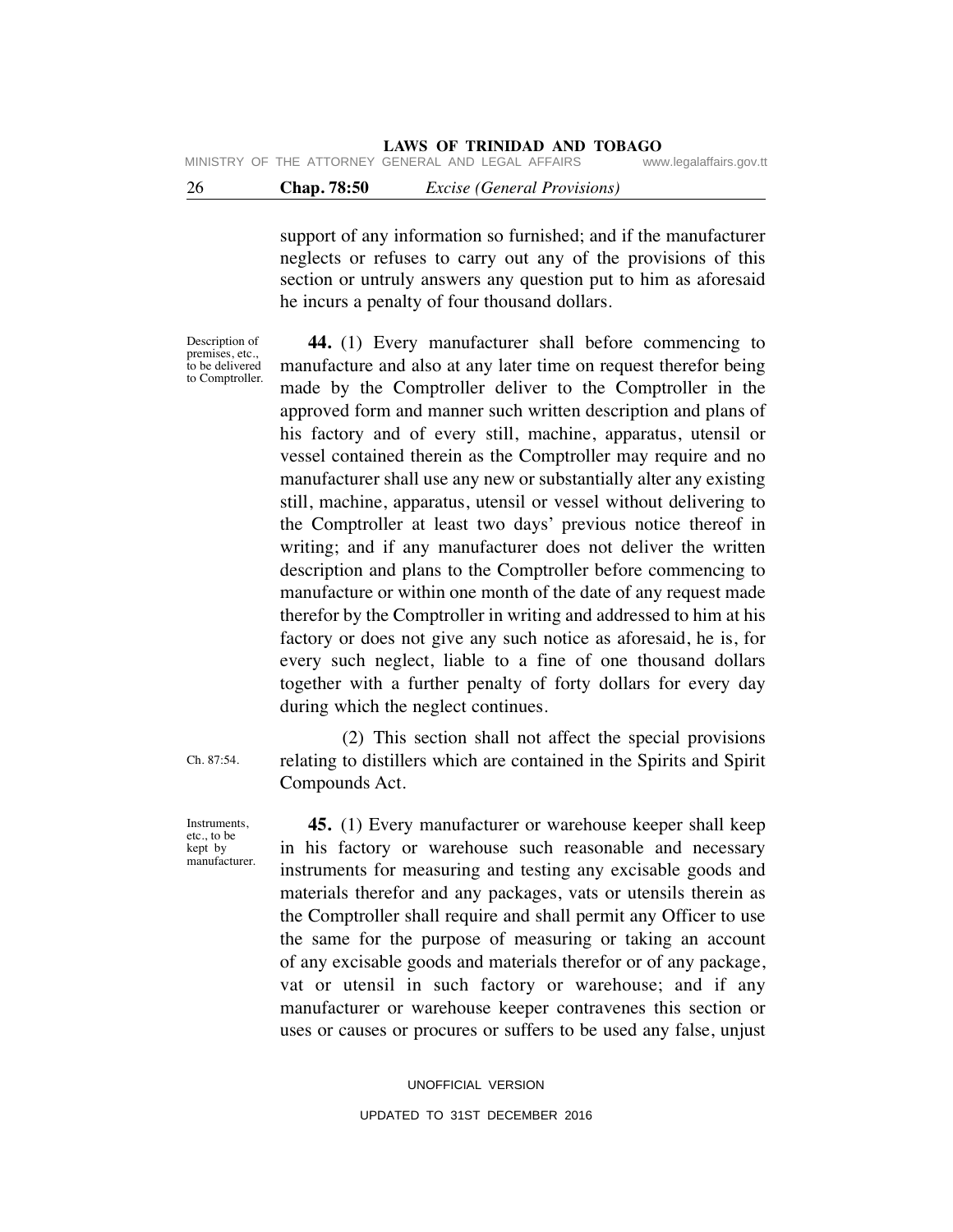|                         |                    | LAWS OF IRINIDAD AND TOBAGO                        |  |  |
|-------------------------|--------------------|----------------------------------------------------|--|--|
| www.legalaffairs.gov.tt |                    | MINISTRY OF THE ATTORNEY GENERAL AND LEGAL AFFAIRS |  |  |
| 27                      | <b>Chap.</b> 78:50 | <i>Excise (General Provisions)</i>                 |  |  |

or insufficient instrument or measure or practises or suffers to be practised any art, device or contrivance by which any Officer may be hindered or prevented from taking a just and true measure or account as aforesaid, he is, for every such offence, liable to a fine of eight thousand dollars and all such false and unjust measures shall be forfeited.

**LAWS OF TRINIDAD AND TOBAGO**

(2) The Comptroller may require that an approved  $\frac{\text{Measuring}}{\text{interment}}$ measuring instrument shall be fixed to any still or apparatus used for the production of any excisable spirit or oil in such manner that any spirit or oil produced runs into and through such instrument.

factory for the purpose of watching the process of manufacture Officer on therein and of enforcing compliance with the provisions of this premises.  **46.** The Comptroller may station any Officer in or upon any Act; and every manufacturer shall provide accommodation at or adjacent to his factory to the satisfaction of the Comptroller for such Officer and in default of doing so he is liable to a fine of four hundred dollars for every week or part of a week during which the default continues.

**47.** If on demand of any Officer safe and convenient ladders Assistance to be are not provided and conveniently and firmly placed and of officers. length sufficient to enable such Officer to ascend to and examine any vessel or utensil in any factory or warehouse or to gauge or ascertain the contents or capacity of any vessel or utensil therein or if any such ladder is not fixed at or in any part of such vessel or utensil where such Officer requires or if sufficient lights and sufficient aid and assistance are not supplied on demand of any Officer for the purpose of his gauging or ascertaining the contents or capacity of any vessel or utensil or of searching for or gauging and taking an account of all excisable goods and materials therefor in any such factory or warehouse, as well by night as by day, the manufacturer or warehouse keeper in whose factory or warehouse such Officer is not assisted as aforesaid shall for each and every such offence incur a penalty of two thousand dollars.

instruments.

Comptroller may station licensed

afforded to

*L.R.O. 1/2015*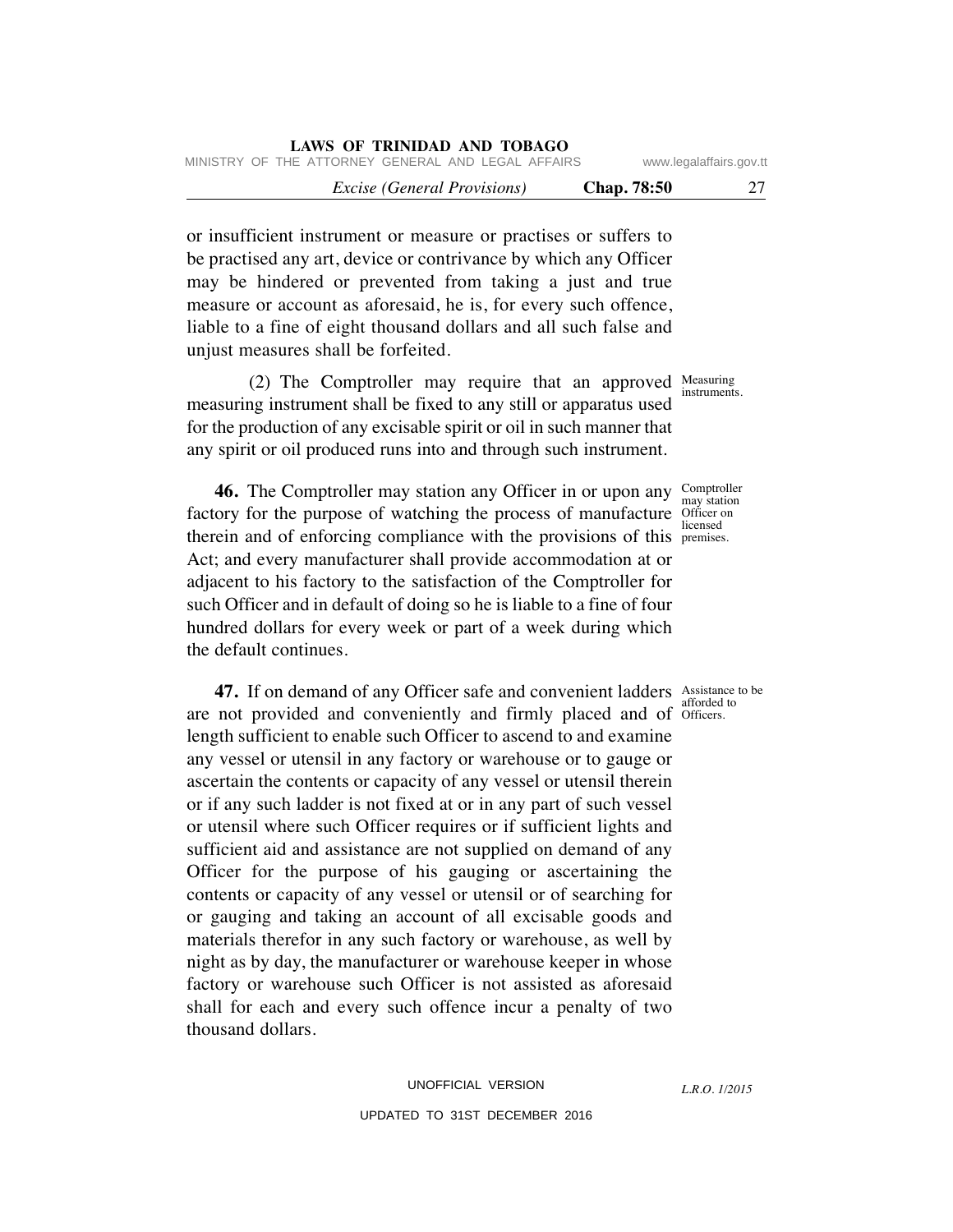# **LAWS OF TRINIDAD AND TOBAGO**<br>GENERAL AND LEGAL AFFAIRS www.legalaffairs.gov.tt

MINISTRY OF THE ATTORNEY GENERAL AND LEGAL AFFAIRS

28 **Chap. 78:50** *Excise (General Provisions)*

### **PART VI**

### **POWERS OF OFFICERS**

Officer may patrol freely.

Officer may enter factory.

 **48.** (1) Any Officer when on duty may patrol upon and pass freely along and over any part of Trinidad and Tobago and any such Officer so patrolling is not liable to any indictment, action or suit for doing so.

 (2) The Officer in charge of any ship employed for the protection of the excise revenue may haul any such ship upon any part of the coasts of Trinidad and Tobago or the shores, banks or beaches of any river, creek or inlet of the same which shall be deemed most convenient for that purpose and moor any such ship on such part of the aforesaid coasts, shores, banks or beaches above or below highwater mark and continue such ship so moored as aforesaid for such time as he shall deem necessary and proper; and such Officer is not liable to any indictment, action or suit for doing so.

 **49.** It shall be lawful for any Officer at all times, by night or by day, to enter into any part of any factory or warehouse, and to gauge, measure and take an account of every still or other vessel or utensil of any kind and of any excisable goods or materials therefor in the factory or warehouse and to take such samples of such goods or materials as he requires; and if any Officer after having demanded admittance into any such factory or warehouse is not immediately admitted, the manufacturer or warehouse keeper, as the case may be, is for every such offence liable to a fine of eight thousand dollars; and if such Officer is not immediately and without delay admitted as aforesaid, it shall be lawful for him or any person acting in his aid or assistance at all times, as well by night as by day, to break open by force any of the doors or windows or break through any of the walls of any part of the factory or warehouse as shall in his opinion be necessary to enter the factory or warehouse.

Officer may examine stock of vendor.

 **50.** Any Officer may during the daytime enter into any premises made use of by any person selling or offering for sale any excisable goods upon such premises and take an account of any excisable goods which shall be in the custody or possession of

> UNOFFICIAL VERSION UPDATED TO 31ST DECEMBER 2016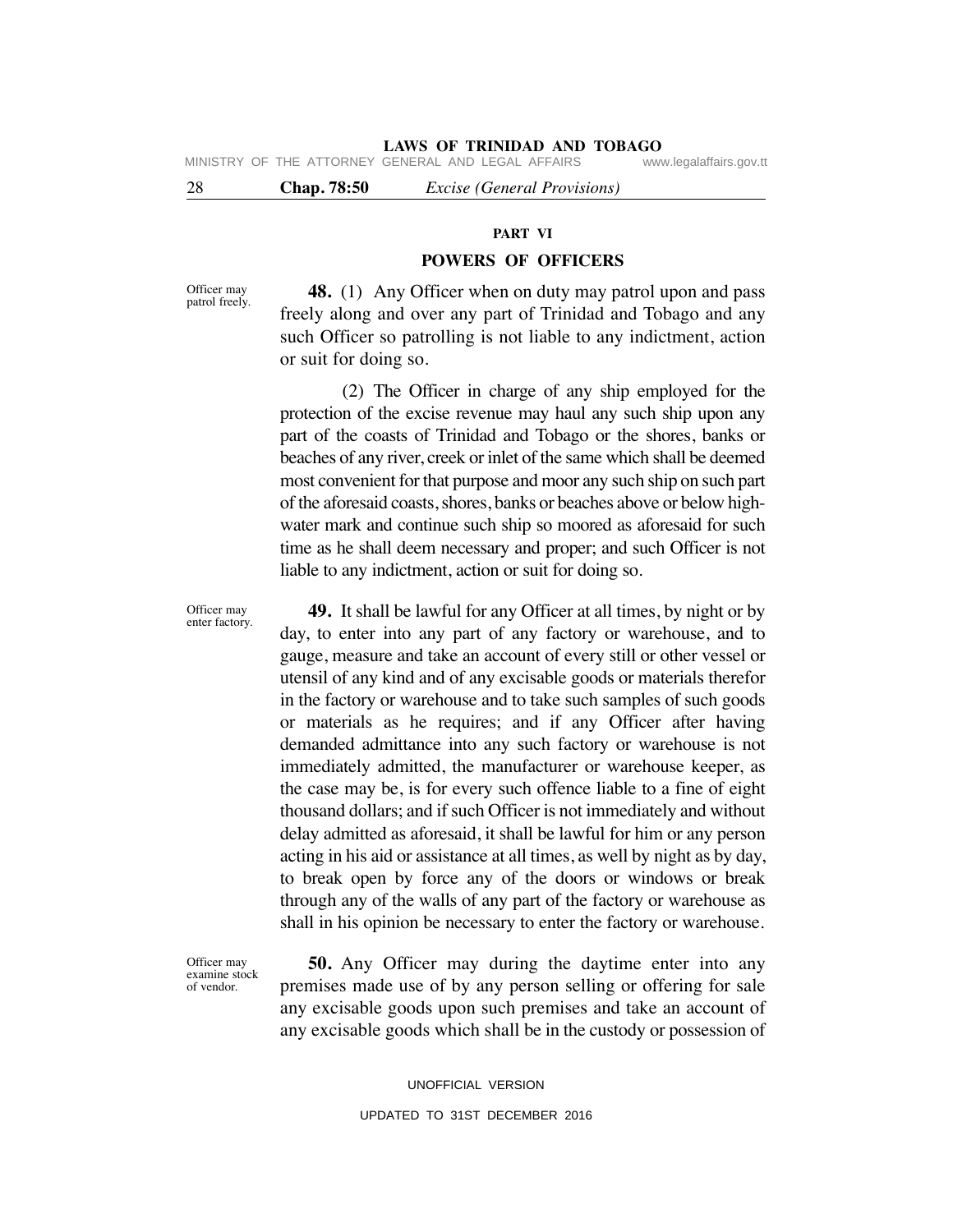| <b>LAWS OF TRINIDAD AND TOBAGO</b>                 |                    |                         |  |  |  |  |  |
|----------------------------------------------------|--------------------|-------------------------|--|--|--|--|--|
| MINISTRY OF THE ATTORNEY GENERAL AND LEGAL AFFAIRS |                    | www.legalaffairs.gov.tt |  |  |  |  |  |
| <i>Excise (General Provisions)</i>                 | <b>Chap.</b> 78:50 | 29                      |  |  |  |  |  |

such person and take at any time samples of any such excisable goods, paying for the same the usual price thereof, if demanded; and if any person selling or offering for sale any excisable goods on any premises does not with a sufficient number of his servants aid and assist to the utmost of his power such Officer in measuring and taking an account of all excisable goods in or upon such premises, he is for every such offence liable to a fine of one thousand dollars.

**51.** If any Officer has reasonable cause to suspect that any Officer may goods on which the Excise Duties have not been paid or secured  $\frac{3.648}{\text{etc.}}$ by certificate or otherwise as required by law are harboured, kept or concealed in any house, building, yard or other place in Trinidad and Tobago, it shall be lawful for the Officer without a warrant to enter and search the house, building, yard or other place, by day or by night, and to seize and carry away any such goods on which the Excise Duties have not been paid or secured by certificate or otherwise as required by law as may be found therein; and the Officer may arrest and detain any person in whose possession or under whose control any such goods are found and convey him before a Magistrate to be dealt with according to law; and it shall be lawful for the Officer and he is hereby authorised, in case of resistance, to break open any door and to force and remove any other impediment or obstruction to the entry, search or seizure as aforesaid.

**52.** Any Officer may upon reasonable suspicion stop and Officer may examine any ship or carriage to ascertain whether any goods on which Excise Duties have not been paid or secured by certificate or otherwise as required by law are contained therein; and, if none is found, the Officer is not on account of the stoppage and examination liable to any prosecution or action at law on account thereof; and the master of any such ship and any person driving or conducting such carriage refusing to stop or allow such examination when required by any Officer shall incur a penalty of four thousand dollars; and if the Officer finds any such goods or any goods which he reasonably supposes ought to be accompanied by a certificate

> UNOFFICIAL VERSION UPDATED TO 31ST DECEMBER 2016

search house,

stop carriage.

*L.R.O. 1/2015*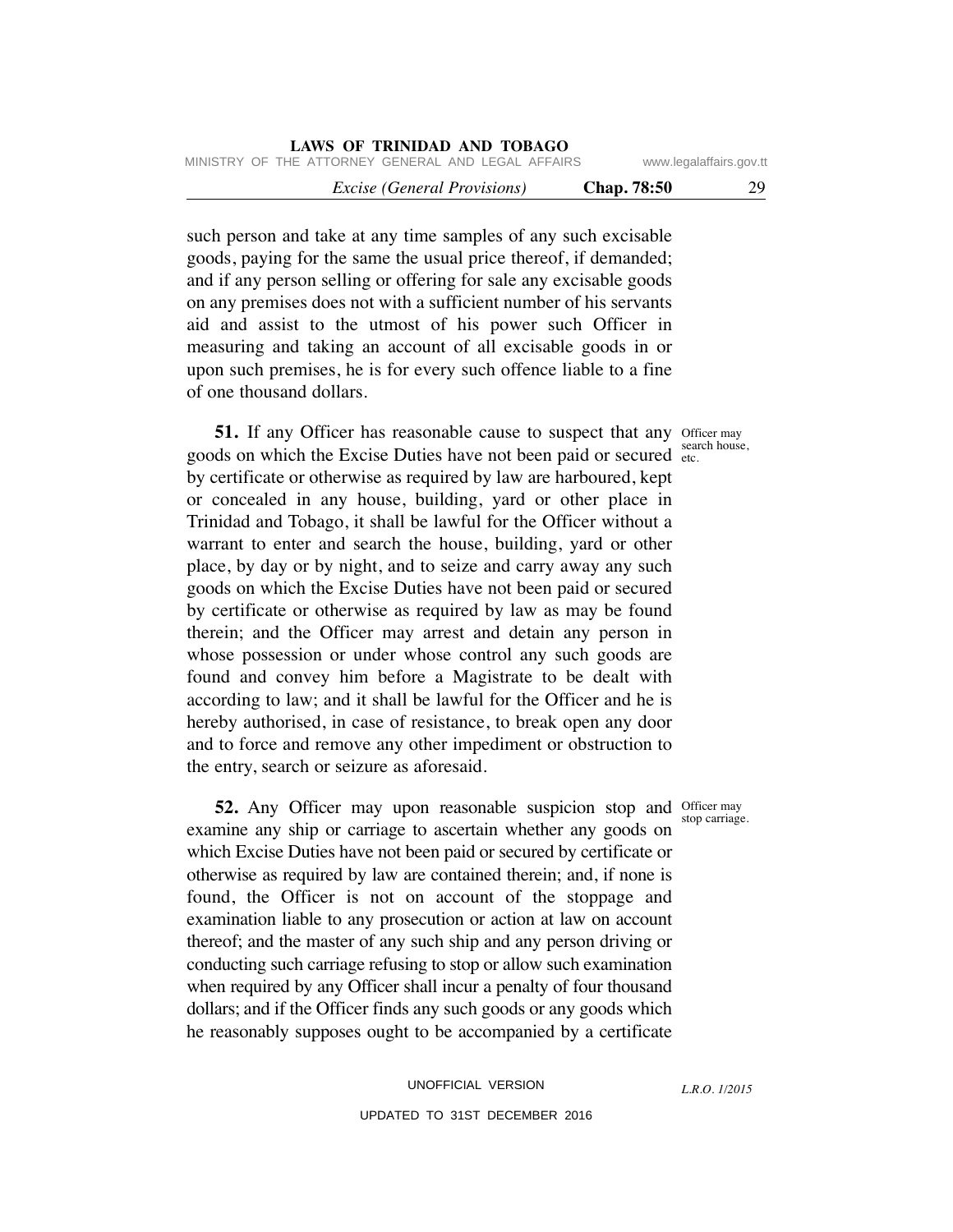MINISTRY OF THE ATTORNEY GENERAL AND LEGAL AFFAIRS

30 **Chap. 78:50** *Excise (General Provisions)*

and the master or person in charge of such ship or carriage does not produce the same on demand, the Officer may seize such ship or carriage and its contents and may arrest and detain any person found in or upon or accompanying such ship or carriage at the time of the stoppage and convey him before a Magistrate; and if the person fails to satisfy the Magistrate that the goods were legally in his custody or possession for removal he is liable to a fine of treble the value of the goods or four thousand dollars, whichever is the greater, and such goods shall be forfeited.

Power of arrest.  **53.** If any person liable to arrest under any Excise Act escapes from any Officer attempting to arrest him or if any Officer is for any reason whatever unable or fails to arrest any such person, such person may afterwards be arrested and detained by any Officer at any place in Trinidad and Tobago within seven years from the time the offence was committed and dealt with as if he had been arrested at the time of committing the offence.

### **PART VII**

### **OFFENCES**

General penalty.

 **54.** Save as otherwise provided in section 55, any person who is convicted of any offence against any Excise Act for which no specific penalty is provided is liable to a fine of two thousand dollars.

Penalty where goods forfeited.

 **55.** Where any goods become liable to forfeiture under any Excise Act, any person who is knowingly concerned in the act which renders such goods liable to forfeiture is liable to the fine provided by that Act or, where no such fine is provided, is liable to a fine equal to treble the value of the goods or four thousand dollars, whichever is the greater.

Penalty for false declaration.

 **56.** If any person in any matter relating to the excise revenue or under the control or management of the Comptroller makes and subscribes or causes to be made and subscribed any false declaration or makes or signs or causes to be made or signed any declaration, certificate or other instrument required to be verified by signature only, the same being false in any particular, or if any person makes or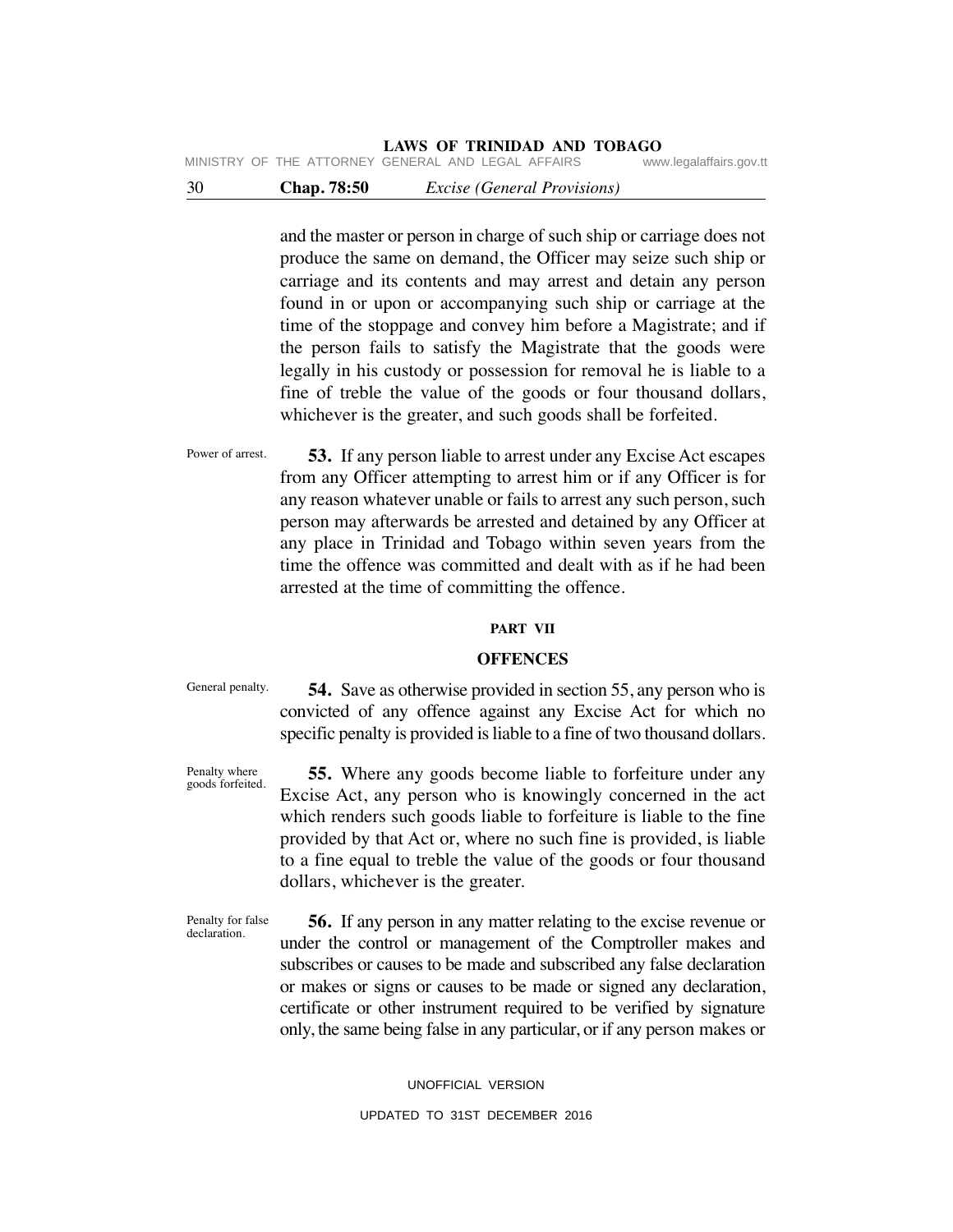|  |                                                    | <i>Excise (General Provisions)</i> |  |  | Chap. 78:50 |                         |  |
|--|----------------------------------------------------|------------------------------------|--|--|-------------|-------------------------|--|
|  | MINISTRY OF THE ATTORNEY GENERAL AND LEGAL AFFAIRS |                                    |  |  |             | www.legalaffairs.gov.tt |  |

signs any declaration made for the consideration of the Comptroller on any application presented to him, the same being untrue in any particular, or if any person answers untruly any questions put to him by any Officer acting in the execution of his duty or if any person counterfeits, falsifies or wilfully uses when counterfeited or falsified any document required by any Excise Act or by or under the directions of the Comptroller or any instrument used in the transaction of any business or matter relating to the excise revenue or alters any document or instrument after the same has been officially issued or counterfeits the seal, signature, initials or other mark of or used by any Officer for the verification of any such document or instrument or for the security of goods or any other purpose in the conduct of business relating to the excise revenue or under the control or management of the Comptroller or on any document or instrument required for the purposes of any Excise Act counterfeits or imitates the seal, signature, initials or other mark of or made use of by any other person whatsoever, whether with or without the consent of such person, every person so offending is liable to a fine of twenty thousand dollars.

**57.** If any person with intent to defraud the State of any Penalty for duties due on any excisable goods knowingly harbours, keeps or laws generally. conceals or knowingly permits or suffers or causes or procures to be harboured, kept or concealed any such goods or with like intent knowingly acquires possession of or is in any way knowingly concerned in carrying, removing, depositing, concealing or in any manner dealing with any such goods or is in any way knowingly concerned in any fraudulent evasion or attempt at evasion of any Excise Duties or of the provisions of any Excise Act, he is for each such offence liable to a fine equal to treble the value of the goods or forty thousand dollars, whichever is the greater; and all goods in respect of which any such offence shall be committed shall be forfeited.

**58.** If any person staves, breaks or destroys any goods to Obstructing Officer. prevent seizure thereof by an Officer or other person authorised to seize the same or rescues or staves, breaks or destroys to prevent the securing thereof any goods seized by any Officer

> UNOFFICIAL VERSION UPDATED TO 31ST DECEMBER 2016

evading Excise [4 of 2014].

*L.R.O. 1/2015*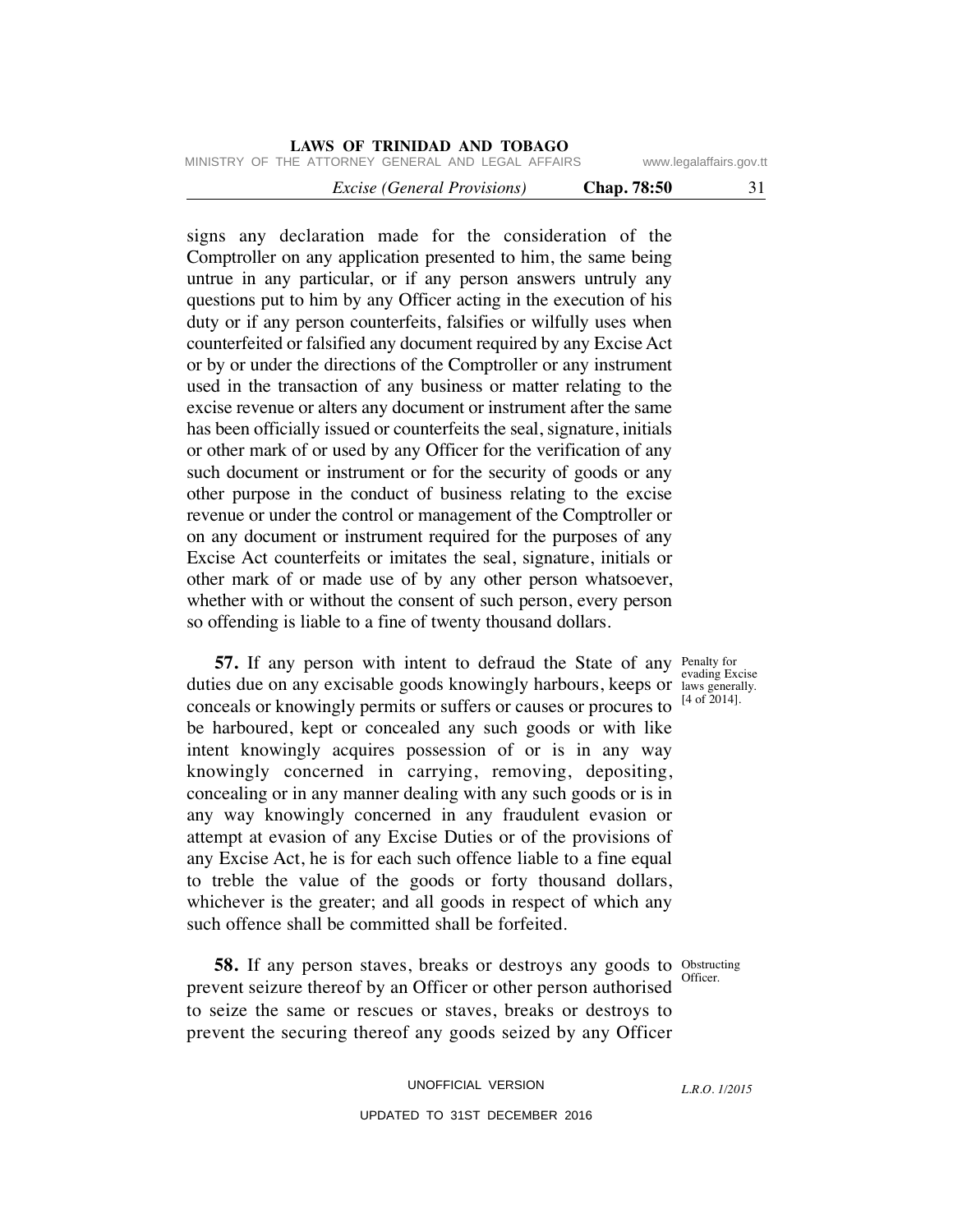# **LAWS OF TRINIDAD AND TOBAGO**<br>GENERAL AND LEGAL AFFAIRS www.legalaffairs.gov.tt

MINISTRY OF THE ATTORNEY GENERAL AND LEGAL AFFAIRS

# 32 **Chap. 78:50** *Excise (General Provisions)*

or other person authorised to seize the same or rescues any person apprehended for any offence punishable under any Excise Act or prevents the apprehension of any such person or obstructs any Officer in seizing any goods liable to forfeiture or otherwise acting in the execution of his duty or attempts or endeavours to commit or aids, abets or assists in the commission of any such offence, he is for each such offence liable to a fine of four thousand dollars.

Personation of Officer.

 **59.** If any person, not being an Officer, takes or assumes the name, designation, appearance or character of an Officer for the purpose of thereby obtaining admission into any house or other place or of doing or procuring to be done any act which he would not be entitled to do or procures to be done of his own authority or for any other unlawful purpose, he shall in addition to any other punishment to which he may be liable for the offence be liable on summary conviction to be imprisoned for three months.

 **60.** (1) No person shall make or cause to be made or aid or assist in making any signal in or on board or from any ship or on or from any place in Trinidad and Tobago or the waters thereof, or shall shout or use a telephone or other device for the purpose of giving warning to any person engaged in the commission of an offence against any Excise Act or attempting to commit any such offence, whether any person be or not within distance to notice any such signal or take advantage of any other action as aforesaid; and if any person shall make or do or cause to be made or done or aid or assist in making or doing any such signal or act as aforesaid, he is liable on summary conviction to be imprisoned for twelve months.

 (2) If any person is charged with having made or done or caused to be made or done or with aiding or assisting in making or doing any such signal or act as aforesaid, the burden of proof that the signal or act so charged as having been made or done with intent and for the purpose of giving such warning as aforesaid was not made or done with such intent and for such purpose shall be upon the defendant against whom the charge is made.

> UNOFFICIAL VERSION UPDATED TO 31ST DECEMBER 2016

Penalty for signalling to offender.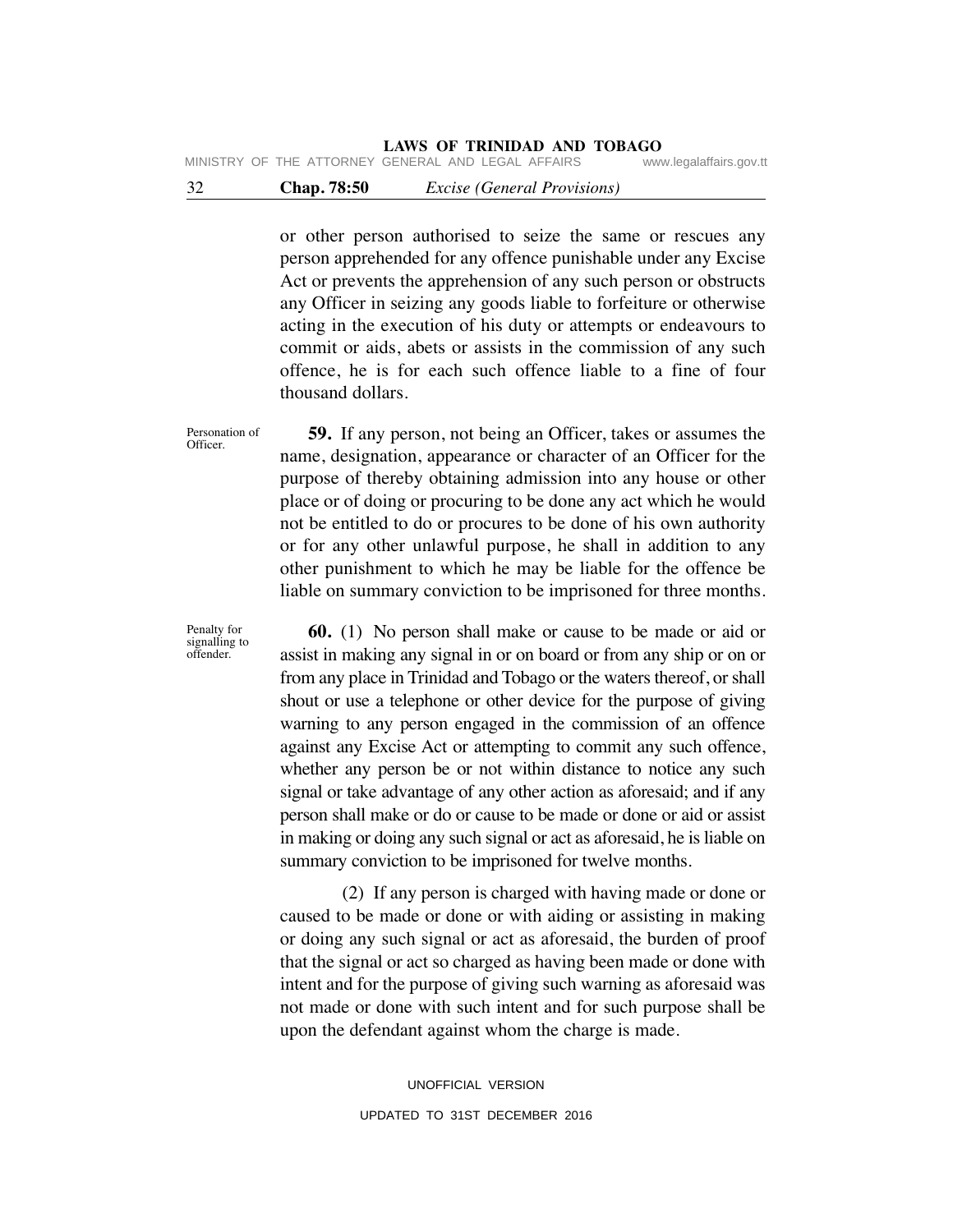| LAWS OF TRINIDAD AND TOBAGO                        |                         |    |  |  |  |  |  |
|----------------------------------------------------|-------------------------|----|--|--|--|--|--|
| MINISTRY OF THE ATTORNEY GENERAL AND LEGAL AFFAIRS | www.legalaffairs.gov.tt |    |  |  |  |  |  |
| <i>Excise</i> ( <i>General Provisions</i> )        | <b>Chap.</b> 78:50      | 33 |  |  |  |  |  |

 (3) Any person whatsoever may prevent any signal or other warning being made as aforesaid and may go upon any lands for that purpose without being liable to any indictment, suit or action for the same.

**61.** If any person offers for sale any excisable goods under offering goods pretence that the duties due thereon have not been paid or that the pretence that the same have not been legally made, all such goods (although not paid. liable to any duties or although legally made) shall be forfeited.

**62.** (1) If any Officer demands or accepts any fee, perquisite *Officer taking* or reward whether pecuniary or otherwise directly or indirectly from any person on account of anything done or to be done by him or omitted to be done by him in or in any way relating to his office or employment, except such as he receives with the approval of the Minister or Comptroller, and if any person gives, offers or promises to give any such fee, perquisite or reward, that person is for every such offence liable to a fine of two hundred thousand dollars.

(2) If any Officer makes any collusive seizure or  $\frac{\text{Collusive}}{\text{seimes}}$ delivers up or makes any agreement to deliver up or not to seize etc. anything liable to forfeiture or demands or takes any bribe, gratuity, recompense or reward for the neglect or nonperformance of his duty, or conspires or connives with any person for the purpose of seizing anything and obtaining any reward for such seizure or otherwise, every such Officer or other person and every person who gives or offers or promises to give or procures to be given any bribe, recompense or reward to, or makes any collusive agreement with any such Officer to induce him in any way to neglect his duty or to conceal or connive at any act whereby any provision of any Excise Act may be evaded, is liable to a fine of two hundred thousand dollars.

### **PART VIII**

### **SEIZURES**

**63.** All ships and carriages together with all animals and things Seneral provision as to made use of in the removal or conveyance of any goods liable to forfeiture.

UNOFFICIAL VERSION

*L.R.O. 1/2015*

for sale under duties are not

unauthorised fee, etc. [4 of 2014].

seizure, bribery,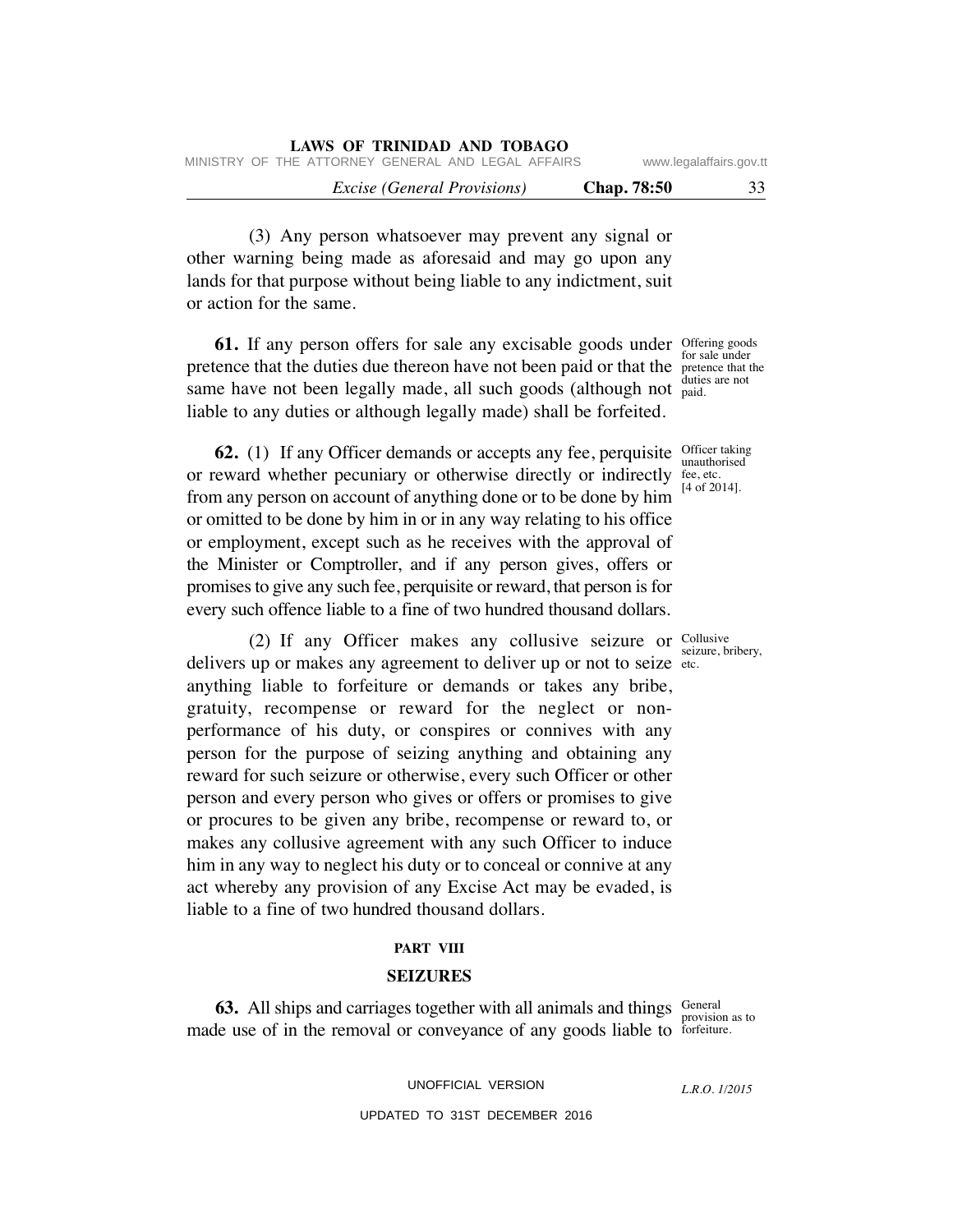MINISTRY OF THE ATTORNEY GENERAL AND LEGAL AFFAIRS

# 34 **Chap. 78:50** *Excise (General Provisions)*

forfeiture under any Excise Act shall be forfeited; and all ships, goods and carriages together with all animals and things liable to forfeiture and all persons liable to be detained for any offence under any Excise Act shall or may be seized or detained in any place, either upon land or water, by any Officer; and all ships, goods and carriages together with all animals and things so seized shall forthwith be delivered into the care of the Comptroller; and the forfeiture of any ship, carriage, animal or thing shall be deemed to include the tackle, apparel and furniture thereof and the forfeiture of any goods shall be deemed to include the package in which the same are found and all the contents thereof.

Procedure on seizure.

 **64.** (1) Whenever any seizure is made, unless in the possession of or in the presence of the offender or owner, as forfeited under any Excise Act, the seizing Officer shall give notice in writing of the seizure and of the grounds thereof to the owner of the things seized, if known, either by delivering the same to him personally, or by letter addressed to him, and transmitted by post to or delivered at his place of abode or business, if known; and all seizures made under any Excise Act shall be deemed and taken to be condemned and may be sold or otherwise disposed of in such manner as the Minister may direct unless the person from whom the seizure has been made or the owner thereof or some person authorised by him shall within one calendar month from the day of seizure give notice in writing of his claim to a Magistrate, who is hereby empowered to hear and determine the claim and for the purpose may require before him the attendance of all interested parties and their witnesses; but if any things so seized are of a perishable nature or consist of animals the same may by direction of the Comptroller be sold and the proceeds thereof retained to abide the result of any claim that may legally be made in respect thereof.

 (2) Where any claim is made under subsection (1), the Magistrate may order delivery of the things seized on security being given for the payment to the Comptroller of the value thereof in case of condemnation.

> UNOFFICIAL VERSION UPDATED TO 31ST DECEMBER 2016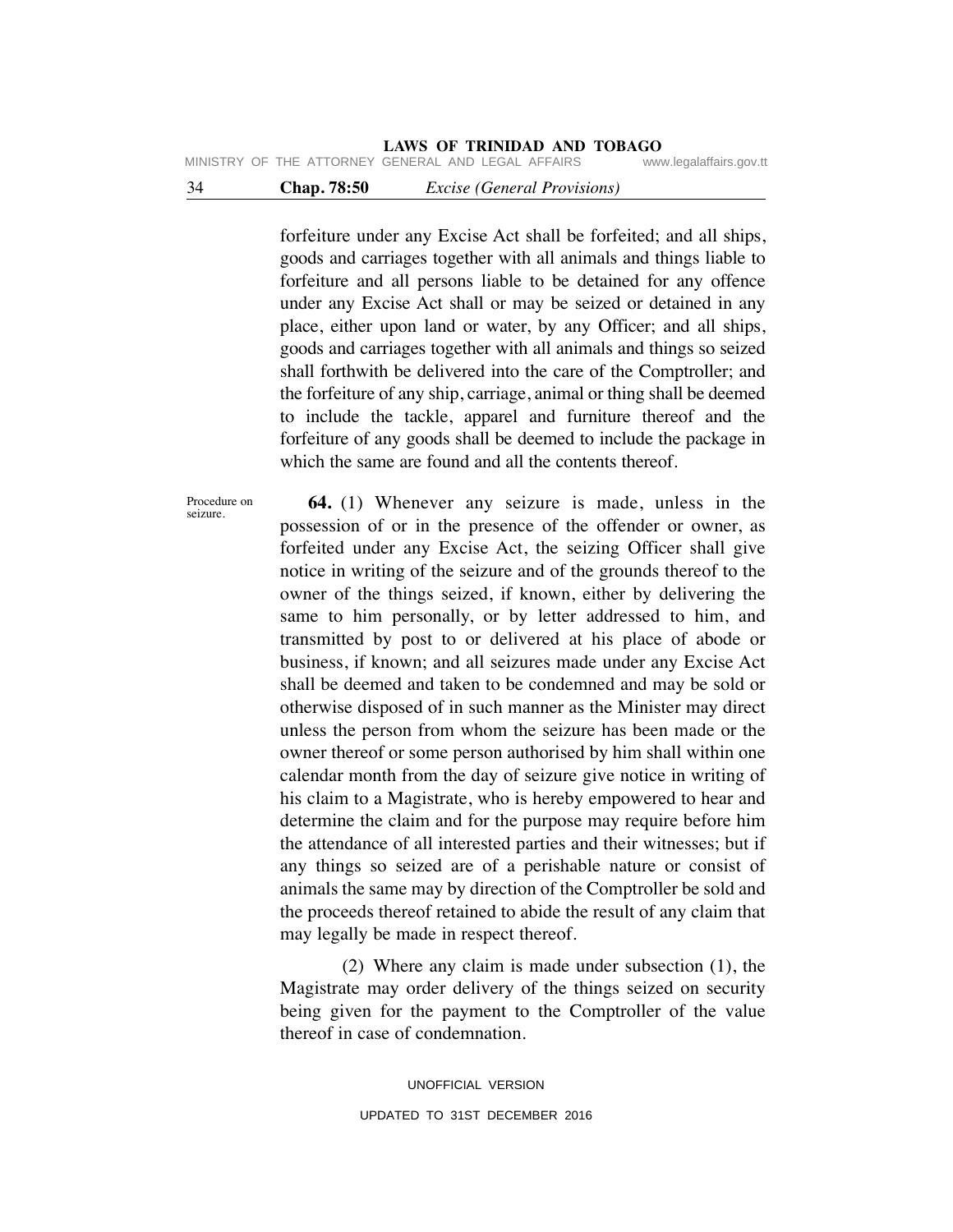| LAWS OF TRINIDAD AND TOBAGO                        |                    |                         |
|----------------------------------------------------|--------------------|-------------------------|
| MINISTRY OF THE ATTORNEY GENERAL AND LEGAL AFFAIRS |                    | www.legalaffairs.gov.tt |
| <i>Excise</i> ( <i>General Provisions</i> )        | <b>Chap.</b> 78:50 | 35                      |

**\*65.** All seizures whatsoever which have been made and Disposal of seizure. condemned under any Excise Act shall be disposed of in such manner as the Minister may direct.

**66.** (1) No claim or appearance shall be heard or permitted for Claim to seized the restoration of any animal, carriage, ship or goods seized for any name of owner. cause or forfeiture in any Court unless the claim or appearance is made by or in the real name of the owner or proprietor thereof, describing his place of residence and occupation; and if the claimant resides in Trinidad and Tobago, oath shall be made by him before the Court that the animal, carriage, ship or goods were his property at the time of seizure; but if the person resides outside of Trinidad and Tobago, then oath shall be made by his agent by whom the claim or appearance is entered that he has full authority from the claimant to make or enter the same and that to the best of his knowledge and belief the same were at the time of seizure the *bona fide* property of the claimant; and on failure to make such proof of ownership the animal, carriage, ship or goods shall be condemned as if no claim or appearance had been made; and if the animal, carriage, ship or goods shall at the time of the seizure be the *bona fide* property of any number of proprietors exceeding five, it shall not be necessary for more than two of them to enter such claim or appearance on the part of themselves and their coproprietors or to make such oath as aforesaid; and if any such animal, carriage, ship or goods shall at the time of seizure be the property of a company, such claim and appearance may be entered and oath made by the secretary or a director of the company.

provisions of the Companies Act but does not include any Ch. 81:01. (2) For the purposes of this section a company means a limited company registered in Trinidad and Tobago under the company or association of persons calling themselves a company not so registered.

### **PART IX**

### **LEGAL PROCEEDINGS**

**67.** (1) Subject to the express provisions of any Excise Act, Recovery of any offences under any such Act may be prosecuted and any penalty

\**See* LN 103/1998 for the delegation of the functions of the Minister under this section.

UNOFFICIAL VERSION

*L.R.O. 1/2015*

UPDATED TO 31ST DECEMBER 2016

goods to be in

penalties.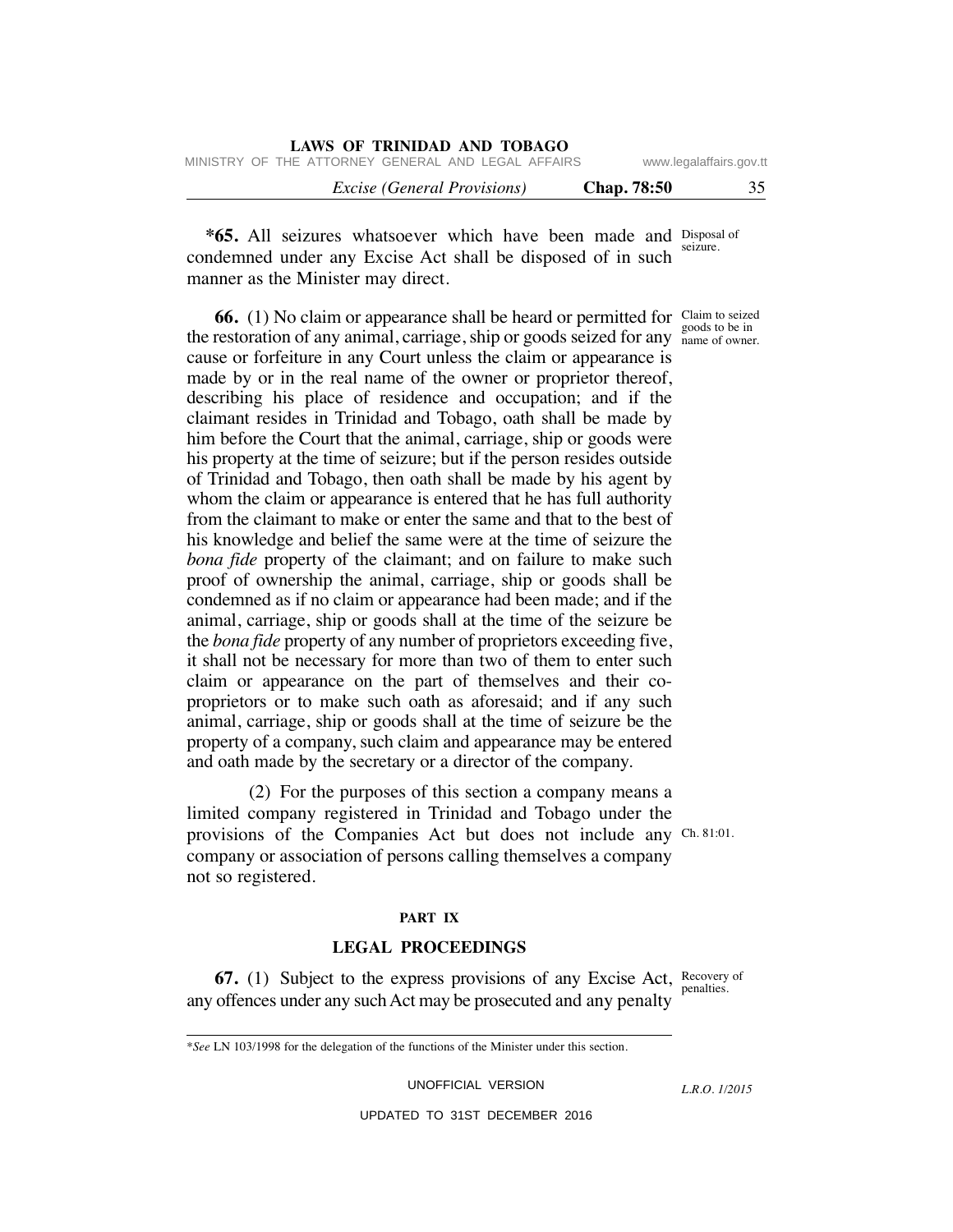# **LAWS OF TRINIDAD AND TOBAGO**<br>GENERAL AND LEGAL AFFAIRS www.legalaffairs.gov.tt

MINISTRY OF THE ATTORNEY GENERAL AND LEGAL AFFAIRS

## 36 **Chap. 78:50** *Excise (General Provisions)*

or forfeiture imposed thereby may be sued for, prosecuted and recovered summarily and all rents, charges, expenses and duties and all other sums of money whatsoever payable under the Excise Act may be recovered and enforced summarily in the manner provided by the Summary Courts Act, on the complaint of any Officer.

 (2) Any action, information or other proceeding under any Excise Act in the High Court shall be tried without a jury.

 (3) Proceedings under any Excise Act may be commenced at any time within seven years after the date of the offence.

 (4) Where any Court has imposed a penalty for any offence against any Excise Act and the penalty is not paid, the Court may order the defendant who is convicted of the offence, in default of payment of the penalty adjudged to be paid, to be imprisoned for six months where the penalty does not exceed four thousand dollars or for twelve months where the penalty exceeds four thousand dollars except that where a penalty of four thousand dollars or upwards has been incurred under any Excise Act and the defendant has previously been convicted for an offence against any Act relating to the revenues of Customs or Excise or has previously incurred a pecuniary penalty or forfeiture under any Act relating to the revenues of Customs or Excise which has been enforced in any Court, the Court may, if it thinks fit, in lieu of ordering payment of a pecuniary penalty, order the defendant to be imprisoned for twelve months.

 (5) The fact that any duties have been secured by bond or otherwise shall not be pleaded or made use of in answer to or in stay of any proceedings under any Excise Act.

 (6) Every offence under any Excise Act shall be deemed to have been committed and every cause of complaint to have arisen either in the place in which it actually was committed or arose or in any place on land where the offender or person prosecuted may be or is brought.

 (7) Any Officer may prosecute and conduct any information or other proceeding under any Excise Act in respect of any offence or penalty.

> UNOFFICIAL VERSION UPDATED TO 31ST DECEMBER 2016

Ch. 4:20.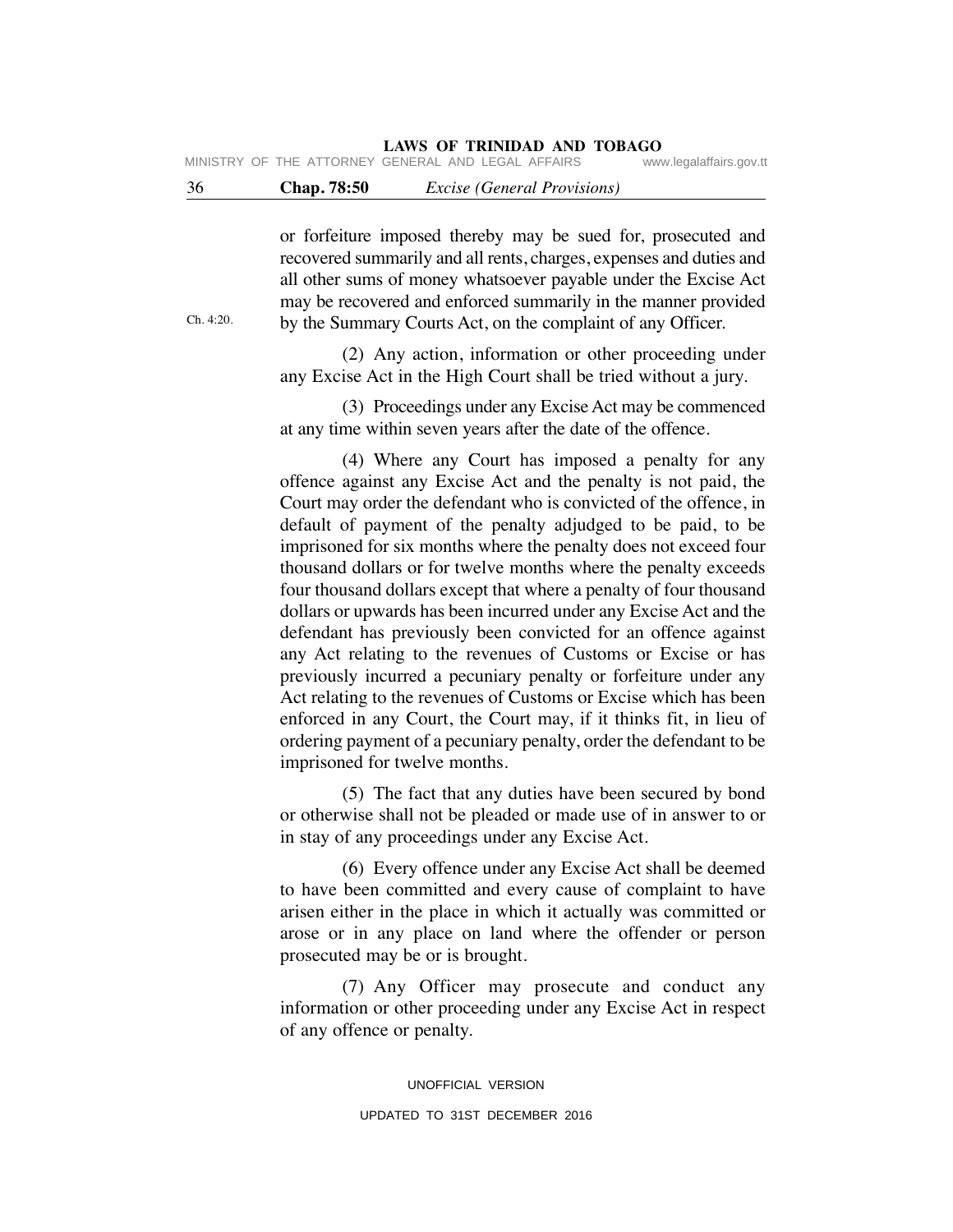| LAWS OF TRINIDAD AND TOBAGO                              |  |                         |  |  |  |  |  |
|----------------------------------------------------------|--|-------------------------|--|--|--|--|--|
| MINISTRY OF THE ATTORNEY GENERAL AND LEGAL AFFAIRS       |  | www.legalaffairs.gov.tt |  |  |  |  |  |
| <b>Chap.</b> 78:50<br><i>Excise (General Provisions)</i> |  | 37                      |  |  |  |  |  |

**68.** In case any information or suit is commenced or brought to certificate of trial on account of the seizure of any animal, carriage, ship or goods  $\frac{1}{100}$  of seizure or act or pursuant to any act done by any Officer in the execution or <sup>of Officer.</sup> intended execution of his duty under any Excise Act and the information or suit is dismissed and it appears to the Court before whom the same has been tried that there was probable cause for the seizure or act, the Judge or Magistrate, as the case may be, shall certify on the record that there was such probable cause and in such case the person who made the seizure or performed such act is not liable to any action, indictment or other suit or prosecution on account of the seizure or act; and a copy of the certificate verified by the signature of the Officer of the Court shall at the request of the Officer concerned be given to him and the same shall for all purposes be sufficient evidence of the certificate; and in case any action, indictment or other suit or prosecution is commenced and brought to trial against any person on account of any seizure or act as aforesaid (whether any information is brought to trial in respect of the same or not or having been brought to trial the Judge or Magistrate has not certified that there was a probable cause for the seizure or act), wherein a verdict is given against the defendant, if the Court is satisfied that there was probable cause for the seizure or act, then the plaintiff shall recover any things seized or the value thereof without costs of suit but no conviction shall be recorded against the defendant.

### **PART X**

### **PROOFS IN PROCEEDINGS**

**69.** (1) In any proceeding under any Excise Act the proof onus of proof that the proper duties have been paid in respect of any excisable certain cases. goods or that any such goods have been lawfully made, imported, removed, delivered or exported or concerning the place from which any goods have been brought, or that any goods have been illegally seized shall lie on the defendant or the person claiming anything seized.

 (2) The averment that any goods were or are of a stated weight, measure or strength or that any goods staved or destroyed to prevent seizure shall be deemed sufficient unless the defendant in any such case proves the contrary.

UNOFFICIAL VERSION

*L.R.O. 1/2006*

UPDATED TO 31ST DECEMBER 2016

on defendant in

probable cause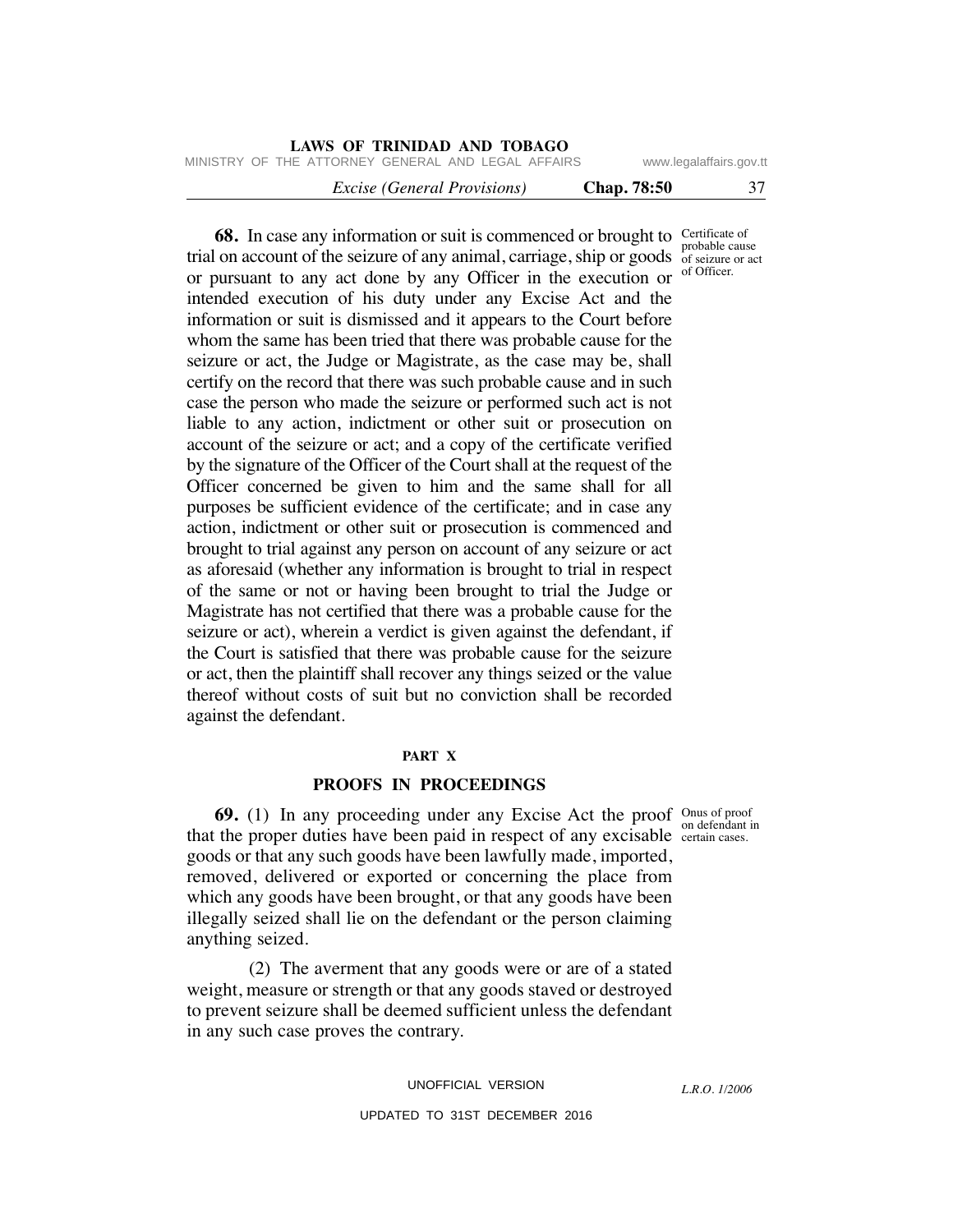# **LAWS OF TRINIDAD AND TOBAGO**<br>GENERAL AND LEGAL AFFAIRS www.legalaffairs.gov.tt

38 **Chap. 78:50** *Excise (General Provisions)* MINISTRY OF THE ATTORNEY GENERAL AND LEGAL AFFAIRS

Evidence of Officers.  **70.** If upon any trial a question arises whether any person is an Officer, his own evidence of the matter shall be deemed sufficient and every such Officer shall be deemed a competent witness upon the trial of any suit or information on account of any seizure or penalty notwithstanding the Officer may be entitled to any reward upon the conviction of the party charged in the suit or information.

Comptroller to certify value.

 **71.** (1) In all cases where any penalty of forfeiture the amount of which is to be determined by the value of any goods is incurred under any Excise Act, the value means the value of the goods duty-paid and shall be determined by order of the Comptroller in every case, subject to appeal to the Minister; and no goods shall be deemed to be of less value by reason of any damage or injury they may have sustained in the course of any attempt to destroy or make away with the same by any person offending or endeavouring to offend against any Excise Act.

 (2) The order of the Comptroller as to the value is conclusive, subject to appeal to the Minister, and is not liable to be questioned in any Court.

Chemist's certificate sufficient evidence.

 **72.** In any proceedings under any Excise Act the production of a certificate purporting to be signed by the Chief Chemist is sufficient evidence of all the matters therein stated unless the contrary is proved.

 **73.** A copy of any entry in any book or document required to be kept under the provisions of any Excise Act shall, if purporting to be certified under the hand of the Comptroller as a true copy, be received in all Courts as *prima facie* evidence of the entry and of the matters, transactions and accounts therein recorded; and certificates and copies of official documents purporting to be certified under the hand and seal or stamp of office of any of the principal officers of Customs and Excise in any Commonwealth territory or of any Consul or Vice-Consul of Trinidad and Tobago in a foreign country shall be received as *prima facie* evidence of the matters therein contained.

> UNOFFICIAL VERSION UPDATED TO 31ST DECEMBER 2016

Admissibility of copies of documents.

[45 of 1979].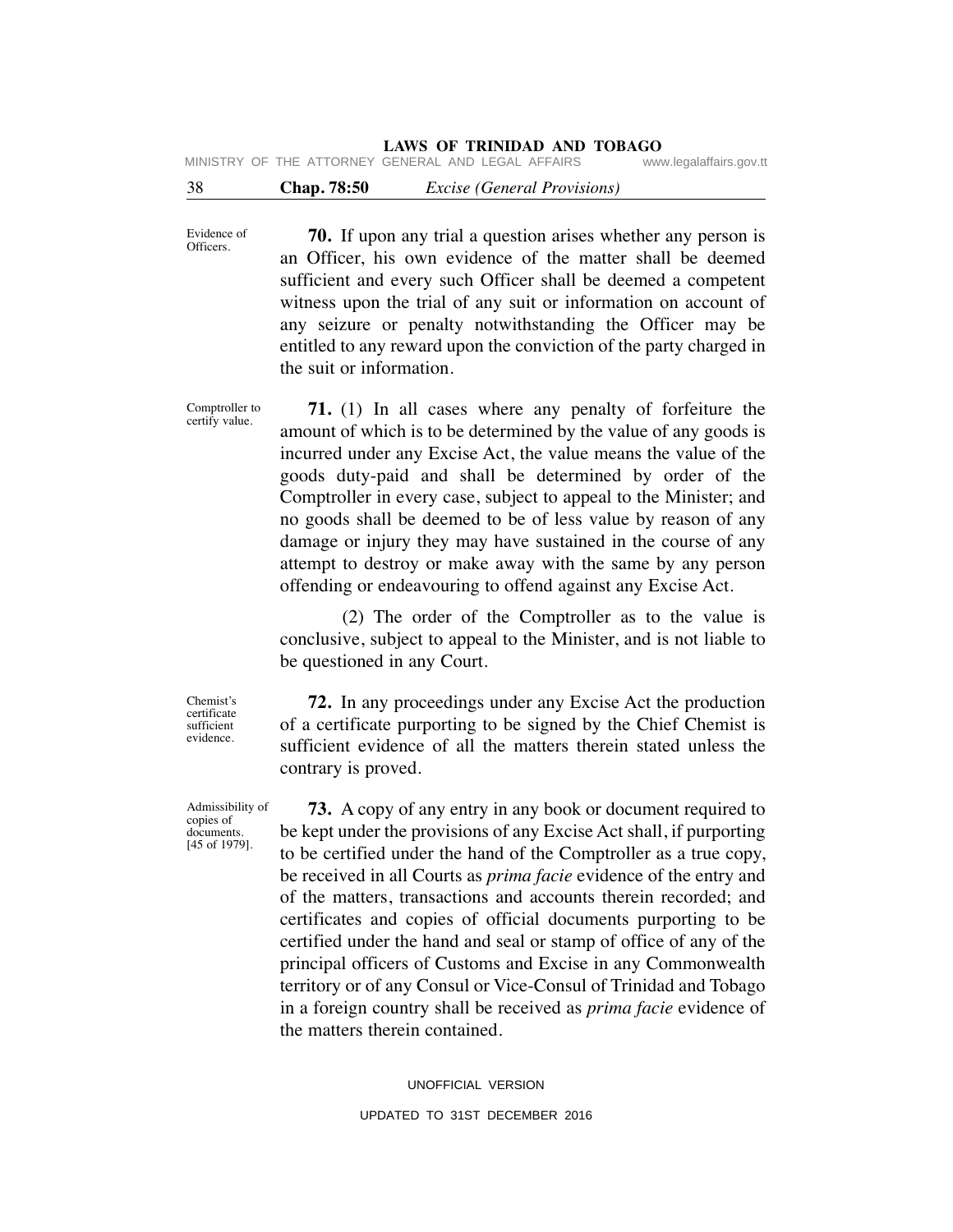| LAWS OF TRINIDAD AND TOBAGO                        |                         |    |  |  |  |  |  |
|----------------------------------------------------|-------------------------|----|--|--|--|--|--|
| MINISTRY OF THE ATTORNEY GENERAL AND LEGAL AFFAIRS | www.legalaffairs.gov.tt |    |  |  |  |  |  |
| <i>Excise (General Provisions)</i>                 | <b>Chap.</b> 78:50      | 39 |  |  |  |  |  |

**74.** If upon the trial of any issue touching any seizure, **Proof of Order** of Minister, etc. penalty or forfeiture or other proceedings under any Excise Act or incident thereto it may be necessary to give proof of any Order issued by the Minister, Comptroller or any person in the employment of the Government, the Order or any letter or instructions referring thereto shall be admitted and taken as sufficient evidence of the Order if any such document purports to be signed by any such functionary or appears to have been officially printed or issued unless the contrary is proved.

**75.** Condemnation by any Court under any Excise Act may Certificate of condemnation. be proved in any Court or before any competent tribunal by the production of a certificate of the condemnation purporting to be signed by the officer of the Court.

### **PART XI**

## **SUPPLEMENTARY**

**76.** The Minister may make Regulations for the better Regulations. carrying out of the provisions of any Excise Act and may in such Regulations prescribe fees, rents or charges to be paid in respect of any matter therein referred to.

77. The Comptroller may from time to time prescribe forms Forms. required to be used for the purposes of any Excise Act.

**78.** The Comptroller may in any special circumstances permit Removal and the removal and delivery of goods in such form and manner as he special may direct to meet the exigencies of any case to which any Excise Act may not be conveniently applicable.

delivery in circumstances.

UNOFFICIAL VERSION UPDATED TO 31ST DECEMBER 2016

*L.R.O. 1/2006*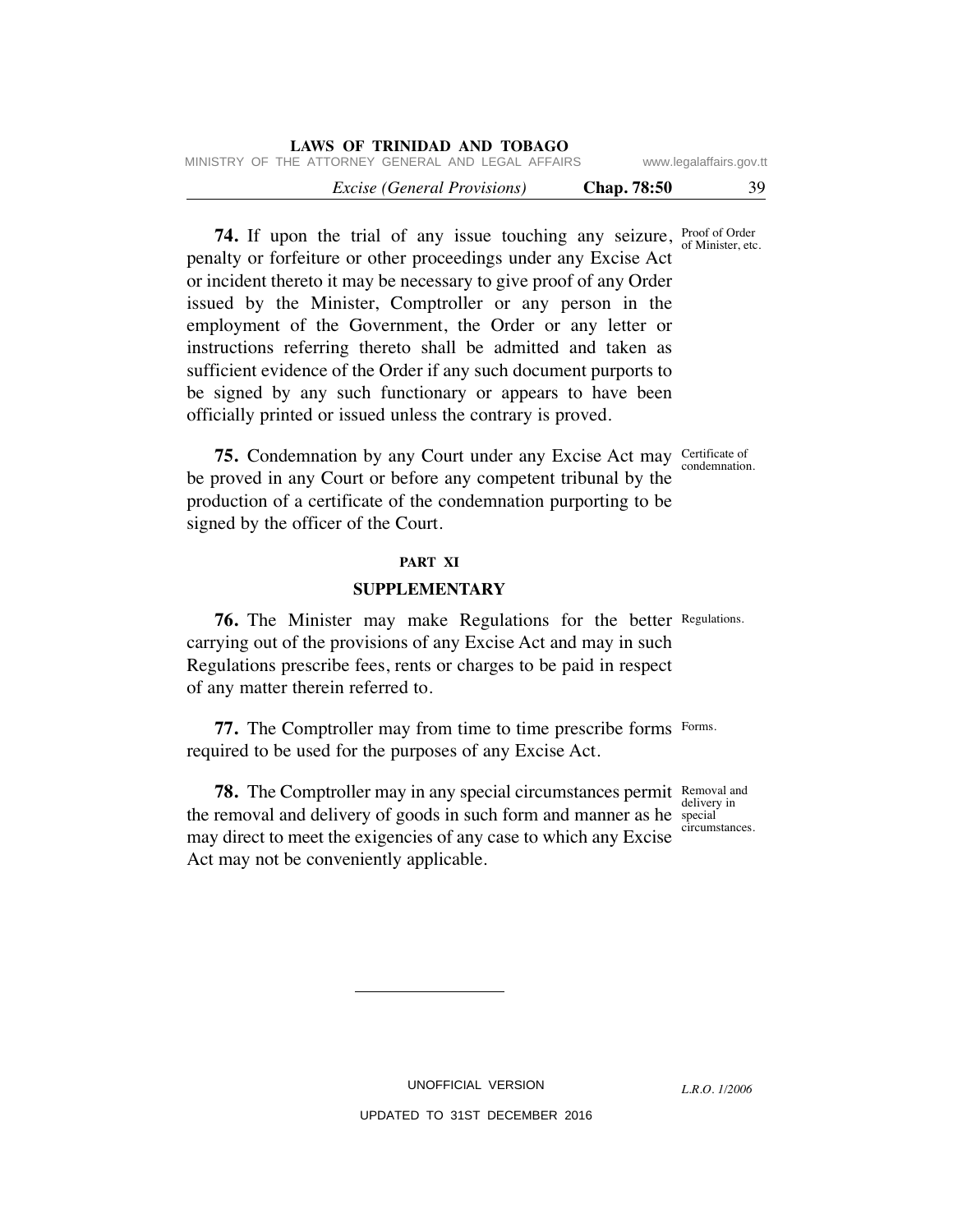# **LAWS OF TRINIDAD AND TOBAGO**<br>GENERAL AND LEGAL AFFAIRS www.legalaffairs.gov.tt

MINISTRY OF THE ATTORNEY GENERAL AND LEGAL AFFAIRS

40 **Chap. 78:50** *Excise (General Provisions)*

Section 25. [26 of 1989].

## **SCHEDULE**

### **FORM 1**

#### **FORM OF WARRANT OF DISTRESS**

To: ...................................................................................................................... I, ...................................................., Comptroller of Customs and Excise by virtue of the powers vested in me by section 25 of the Excise (General Provisions) Act do hereby authorise you to collect and recover the sum of ............................ due for Excise Duty from, ..................................... manufacturer, having his factory at ..................................................; and for the recovery thereof I further authorise that you, with the aid (if necessary) of your assistants and calling to your assistance any constable (if necessary), which assistance they are hereby required to give, do forthwith levy by distress the said sum together with the costs and charges of and incident to the taking and keeping of such distress, on the goods, chattels or other distrainable things of the said manufacturer wherever the same may be found and on all machinery, plant, tools, ships, vehicles, animals, goods and effects used within Trinidad and Tobago in the manufacture, sale or distribution of excisable goods which you may find in any premises or on any lands in the use or possession of the said manufacturer or of any person on his behalf or in trust for him.

 And for the purpose of levying such distress you are hereby authorised, if necessary, with such assistance as aforesaid to break open any building or place in the daytime.

Given under my hand at ..................................... this ........................ day of

.............................. 20....... .

......................................................... *Comptroller of Customs and Excise*

UNOFFICIAL VERSION UPDATED TO 31ST DECEMBER 2016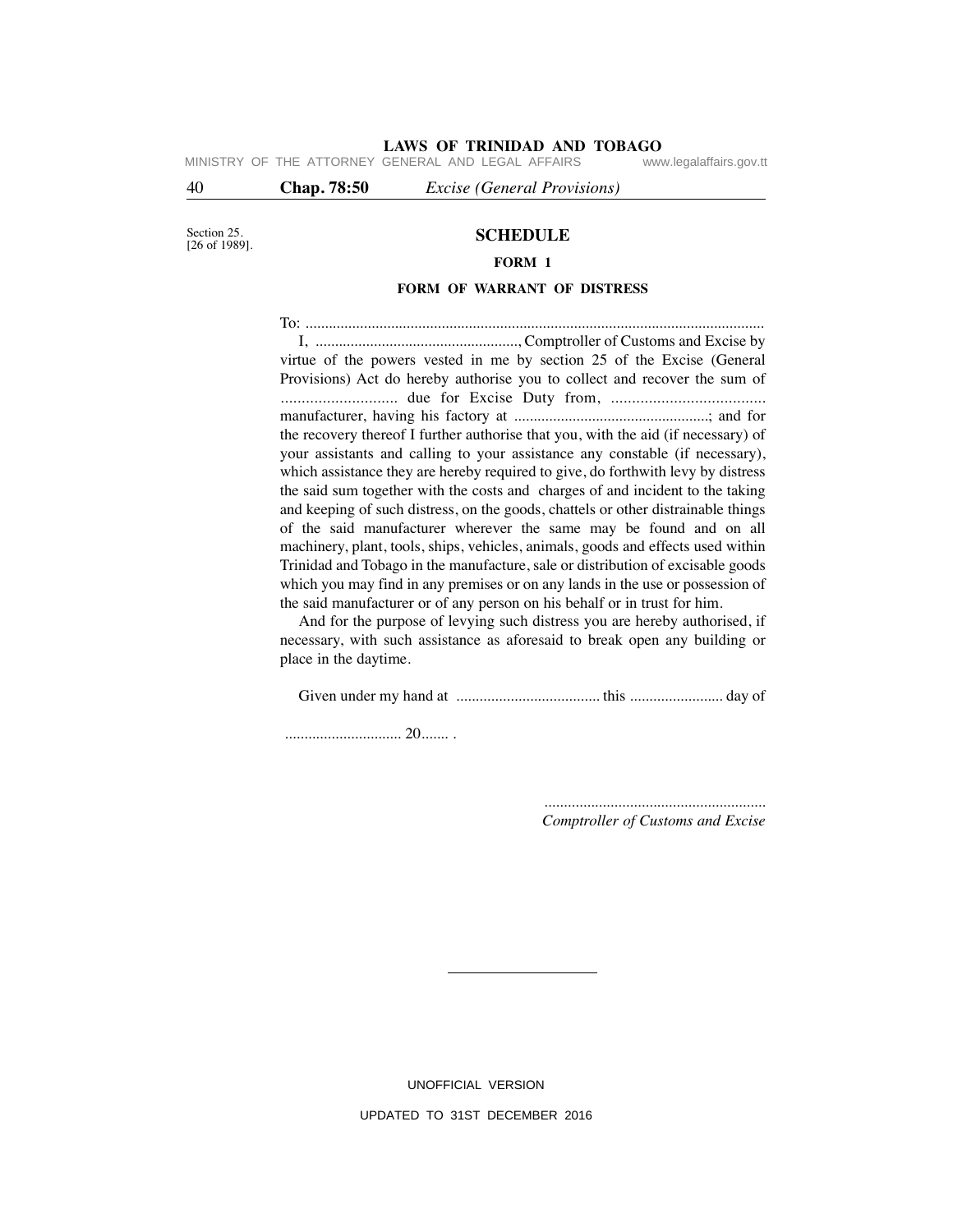MINISTRY OF THE ATTORNEY GENERAL AND LEGAL AFFAIRS www.legalaffairs.gov.tt

 *Excise (General Provisions)* **Chap. 78:50** 41 Section 9. [26 of 1989]. **FORM 2** REPUBLIC OF TRINIDAD AND TOBAGO **FORM OF ADMISSION OF BREACHES OF THE EXCISE ACTS** To: ...................................................................................................................... *(alleged offender)* WARNING: You are not obliged to make any admission of a breach of an Excise Act. If you do make an admission of such breach, you will be doing so fully acknowledging that no promise is held out to you that the matter will not be determined by a Court of law and that the admission may be used as evidence. Signed: ..................................................................... *Comptroller of Customs and Excise* I ................................................................................................................... *(name of offender)* of ........................................................................................................................ *(address in Trinidad and Tobago)* hereby admit without qualification that on the ...................................... day of .................. 20........... at ..................................................................................... I committed an offence against section ............................................................. of ........................................................................................................................ *(here insert particulars of Excise Act breached)* in that I .............................................................................................................. *(here state facts constituting offence)* I request that this offence be dealt with by the Comptroller and I agree to pay the fine stated below. Dated this .................... day of .............................................. 20................. Signed ............................................................. Fine \$................................... in the presence of ...............................................  *(Signature of Witness)*

#### **Certificate**

 I certify that no threat, promise or other form of inducement has been held out to me to make the above-written admission. I have given this admission of my own free will and I am aware that it may be used in evidence.

Signed ...........................................................

 *(Signature of Offender)*

UNOFFICIAL VERSION

*L.R.O. 1/2006*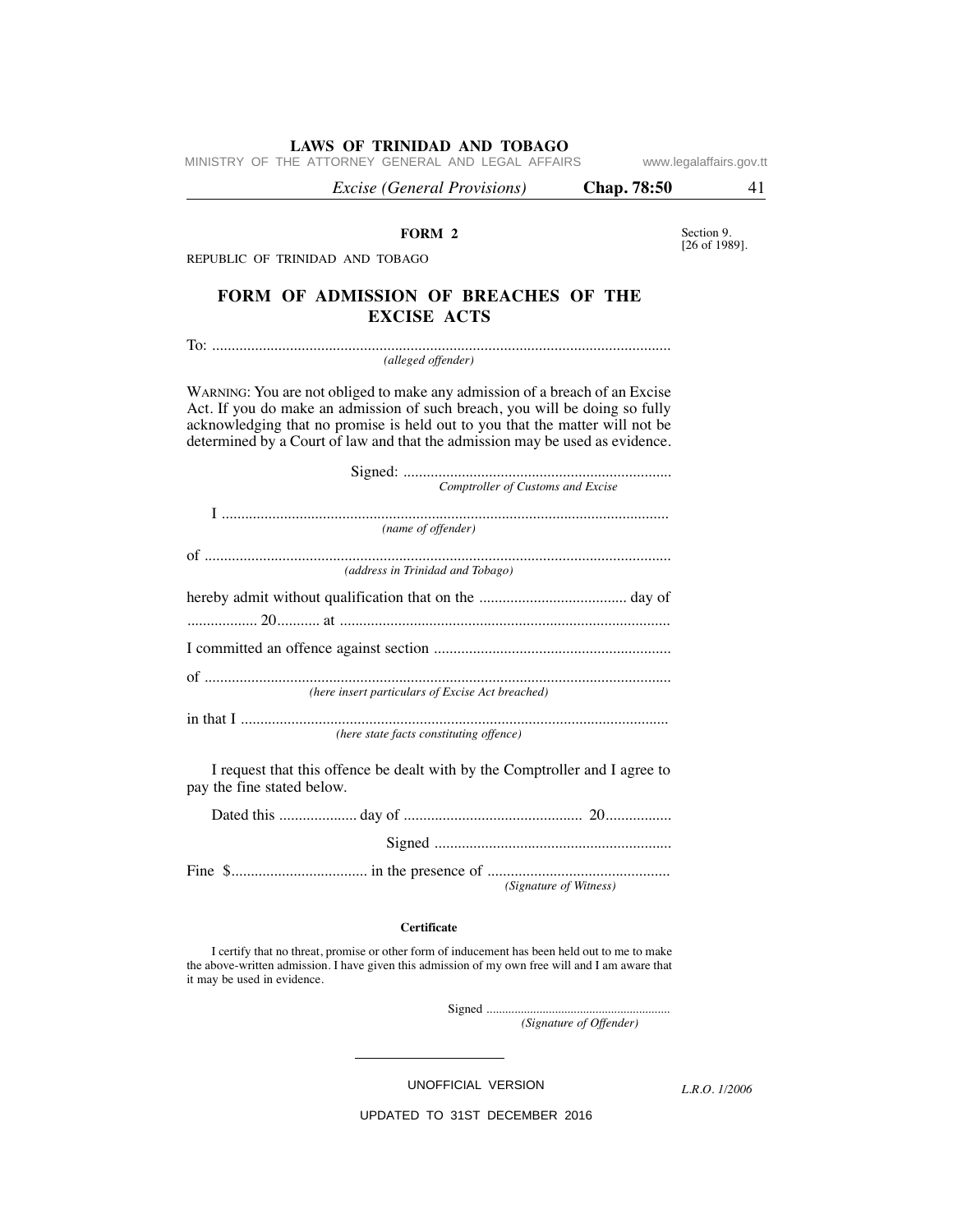**LAWS OF TRINIDAD AND TOBAGO**<br>GENERAL AND LEGAL AFFAIRS www.legalaffairs.gov.tt MINISTRY OF THE ATTORNEY GENERAL AND LEGAL AFFAIRS

42 **Chap. 78:50** *Excise (General Provisions)*

### **SUBSIDIARY LEGISLATION**

## **RESOLUTION**

71/1956.  $*117/1959.$ [146/1982. 6 of 1991].

#### **EXCISE DUTY ON SPIRITS**

*passed under section 13(1)*

It has been resolved by resolution of Parliament that the Excise Duty on spirits (as defined in the Spirits and Spirit Compounds Act) distilled in Trinidad and Tobago, for use in the manufacture in bond, in a factory, of the flavouring essences, extracts and concentrates set out in the Schedule hereto, shall, where such essences, extracts and concentrates are delivered as such for consumption in Trinidad and Tobago, be one dollar and twentythree cents on every litre of alcohol as ascertained by the designated hydrometer, and so in proportion for any part of a litre of alcohol.

| Almond          | Custard             | Pineapple           |
|-----------------|---------------------|---------------------|
| Aniseed         | <b>Fruits Salad</b> | Pistachio           |
| Apple           | Grenadine           | Raspberry           |
| Apricot         | Ginger Ale          | Rose                |
| Banana          | Ginger Beer         | Root Beer           |
| <b>Bitters</b>  | Grape               | Sorrel              |
| <b>Butter</b>   | Honey               | Special             |
| Caramel         | Kola                | Strawberry          |
| Cassicum        | Kola Champagne      | Tangerine           |
| Champagne Cider | Lemon               | Tenex Fruit Flavour |
| Cherry          | Lime                | Tingle              |
| Chocolate       | Maraschino          | Toffee              |
| Cinnamon        | Nutmeg              | Tonic Fruit Punch   |
| Cloves          | Orange              | Tonic Water         |
| Coconut         | Pear                | Vanilla (including  |
| Coal            | Peach               | artificial Vanilla  |
| Cream Soda      | Peppermint          | Vano Cream          |
| Cream Supreme   | Pimento             |                     |
|                 |                     |                     |

### **SCHEDULE**

\*Confirmed by Resolution—GN 128/1959.

UNOFFICIAL VERSION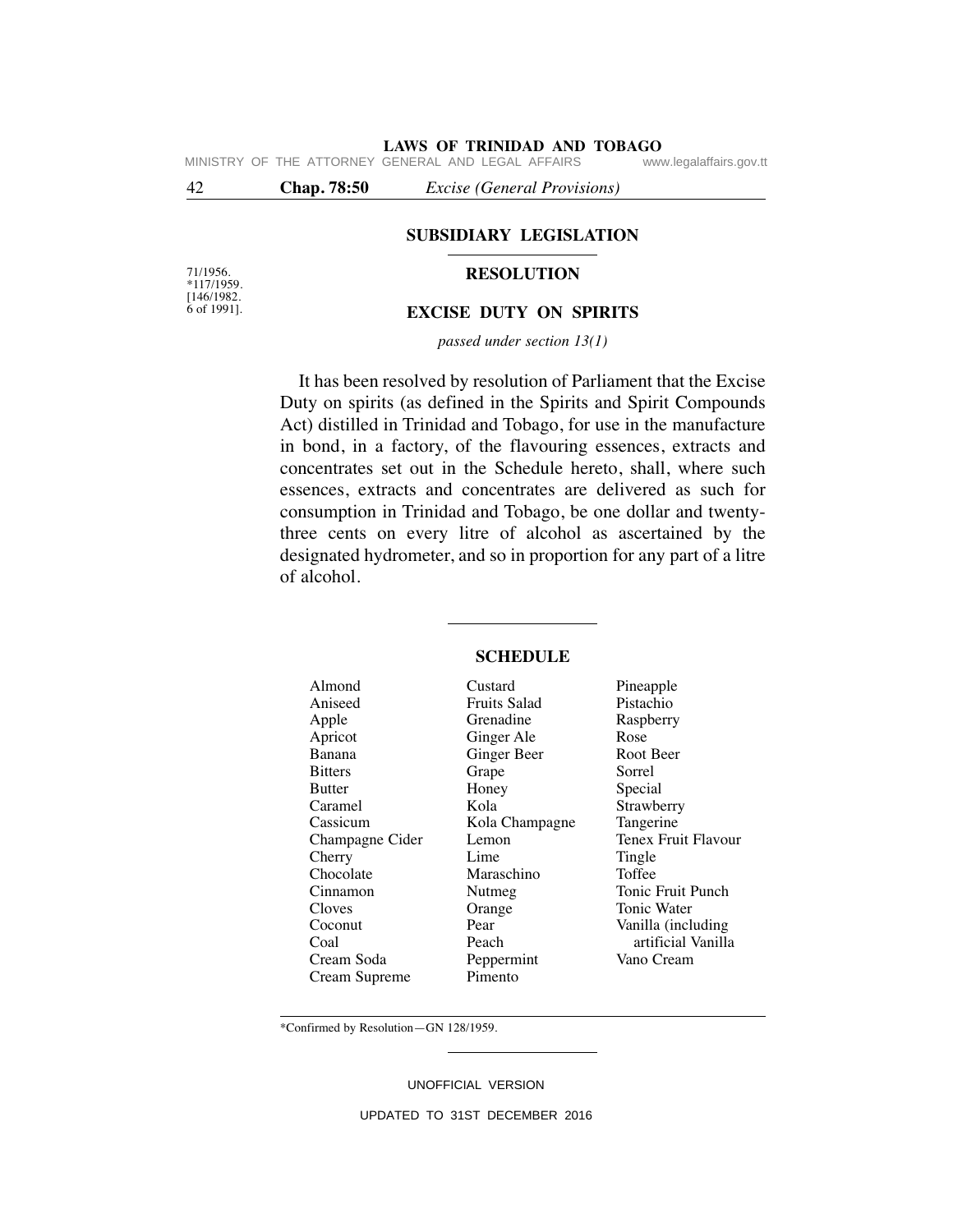|  | MINISTRY OF THE ATTORNEY GENERAL AND LEGAL AFFAIRS |                                    |  |                    | www.legalaffairs.gov.tt |
|--|----------------------------------------------------|------------------------------------|--|--------------------|-------------------------|
|  |                                                    | <i>Excise (General Provisions)</i> |  | <b>Chap.</b> 78:50 | 43                      |
|  |                                                    |                                    |  |                    | [Subsidiary]            |

### **RESOLUTION**

**LAWS OF TRINIDAD AND TOBAGO**

[6 of 1991].

142/1967.

## **EXCISE DUTY ON BLENDED WHISKY**

*passed under section 13(1)*

It has been resolved by resolution of Parliament that—

- *(a)* there shall be imposed in respect of Blended Whisky manufactured in Trinidad and Tobago Excise Duty calculated according to its alcoholic strength at the rate specified in the Excise Duty (Alcoholic Beverages) Orders made from time to time under section 13(2);
- *(b)* there shall be exempted from Excise Duty neutral spirits distilled in Trinidad and Tobago for use in the manufacture of Blended Whisky in Trinidad and Tobago.

In this Resolution—

"Blended Whisky" means a mixture containing imported concentrated whisky and at least seventy-five per cent neutral spirits distilled in Trinidad and Tobago or such smaller percentage of such neutral spirits as the Comptroller of Customs and Excise may from time to time approve;

assigned to them in the Spirits and Spirit Compounds Act. Ch. 87:54. "spirits" and "neutral spirits" have the meanings respectively

UNOFFICIAL VERSION

*L.R.O. 1/2006*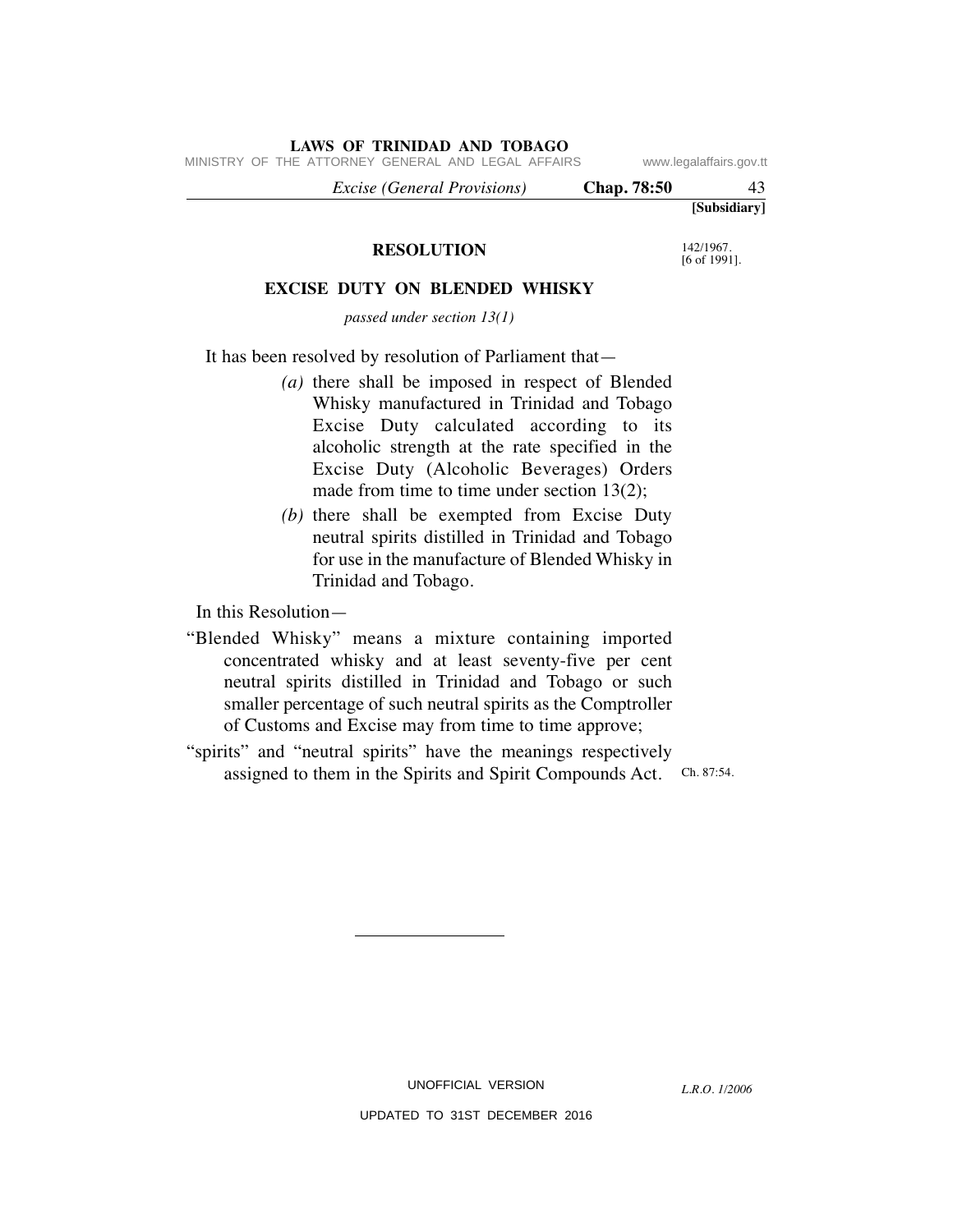|                 |                      | MINISTRY OF THE ATTORNEY GENERAL AND LEGAL AFFAIRS                                                                                                                                                                                                                                                                                                                                                                                                                 | www.legalaffairs.gov.tt |
|-----------------|----------------------|--------------------------------------------------------------------------------------------------------------------------------------------------------------------------------------------------------------------------------------------------------------------------------------------------------------------------------------------------------------------------------------------------------------------------------------------------------------------|-------------------------|
| 44              | Chap. 78:50          | <i>Excise</i> (General Provisions)                                                                                                                                                                                                                                                                                                                                                                                                                                 |                         |
| [Subsidiary]    |                      |                                                                                                                                                                                                                                                                                                                                                                                                                                                                    |                         |
| 58/1957.        |                      | <b>EXCISE (GENERAL PROVISIONS) ORDER</b>                                                                                                                                                                                                                                                                                                                                                                                                                           |                         |
|                 |                      | made under section $13(2)$                                                                                                                                                                                                                                                                                                                                                                                                                                         |                         |
| Citation.       | Provisions) Order.   | 1. This Order may be cited as the Excise (General                                                                                                                                                                                                                                                                                                                                                                                                                  |                         |
| Interpretation. | 2. In this Order $-$ |                                                                                                                                                                                                                                                                                                                                                                                                                                                                    |                         |
| Ch. 87:52.      |                      | "beer" and "wort" have the meanings respectively assigned to<br>them in the Brewery Act;                                                                                                                                                                                                                                                                                                                                                                           |                         |
| Ch. 87:54.      |                      | "rum" and "gin" have the meanings respectively assigned to<br>them in the Spirits and Spirit Compounds Act.                                                                                                                                                                                                                                                                                                                                                        |                         |
| Rum and gin.    |                      | 3. In addition to the Excise Duty immediately before the<br>commencement of this Order imposed thereon there is hereby<br>imposed on every gallon of rum and of gin distilled in Trinidad<br>and Tobago of the strength of proof as ascertained by Sikes's<br>hydrometer for use as, or in the preparation of, an alcoholic<br>beverage an Excise Duty of twenty-four cents and so in proportion<br>for any part of a gallon and for any greater or less strength. |                         |
| Beer.           |                      | 4. In addition to the Excise Duty immediately before the                                                                                                                                                                                                                                                                                                                                                                                                           |                         |

commencement of this Order imposed thereon there is hereby imposed in respect of beer an Excise Duty calculated according to the specific gravity of the wort thereof, that is to say upon every gallon of wort of a specific gravity of one thousand and fifty degrees a duty of one cent and so in proportion for any difference in quantity or gravity.

> UNOFFICIAL VERSION UPDATED TO 31ST DECEMBER 2016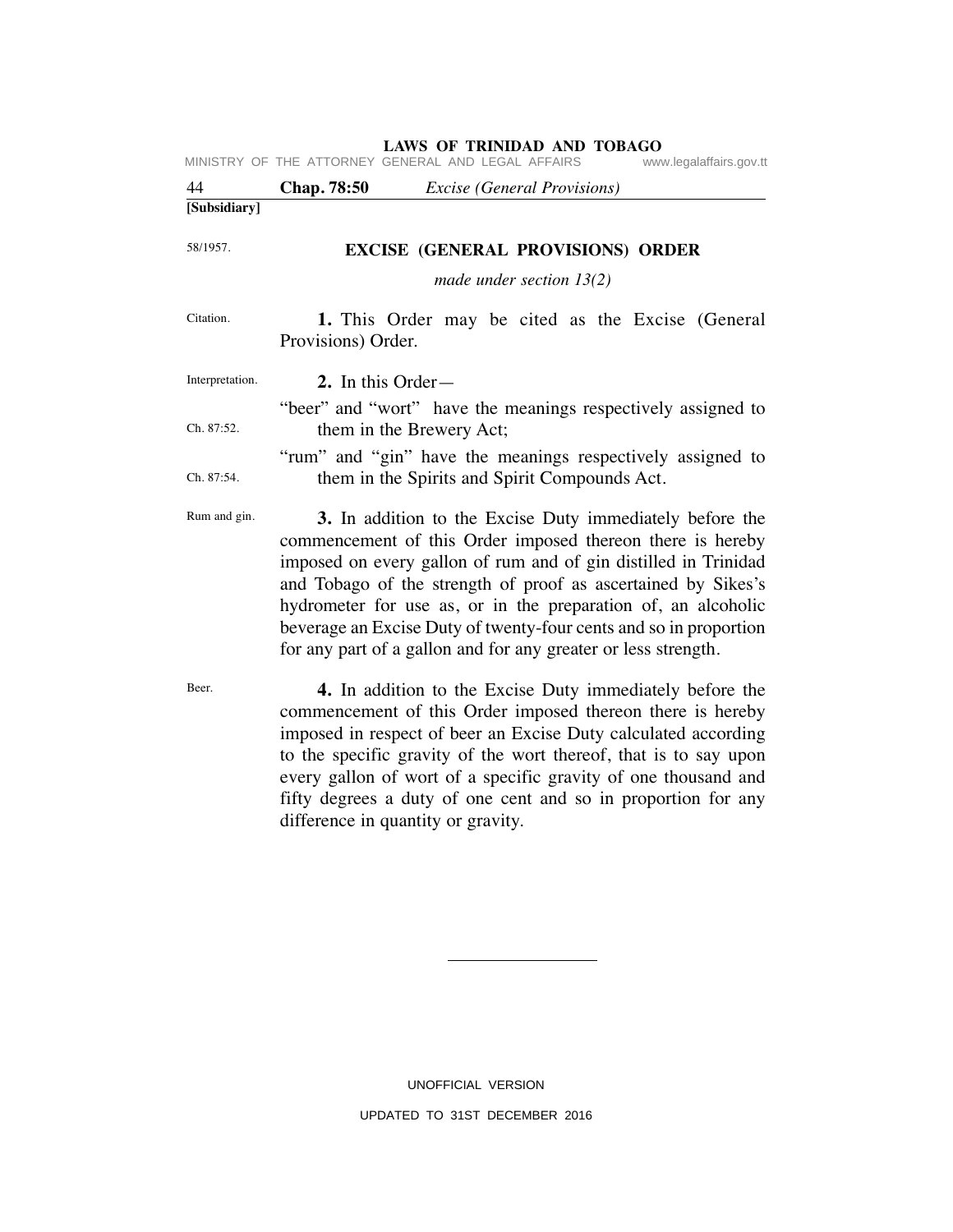|  |  |  |  | 1. This Order may be cited as the Excise Duty (Spirits) Order. Citation. |  |
|--|--|--|--|--------------------------------------------------------------------------|--|
|  |  |  |  |                                                                          |  |

**2.** In this Order "beer" and "wort" have the meanings Interpretation. Ch. 87:52. respectively assigned to them in the Brewery Act.

**3.** Subject to the provisions of the Spirits and Spirits spirits Compounds Act, the Excise Duty on every gallon of spirits (as defined in the Spirits and Spirit Compounds Act) distilled in Trinidad and Tobago and delivered for local consumption of the strength of proof as ascertained by Sikes's hydrometer shall be eight dollars and forty cents and so in proportion for any part of a gallon and for any greater or lesser strength.

**4.** (1) Subject to the Brewery Act, there shall be payable an Beer. Excise Duty in respect of beer brewed in Trinidad and Tobago.

 (2) The duty shall be calculated according to the specific gravity of the wort thereof, that is to say upon every gallon of wort of a specific gravity of one thousand and fifty degrees the duty payable shall be forty cents, and so in proportion for any difference in quantity or gravity.

**5.** The Excise Duty on every imperial gallon of petroleum Duty. spirit manufactured in Trinidad and Tobago shall be eighteen cents.

### **EXCISE DUTY ORDER**

*made under section 13(2)*

 **1.** This Order may be cited as the Excise Duty Order.

**2.** The Excise Duty on locally manufactured spirits for use in Duty. the manufacture of cigarettes shall be fifty cents per proof litre and so in proportion for any part of a gallon if the spirits are denatured to the satisfaction of the Comptroller prior to delivery from warehouse.

UNOFFICIAL VERSION

UPDATED TO 31ST DECEMBER 2016

**LAWS OF TRINIDAD AND TOBAGO**

**EXCISE DUTY (SPIRITS) ORDER** *made under section 13(2)*

MINISTRY OF THE ATTORNEY GENERAL AND LEGAL AFFAIRS www.legalaffairs.gov.tt

**[Subsidiary]**  *Excise (General Provisions)* **Chap. 78:50** 45

\*196/1957.

Ch. 87:54.

Ch. 87:52.

Citation.

†66/1961. [146/1982].

*L.R.O.* 

<sup>\*</sup> Confirmed by GN 25/1958. † Confirmed by GN 68/1961.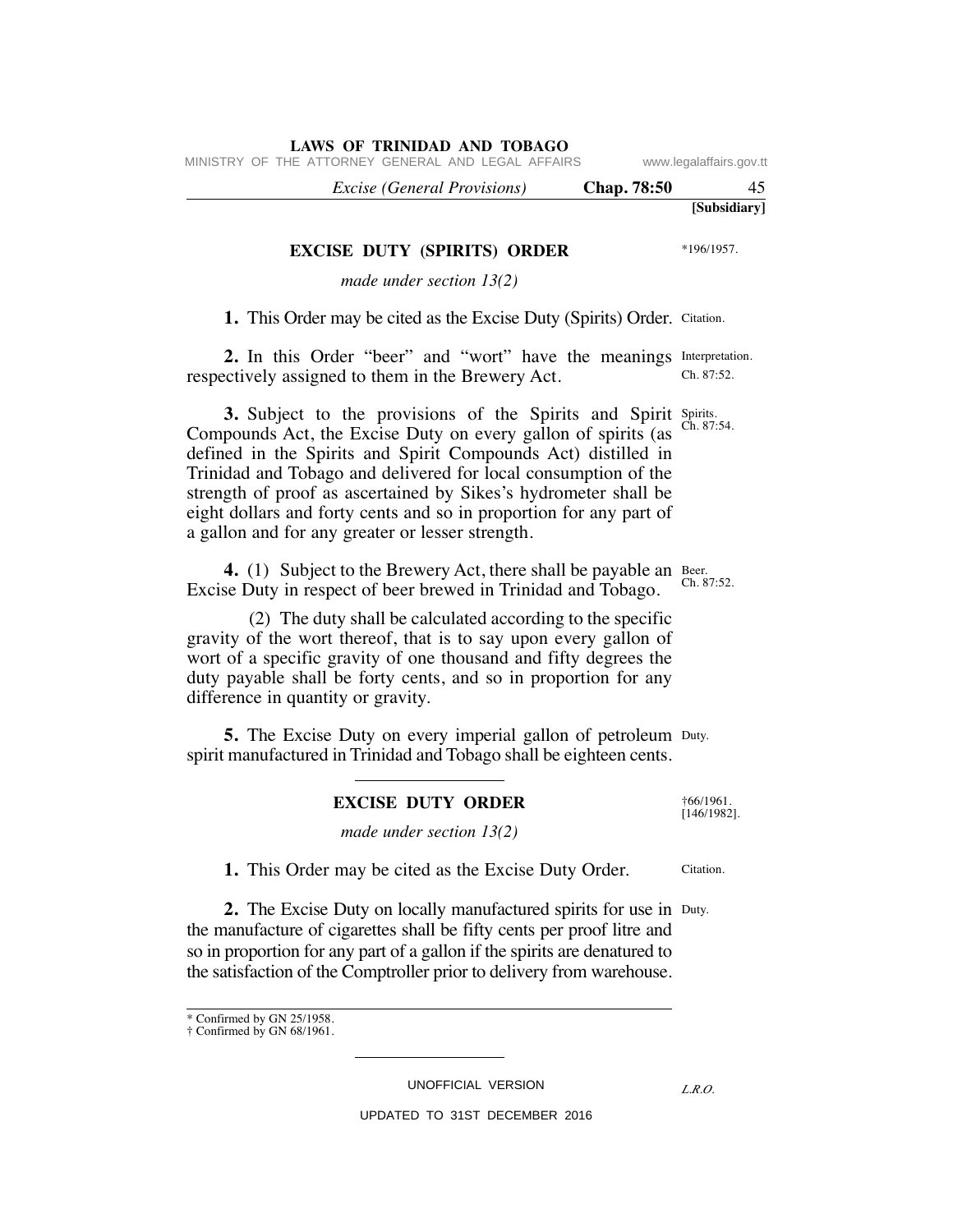| 46                                        | <b>Chap.</b> 78:50              |                                                                                                              | <i>Excise</i> ( <i>General Provisions</i> )                                                                             |
|-------------------------------------------|---------------------------------|--------------------------------------------------------------------------------------------------------------|-------------------------------------------------------------------------------------------------------------------------|
| [Subsidiary]                              |                                 |                                                                                                              |                                                                                                                         |
| $*161/2016.$                              |                                 |                                                                                                              | <b>EXCISE DUTY (ALCOHOLIC BEVERAGES) ORDER</b>                                                                          |
|                                           |                                 |                                                                                                              | made under section $13(2)$                                                                                              |
| Citation.                                 | Beverages) Order.               |                                                                                                              | 1. This Order may be cited as the Excise Duty (Alcoholic                                                                |
| Excise Duty on<br>alcoholic<br>beverages. |                                 |                                                                                                              | <b>2.</b> The Excise Duty on alcoholic beverages is as follows:                                                         |
|                                           | Tariff Heading<br><b>Number</b> | Product                                                                                                      | <b>Excise Duty</b>                                                                                                      |
|                                           | 2202.90.20                      | Malt Beverages                                                                                               | \$0.26 per litre at an original gravity of<br>$1050°$ and so in proportion for any<br>difference in quantity or gravity |
|                                           | 2203.00.10                      | Beer                                                                                                         | \$5.14 per litre at an original gravity of<br>$1050°$ and so in proportion for any<br>difference in quantity or gravity |
|                                           | 2203.00.20                      | Stout                                                                                                        | \$5.14 per litre at an original gravity of<br>$1050°$ and so in proportion for any<br>difference in quantity or gravity |
|                                           | 2203.00.90                      | Other                                                                                                        | \$5.14 per litre at an original gravity of<br>1050° and so in proportion for any<br>difference in quantity or gravity   |
|                                           | 2204.10.00                      | Sparkling wine<br>(including<br>Champagne)                                                                   | \$35.20 per litre                                                                                                       |
|                                           |                                 | Other wine;<br>grape must with<br>fermentation<br>prevented or<br>arrested by the<br>addition of<br>alcohol: |                                                                                                                         |
|                                           | 2204.21.00                      | In containers<br>holding 2 litres<br>or less                                                                 | \$16.43 per litre                                                                                                       |

\*LN 161/2016 revoked the former Order, LN 178/2009.

UNOFFICIAL VERSION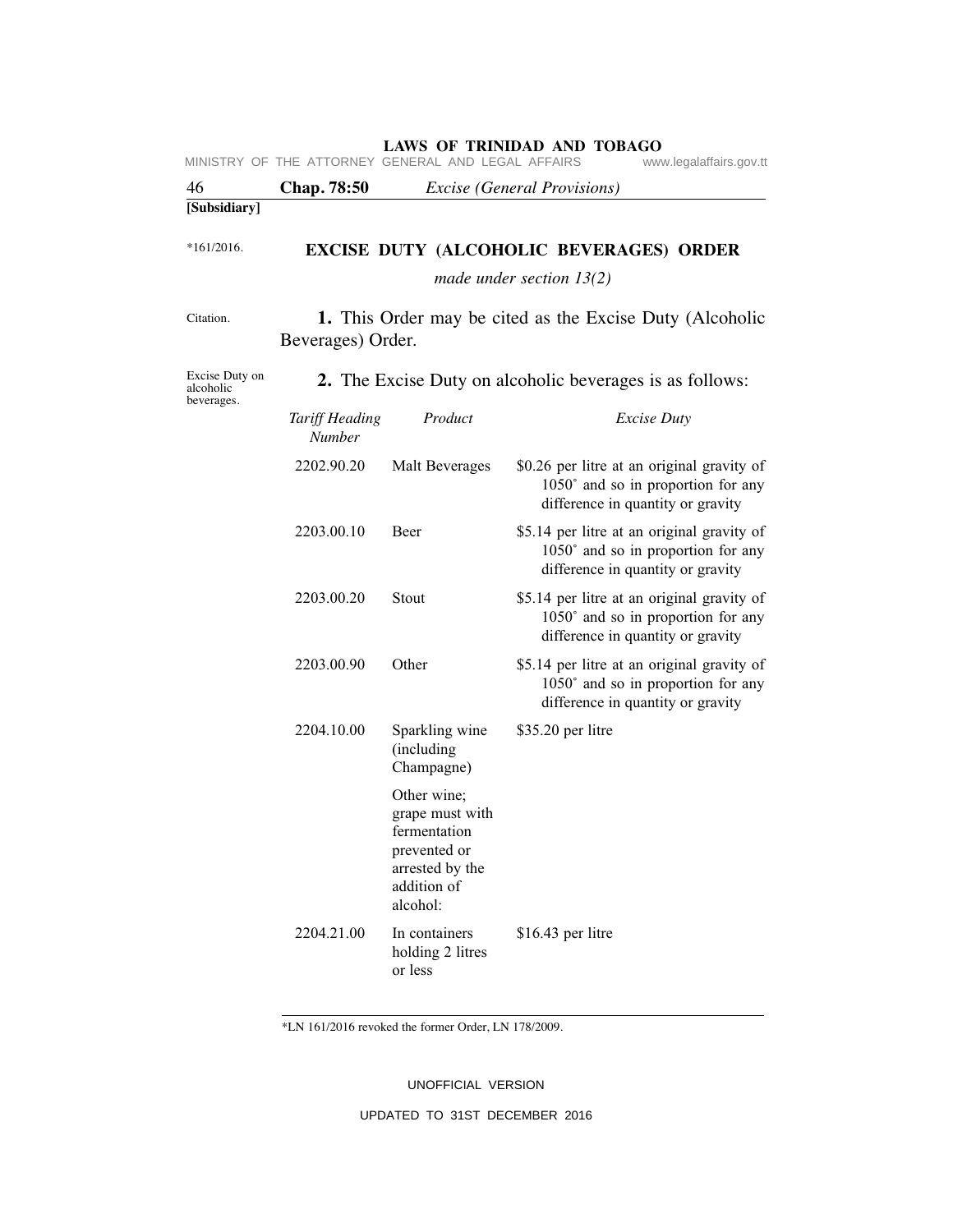|                                 |                                                                                      | <i>Excise</i> ( <i>General Provisions</i> )                                  | <b>Chap.</b> 78:50                                                          | 47           |
|---------------------------------|--------------------------------------------------------------------------------------|------------------------------------------------------------------------------|-----------------------------------------------------------------------------|--------------|
|                                 |                                                                                      | Excise Duty (Alcoholic Beverages) Order                                      |                                                                             | [Subsidiary] |
| Tariff Heading<br><b>Number</b> | Product                                                                              |                                                                              | <i>Excise Duty</i>                                                          |              |
| 2208.20.00                      | Spirits obtained<br>by distilling grape<br>wine or grape marc:                       |                                                                              |                                                                             |              |
| 2208.20.10                      | Brandy, in bottles<br>of a strength not<br>exceeding 46% vol.                        | \$168.10 per litre Alc./Vol. and so in<br>for any greater or lesser strength | proportion for any part of a litre or                                       |              |
| 2208.20.90                      | Other                                                                                | \$168.10 per litre Alc./Vol. and so in<br>for any greater or lesser strength | proportion for any part of a litre or                                       |              |
| 2208.30.00                      | Whiskies:                                                                            |                                                                              |                                                                             |              |
| 2208.30.10                      | In bottles of a<br>strength not<br>exceeding 46% vol.                                | \$168.10 per litre Alc./Vol. and so in<br>for any greater or lesser strength | proportion for any part of a litre or                                       |              |
| 2208.30.90                      | Other                                                                                | \$168.10 per litre Alc./Vol. and so in<br>for any greater or lesser strength | proportion for any part of a litre or                                       |              |
| 2208.40.00                      | Rum and other<br>spirits obtained by<br>distilling fermented<br>sugar cane products: |                                                                              |                                                                             |              |
| 2208.40.10                      | In bottles of a<br>strength not<br>exceeding 46% vol.                                | \$79.25 per litre Alc./Vol. and so in                                        | proportion for any part of a litre or<br>for any greater or lesser strength |              |
| 2208.40.90                      | Other                                                                                | \$79.25 per litre Alc./Vol. and so in<br>for any greater or lesser strength  | proportion for any part of a litre or                                       |              |
| 2208.50.00                      | Gin and Geneva:                                                                      |                                                                              |                                                                             |              |
| 2208.50.10                      | In bottles of a<br>strength not<br>exceeding 46% vol.                                | \$168.10 per litre Alc./Vol. and so in<br>for any greater or lesser strength | proportion for any part of a litre or                                       |              |
| 2208.50.90                      | Other                                                                                | \$168.10 per litre Alc./Vol. and so in<br>for any greater or lesser strength | proportion for any part of a litre or                                       |              |
| 2208.60.00                      | Vodka                                                                                | \$168.10 per litre Alc./Vol. and so in<br>for any greater or lesser strength | proportion for any part of a litre or                                       |              |
| 2208.70.00                      | Liqueurs and<br>Cordials                                                             | \$79.25 per litre Alc./Vol. and so in<br>for any greater or lesser strength  | proportion for any part of a litre or                                       |              |
| 2208.90.90                      | Other                                                                                | \$168.10 per litre Alc./Vol. and so in<br>for any greater or lesser strength | proportion for any part of a litre or                                       |              |

MINISTRY OF THE ATTORNEY GENERAL AND LEGAL AFFAIRS www.legalaffairs.gov.tt

UNOFFICIAL VERSION

*L.R.O.*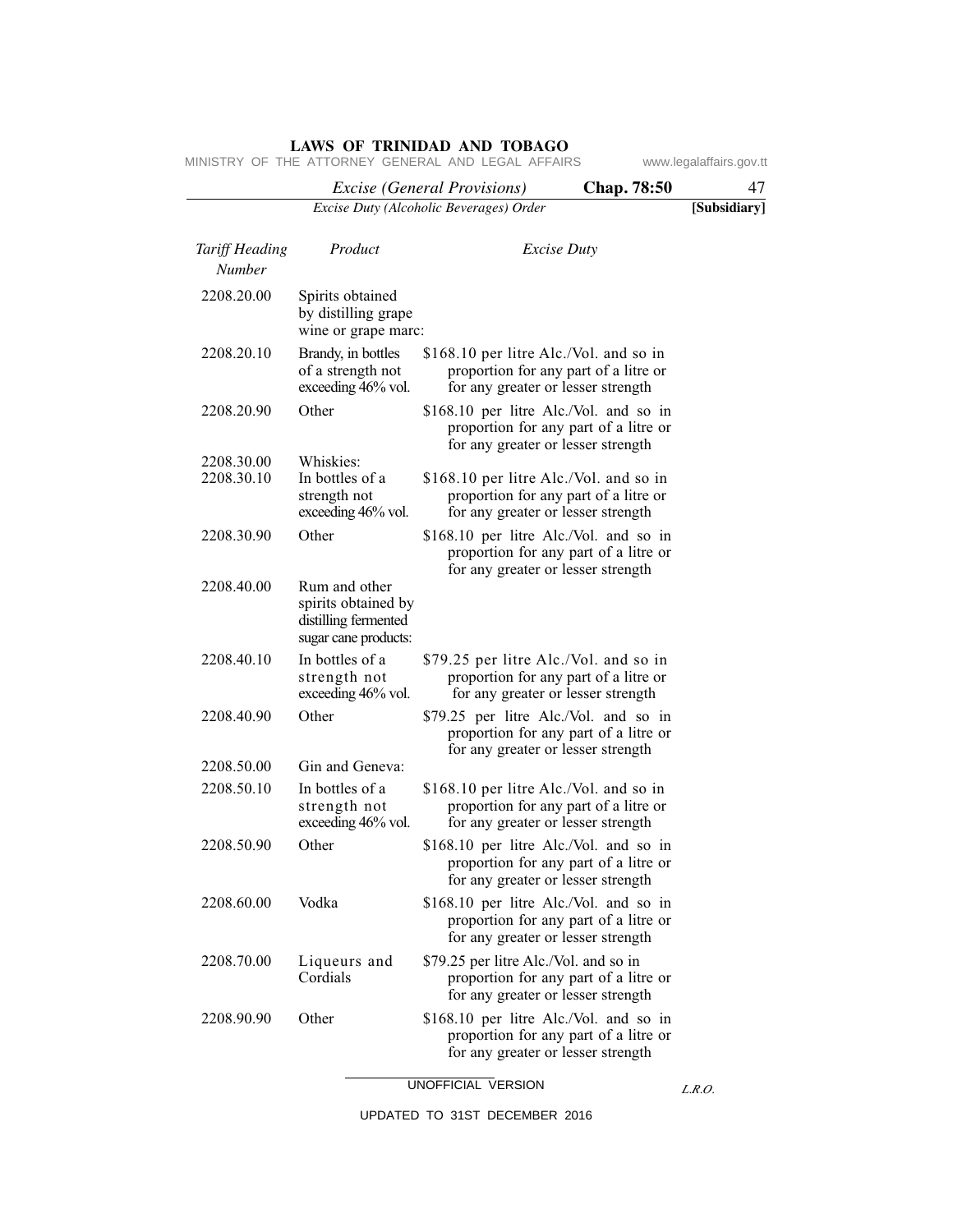| 48              | Chap. 78:50                                               | <i>Excise</i> (General Provisions)                                                                                                                                                                 |  |
|-----------------|-----------------------------------------------------------|----------------------------------------------------------------------------------------------------------------------------------------------------------------------------------------------------|--|
| [Subsidiary]    |                                                           |                                                                                                                                                                                                    |  |
| $*119/1973.$    |                                                           | EXCISE DUTY (OTHER MALT BEVERAGE) ORDER                                                                                                                                                            |  |
|                 |                                                           | made under section $13(2)$                                                                                                                                                                         |  |
| Citation.       | Beverage) Order.                                          | 1. This Order may be cited as the Excise Duty (Other Malt)                                                                                                                                         |  |
| Interpretation. |                                                           | 2. In this Order, "other malt beverage" and "wort" have the<br>meanings respectively assigned to those expressions in the                                                                          |  |
| Ch. 87:52.      | Brewery Act.                                              |                                                                                                                                                                                                    |  |
| Duty.           | brewed in Trinidad and Tobago.                            | 3. (1) Subject to the provisions of the Brewery Act, there<br>shall be payable an Excise Duty in respect of other malt beverage                                                                    |  |
|                 |                                                           | (2) The duty shall be calculated according to the specific<br>gravity of the wort thereof, that is to say upon every gallon of<br>wort of a specific gravity of one thousand and fifty degrees the |  |
|                 |                                                           | duty payable shall be fifteen cents, and so in proportion for any<br>difference in quantity or gravity.                                                                                            |  |
|                 | $*$ C = $\therefore$ C = $\therefore$ 1 L = CNI 1 47/1072 |                                                                                                                                                                                                    |  |

\*Confirmed by GN 147/1973.

UNOFFICIAL VERSION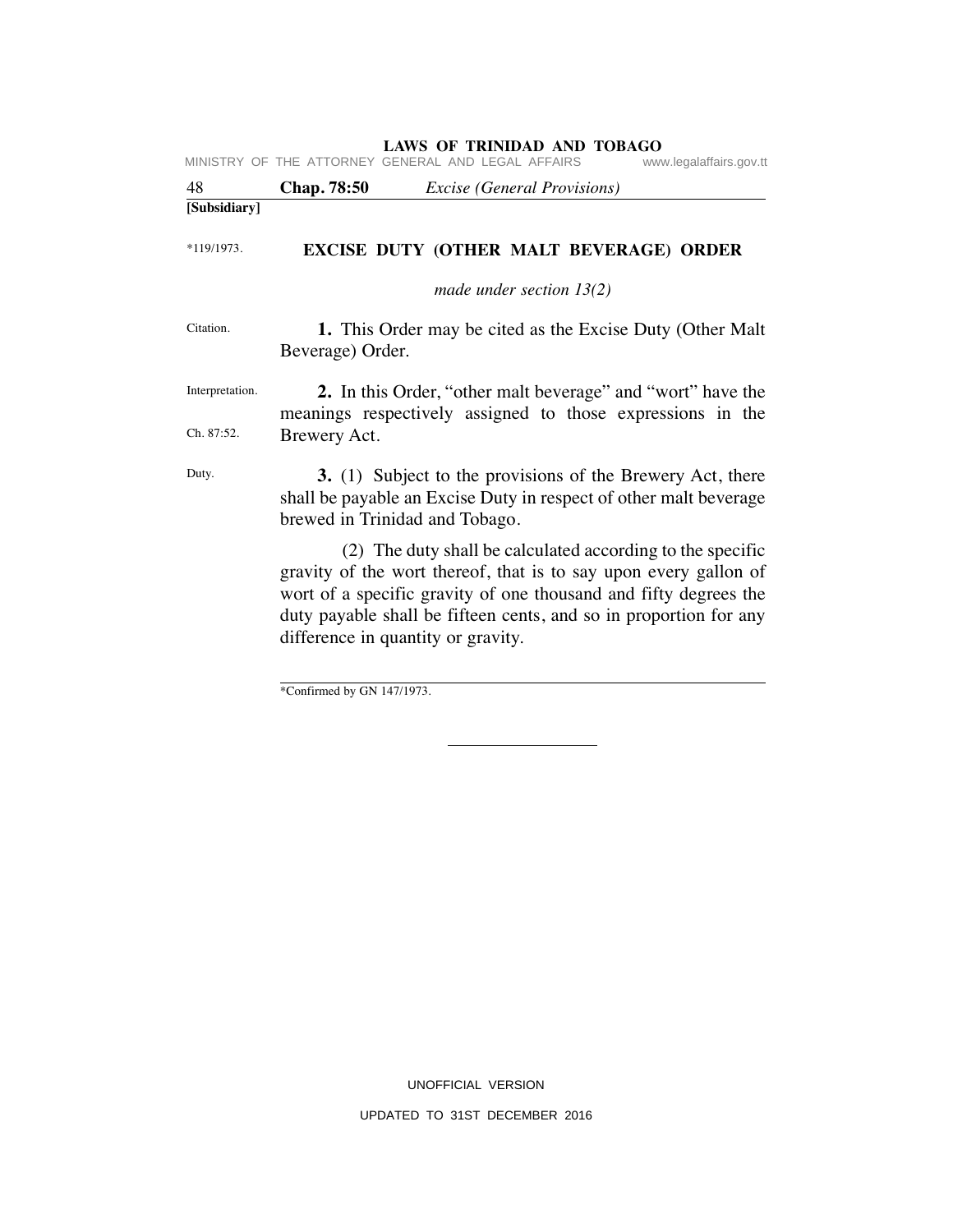MINISTRY OF THE ATTORNEY GENERAL AND LEGAL AFFAIRS www.legalaffairs.gov.tt

| 49           | <b>Chap.</b> 78:50 | <i>Excise (General Provisions)</i> |
|--------------|--------------------|------------------------------------|
| [Subsidiary] |                    |                                    |

### **EXCISE DUTY (LUBRICATING OILS) ORDER**

\*3/1968.

*made under section 13(2)*

1. This Order may be cited as the Excise Duty (Lubricating Citation. Oils) Order.

2. In this Order, "lubricating oils" means special fractions Interpretation. of extensively treated and processed heavy hydrocarbon oils derived from specially selected crude oils and includes—

- *(a)* the treated and processed stocks before blending or compounding or blending and compounding with additives or chemicals;
- *(b)* the finished oils suitable for the lubrication of moving surfaces obtained from the treated and processed stocks by blending or compounding or blending and compounding with additives or other chemicals.

**3.** The Excise Duty on lubricating oils set out in the First Duty. Schedule. Column of the Schedule shall be at the rate specified in the Second Column of that Schedule.

### **SCHEDULE**

| <b>First Column</b>                       | Second Column                |
|-------------------------------------------|------------------------------|
| Lubricating Oils<br>$\ddotsc$<br>$\cdots$ | 20 cents per imperial gallon |

\*Confirmed by GN 15/1968 and GN 21/1968.

UNOFFICIAL VERSION

*L.R.O.*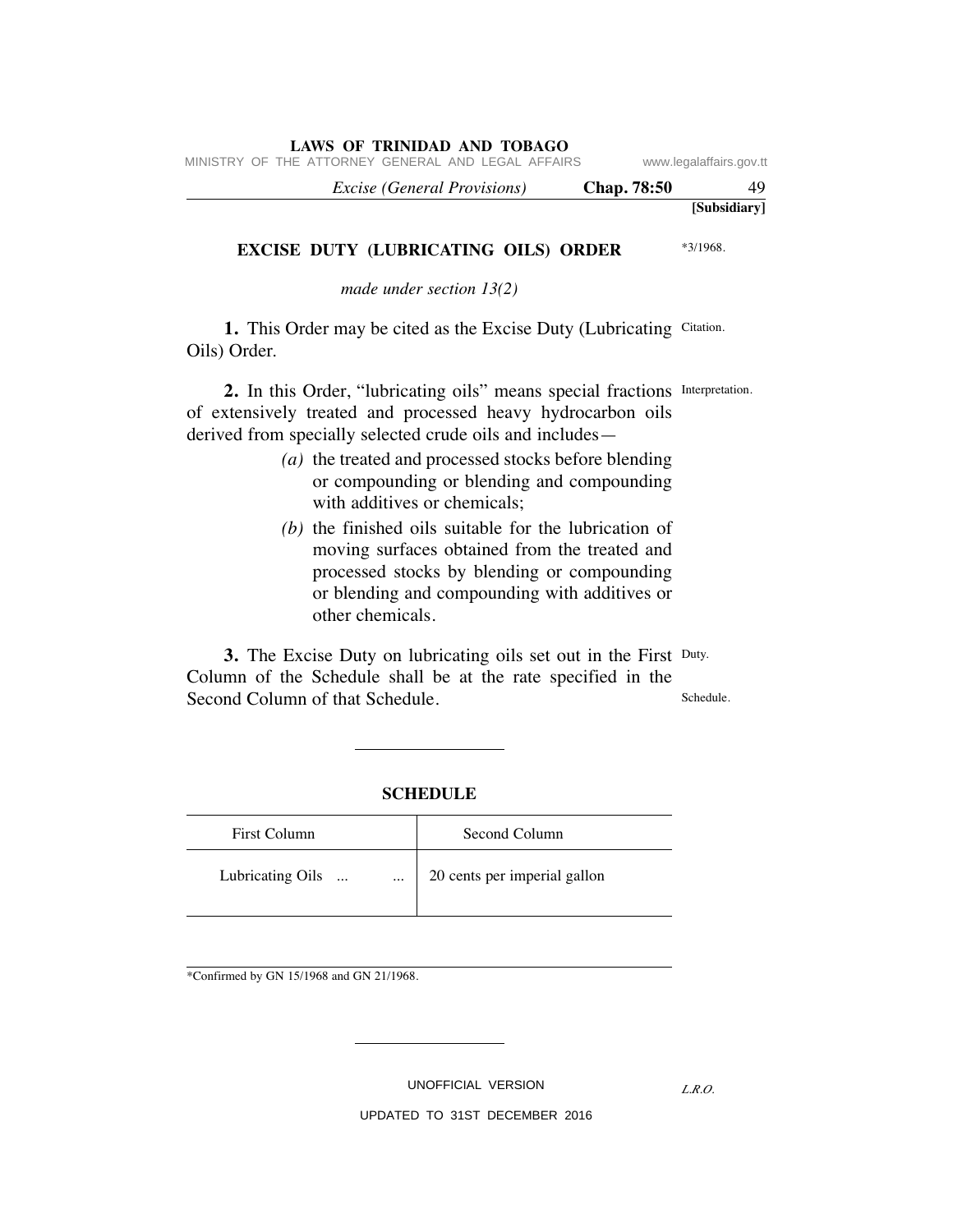| 50                                       | Chap. 78:50<br><i>Excise</i> ( <i>General Provisions</i> )                   |          |                                                              |
|------------------------------------------|------------------------------------------------------------------------------|----------|--------------------------------------------------------------|
| [Subsidiary]                             |                                                                              |          |                                                              |
| 86/1997.<br>[196/2003]<br>$*250/2005$ ]. | <b>EXCISE DUTY (PETROLEUM PRODUCTS) ORDER</b>                                |          |                                                              |
|                                          | made under section $13(2)$                                                   |          |                                                              |
| Citation.                                | 1. This Order may be cited as the Excise Duty (Petroleum<br>Products) Order. |          |                                                              |
| Excise Duty on<br>petroleum<br>products. | 2. Excise Duty on petroleum products is as set out<br>$hereunder-$           |          |                                                              |
|                                          | Product                                                                      |          | <i>Excise Duty</i><br>Trinidad and Tobago<br>cents per litre |
|                                          | Premium Gasoline (leaded)                                                    | $\cdots$ | 99.696                                                       |
|                                          | Regular Gasoline (leaded)<br>$\cdots$                                        | $\cdots$ | 99.696                                                       |
|                                          | Unleaded Premium Gasoline 95 Ron                                             | $\cdots$ | 10.00                                                        |
|                                          | Unleaded Super Gasoline 92 Ron                                               | $\cdots$ | 10.00                                                        |
|                                          | Unleaded Regular Gasoline 83 Ron                                             | $\cdots$ | 10.00                                                        |
|                                          | Domestic Kerosene<br>$\cdots$                                                | $\cdots$ | 5.00                                                         |
|                                          | <b>Auto Diesel</b><br>$\cdots$                                               | .        | 5.00                                                         |

†9/1989.

## **EXCISE DUTY (EDIBLE OIL) ORDER**

*made under section 13(2)*

| Citation. |        |  |  |  | 1. This Order may be cited as the Excise Duty (Edible Oil) |  |
|-----------|--------|--|--|--|------------------------------------------------------------|--|
|           | Order. |  |  |  |                                                            |  |

Excise Duty on edible oil.  **2.** The Excise Duty on edible oil other than deodorised edible oil is \$0.15 per litre.

Commencement.  **3.** This Order comes into operation on the 16th December 1988.

> \*Confirmed by LN 263/2005. †Confirmed by LN 13/1989.

> > UNOFFICIAL VERSION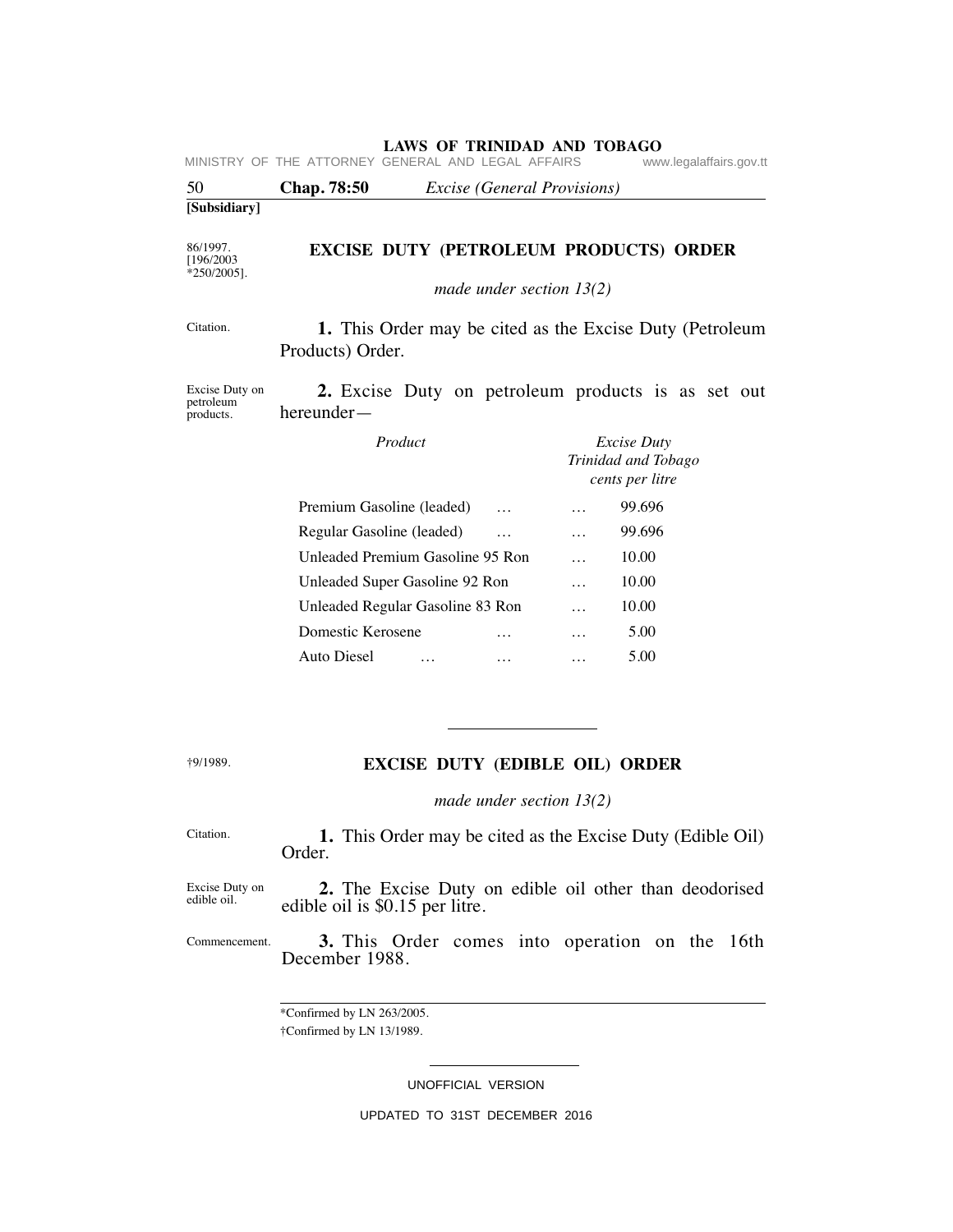|  |                                                    | <i>Excise (General Provisions)</i> |  |  | <b>Chap.</b> 78:50 |                         |
|--|----------------------------------------------------|------------------------------------|--|--|--------------------|-------------------------|
|  | MINISTRY OF THE ATTORNEY GENERAL AND LEGAL AFFAIRS |                                    |  |  |                    | www.legalaffairs.gov.tt |

## **EXCISE DUTY (TOBACCO PRODUCTS) ORDER**

*made under section 13(2)*

1. This Order may be cited as the Excise Duty Citation. (Tobacco Products) Order.

| 2. The Excise Duty on tobacco products is as follows: | Excise Duty on<br>tobacco                                                                                                                                                                             |                                                                     |           |
|-------------------------------------------------------|-------------------------------------------------------------------------------------------------------------------------------------------------------------------------------------------------------|---------------------------------------------------------------------|-----------|
| Tariff Heading<br><b>Number</b>                       | Product                                                                                                                                                                                               | <i>Excise Duty</i>                                                  | products. |
| 2402.10.00                                            | Cigars, cheroots and<br>cigarillos, containing<br>tobacco                                                                                                                                             | \$30.16 per kilogramme                                              |           |
| 2402.20.00                                            | Cigarettes containing<br>tobacco<br>Other manufactured<br>tobacco and<br>manufactured<br>tobacco substitutes;<br>"homogenized" or<br>"reconstituted"<br>tobacco; tobacco<br>extracts and<br>essences: | \$4.38 per pack of 20<br>and so in proportion<br>when not so packed |           |
|                                                       | Smoking tobacco,<br>whether or not<br>containing tobacco<br>substitutes in any<br>proportion:                                                                                                         |                                                                     |           |
| 2403.11.00                                            | Water pipe tobacco<br>specified in<br>Subheading Note 1 to<br>this Chapter                                                                                                                            | \$57.25 per kilogramme                                              |           |
| 2403.19.00                                            | Other                                                                                                                                                                                                 | \$57.25 per kilogramme                                              |           |

\*LN 162/2016 revoked the former Order, LN 177/2009.

UNOFFICIAL VERSION

*L.R.O.* 

**[Subsidiary]**

\*162/2016.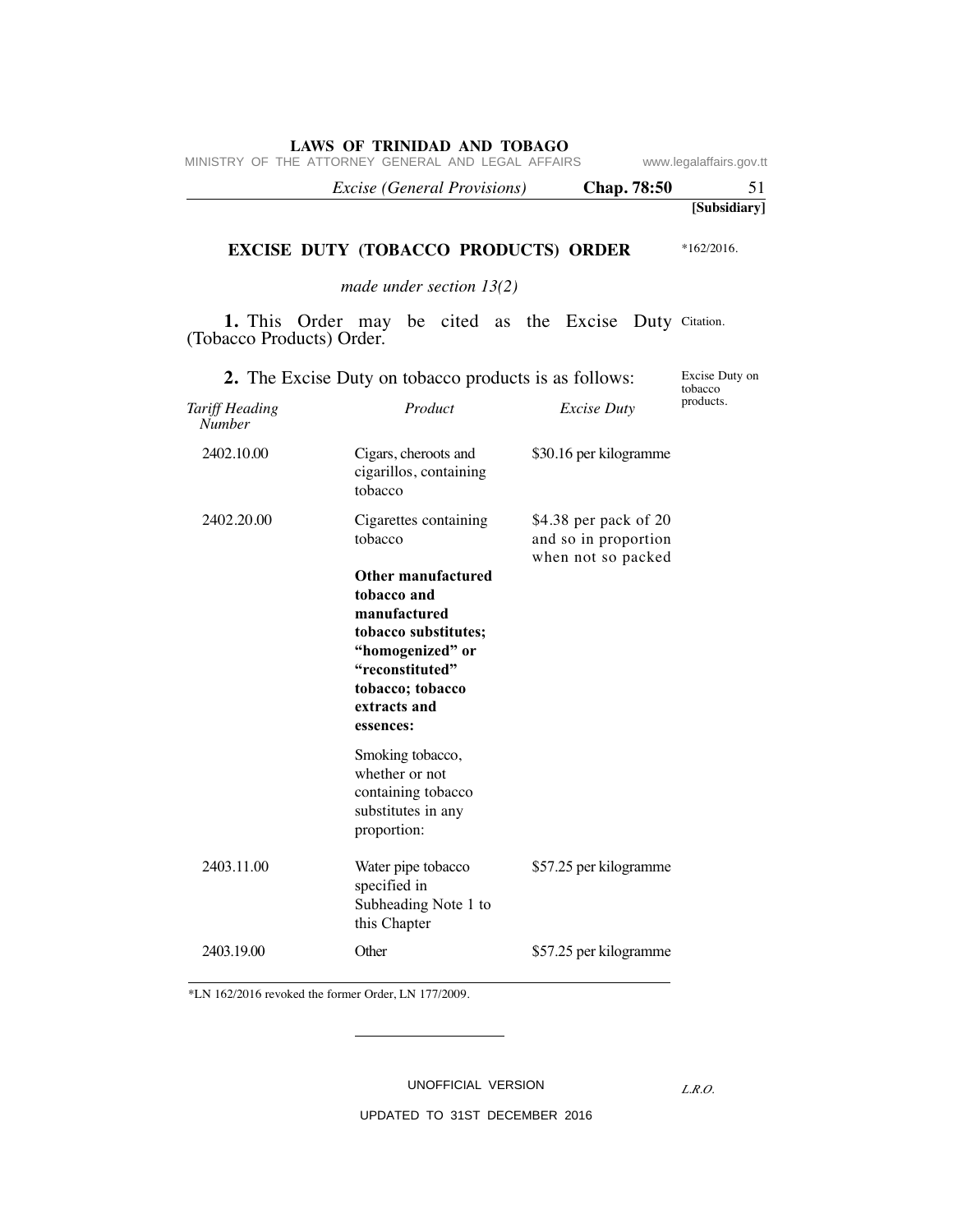|                                                        | MINISTRY OF THE ATTORNEY GENERAL AND LEGAL AFFAIRS                                                                                          |                                 |                                             |          | www.legalaffairs.gov.tt                                                                                                                                                                                                                                                                                                            |  |
|--------------------------------------------------------|---------------------------------------------------------------------------------------------------------------------------------------------|---------------------------------|---------------------------------------------|----------|------------------------------------------------------------------------------------------------------------------------------------------------------------------------------------------------------------------------------------------------------------------------------------------------------------------------------------|--|
| 52                                                     | <b>Chap.</b> 78:50                                                                                                                          |                                 | <i>Excise</i> ( <i>General Provisions</i> ) |          |                                                                                                                                                                                                                                                                                                                                    |  |
| [Subsidiary]                                           |                                                                                                                                             |                                 |                                             |          |                                                                                                                                                                                                                                                                                                                                    |  |
| 124/1978.                                              |                                                                                                                                             | <b>EXCISE DUTY (BEER) ORDER</b> |                                             |          |                                                                                                                                                                                                                                                                                                                                    |  |
|                                                        |                                                                                                                                             |                                 | made under section $13(2)$                  |          |                                                                                                                                                                                                                                                                                                                                    |  |
| Citation.                                              |                                                                                                                                             |                                 |                                             |          | 1. This Order may be cited as the Excise Duty (Beer) Order.                                                                                                                                                                                                                                                                        |  |
| Excise Duty on<br>beer.<br>Ch. 87:52.                  |                                                                                                                                             |                                 |                                             |          | 2. Subject to the provisions of the Brewery Act, Excise<br>Duty on beer brewed in Trinidad and Tobago shall be one dollar<br>and fifty cents for every gallon of wort of a specific gravity of<br>one thousand and fifty degrees from which such beer was made,<br>and so in proportion for any difference in quantity or gravity. |  |
| $*227/2013.$                                           |                                                                                                                                             |                                 |                                             |          | EXCISE DUTY (COMPRESSED NATURAL GAS) ORDER                                                                                                                                                                                                                                                                                         |  |
|                                                        |                                                                                                                                             |                                 | made under section $13(2)$                  |          |                                                                                                                                                                                                                                                                                                                                    |  |
| Citation.                                              | Natural Gas) Order.                                                                                                                         |                                 |                                             |          | <b>1.</b> This Order may be cited as the Excise Duty (Compressed                                                                                                                                                                                                                                                                   |  |
| Excise Duty on                                         | 2. Excise Duty on Compressed Natural Gas is set out hereunder—                                                                              |                                 |                                             |          |                                                                                                                                                                                                                                                                                                                                    |  |
| Compressed<br>Natural Gas.                             |                                                                                                                                             | Product                         |                                             |          | <i>Excise Duty</i><br>Trinidad and Tobago<br>cents per litre                                                                                                                                                                                                                                                                       |  |
|                                                        | <b>Compressed Natural Gas</b>                                                                                                               |                                 |                                             | $\cdots$ | 0.000                                                                                                                                                                                                                                                                                                                              |  |
| 42/1957.<br>[43/1960<br>94/1961<br>80/2009<br>276/2014 | <b>EXCISE OFFICERS (OVERTIME) REGULATIONS</b><br>made under section 76                                                                      |                                 |                                             |          |                                                                                                                                                                                                                                                                                                                                    |  |
| 101/2016].<br>Citation.                                | 1. These Regulations may be cited as the Excise Officers<br>(Overtime) Regulations, and shall come into operation on<br>21st February 1957. |                                 |                                             |          |                                                                                                                                                                                                                                                                                                                                    |  |
| Hours of duty.                                         | Weekdays                                                                                                                                    |                                 |                                             |          | 2. The normal hours of duty of Officers shall be as follows:<br>$\ldots$ 8.00 a.m. to 4.00 p.m. Provided that<br>normally a recess for lunch will be<br>taken between noon and 1.00 p.m.                                                                                                                                           |  |
|                                                        | *This Order was confirmed by LN 240/2014 and revoked the former Order, LN 164/2008.                                                         |                                 |                                             |          |                                                                                                                                                                                                                                                                                                                                    |  |

UNOFFICIAL VERSION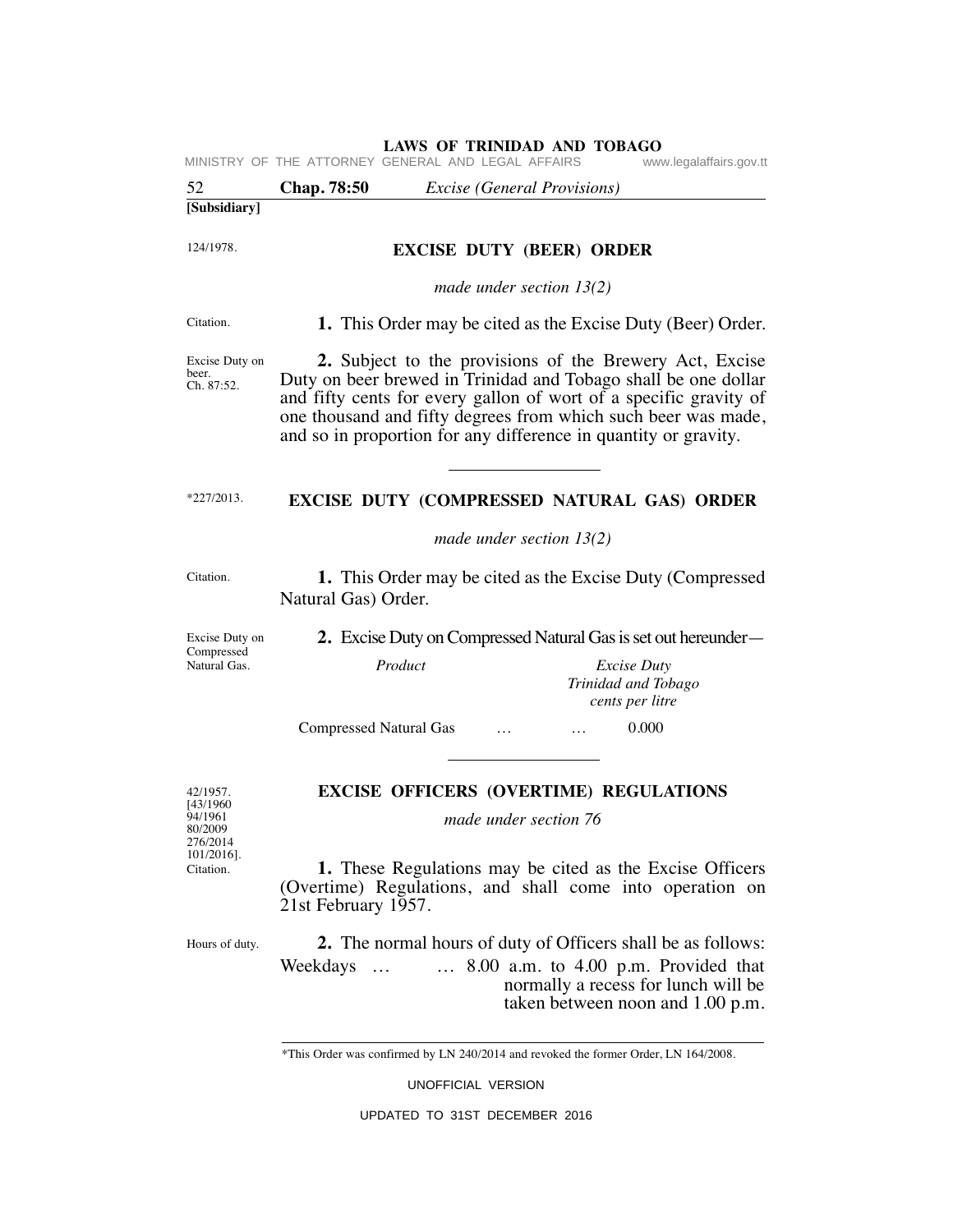|  | LAWS OF TRINIDAD AND TOBAGO |  |  |  |
|--|-----------------------------|--|--|--|
|--|-----------------------------|--|--|--|

| Excise Officers (Overtime) Regulations             | [Subsidiary]            |
|----------------------------------------------------|-------------------------|
| <i>Excise</i> (General Provisions)                 | <b>Chap.</b> 78:50      |
| MINISTRY OF THE ATTORNEY GENERAL AND LEGAL AFFAIRS | www.legalaffairs.gov.tt |

**3.** Overtime fees at the rates set out in the Table appended Overtime fees. hereto shall be payable in respect of the services of Officers out of normal office hours.

### TABLE

[101/2016].

 *(a)* Receiving or delivering spirits from warehouse or other services—each Officer, other than a Guard—

|                                                 | Rate of overtime fee, with effect from—                                                                                                                   |                                                                                                                                                        |                                                                                                                                                                      |  |  |
|-------------------------------------------------|-----------------------------------------------------------------------------------------------------------------------------------------------------------|--------------------------------------------------------------------------------------------------------------------------------------------------------|----------------------------------------------------------------------------------------------------------------------------------------------------------------------|--|--|
|                                                 | 1st January,<br>2011                                                                                                                                      | 1st January,<br>2012                                                                                                                                   | 1st January,<br>2013                                                                                                                                                 |  |  |
| On ordinary<br>weekdays                         | \$79.88 for each<br>hour or part<br>thereof                                                                                                               | \$83.08 for each<br>hour or part<br>thereof                                                                                                            | \$88,07 for each<br>hour or part<br>thereof                                                                                                                          |  |  |
| On Saturdays,<br>Sundays and<br>public holidays | \$79.88<br>for<br>each<br>hour<br>or<br>part<br>thereof for the<br>first eight hours<br>and thereafter<br>\$106.52<br>for<br>each hour or<br>part thereof | \$83.08 for each<br>hour or part<br>thereof for the<br>eight<br>first<br>hours<br>and<br>thereafter<br>\$110.77<br>for<br>each hour or<br>part thereof | \$88.07<br>for<br>each<br>hour<br><sub>or</sub><br>part<br>thereof for the<br>first eight hours<br>and thereafter<br>\$117.41<br>for<br>each hour or<br>part thereof |  |  |

 *(b)* Receiving or delivering spirits from warehouse or other services each Guard—

|                                                 | Rate of overtime fee, with effect from—                                                                                                                |                                                                                                                                                        |                                                                                                                                                     |  |  |
|-------------------------------------------------|--------------------------------------------------------------------------------------------------------------------------------------------------------|--------------------------------------------------------------------------------------------------------------------------------------------------------|-----------------------------------------------------------------------------------------------------------------------------------------------------|--|--|
|                                                 | 1st January,<br>2011                                                                                                                                   | 1st January,<br>2012                                                                                                                                   | 1st January,<br>2013                                                                                                                                |  |  |
| On ordinary<br>weekdays                         | \$68.21 for each<br>hour or part<br>thereof                                                                                                            | \$70.97 for each<br>hour or part<br>thereof                                                                                                            | \$75.20 for each<br>hour or part<br>thereof                                                                                                         |  |  |
| On Saturdays,<br>Sundays and<br>public holidays | \$68.21<br>for each<br>hour<br>or part<br>thereof for the<br>first eight hours<br>thereafter<br>and<br>$$90.95$ for each<br>hour or<br>part<br>thereof | $$70.97$ for each<br>hour or part<br>thereof for the<br>eight<br>first<br>and<br>hours<br>thereafter<br>\$94.62<br>for<br>each hour or<br>part thereof | \$75.20<br>for each<br>hour<br>or part<br>thereof for the<br>first eight hours<br>and thereafter<br>\$100.25<br>for<br>each hour or<br>part thereof |  |  |

### UNOFFICIAL VERSION

UPDATED TO 31ST DECEMBER 2016

*L.R.O.*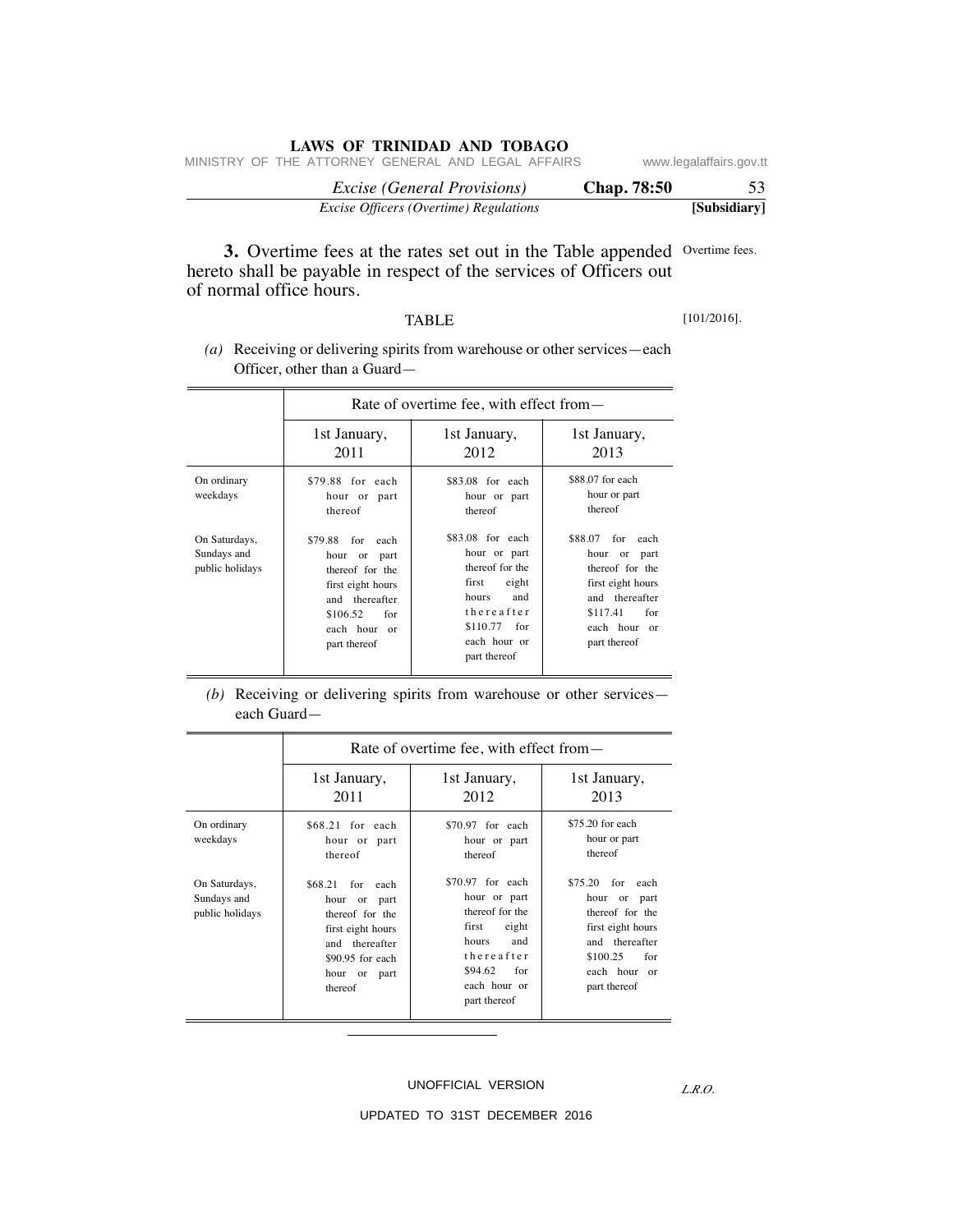**LAWS OF TRINIDAD AND TOBAGO**<br>GENERAL AND LEGAL AFFAIRS www.legalaffairs.gov.tt MINISTRY OF THE ATTORNEY GENERAL AND LEGAL AFFAIRS

54 **Chap. 78:50** *Excise (General Provisions)*

**[Subsidiary]**

# **EXCISE REGULATIONS**

### ARRANGEMENT OF REGULATIONS

### **REGULATION**

- 1. Citation.
- 2. Obligations of manufacturers.
- 3. Removal of excisable goods.
- 4. Transportation.
- 5. *(Repealed by Act No. 37 of 1989).*
- 6. Certificates.
- 7. Drawbacks.
- 8. Entitlement of drawback.
- 9. Obtaining drawback.
- 10. Applying for drawback.
- 11. Purchasing of petroleum spirit or petroleum oil.
- 12. Books and machines.
- 13. Claiming drawback.

# **FIRST SCHEDULE. SECOND SCHEDULE. THIRD SCHEDULE. FOURTH SCHEDULE.**

UNOFFICIAL VERSION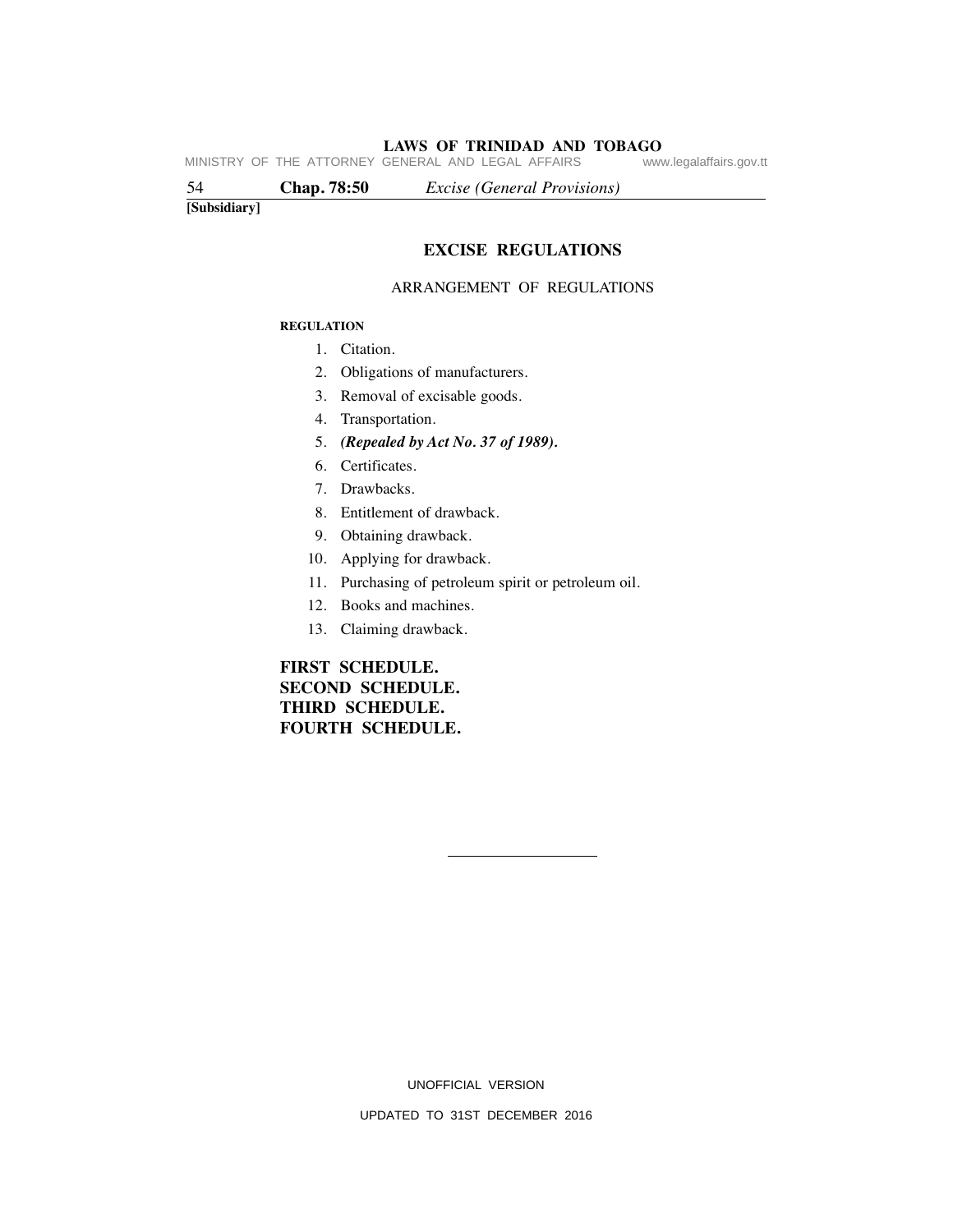|              | <b>Chap.</b> 78:50 | <i>Excise (General Provisions)</i> |  |  |
|--------------|--------------------|------------------------------------|--|--|
| [Subsidiary] |                    |                                    |  |  |
|              |                    |                                    |  |  |

### **EXCISE REGULATIONS**

**LAWS OF TRINIDAD AND TOBAGO**

G. 27.12.1934. [37 of 1989 239/1990 6 of 1991].

*made under section 76*

1. These Regulations may be cited as the Excise Regulations. Citation.

**2.** Every manufacturer of petroleum spirit or petroleum oil Obligations of shall observe the following regulations:

- *(a)* he shall on request deliver to the Comptroller Tables showing the dimensions and the capacity in litres at every 1.3 centimetres in depth of each storing tank, collecting vessel or receiver. He shall also provide instruments for dipping those vessels;
- *(b)* all distillates shall be run direct from the still to the approved collecting vessels or receivers and all residues shall be collected in approved vessels. The distillates and residues must remain undisturbed for three hours in the vessels in which they have been collected unless they have been previously taken account of by an Officer.

**3.** The removal of petroleum spirit and petroleum oil shall Removal of be in accordance with the provisions of the Petroleum Act and any Ch. 62:01. other Act or Regulation for the time being in force relating thereto.

excisable goods.

**4.** Excisable goods other than petroleum spirit and petroleum Transportation. oil shall not be transported between the hours of six in the evening and seven in the morning; provided that this regulation shall not apply to any such excisable goods which have been shipped or put afloat to be shipped as ships' stores or for exportation, or to any excisable goods for the removal of which between the hours of six in the evening and seven in the morning the Comptroller has given written permission; and all such excisable goods shall be conveyed direct either by rail and/or as far as is possible by the main roads of Trinidad and Tobago to the destination set out in the certificate.

 **5.** *(Repealed by Act No. 37 of 1989).*

UNOFFICIAL VERSION

UPDATED TO 31ST DECEMBER 2016

*L.R.O.* 

manufacturers. [239/1990 6 of 1991].

MINISTRY OF THE ATTORNEY GENERAL AND LEGAL AFFAIRS www.legalaffairs.gov.tt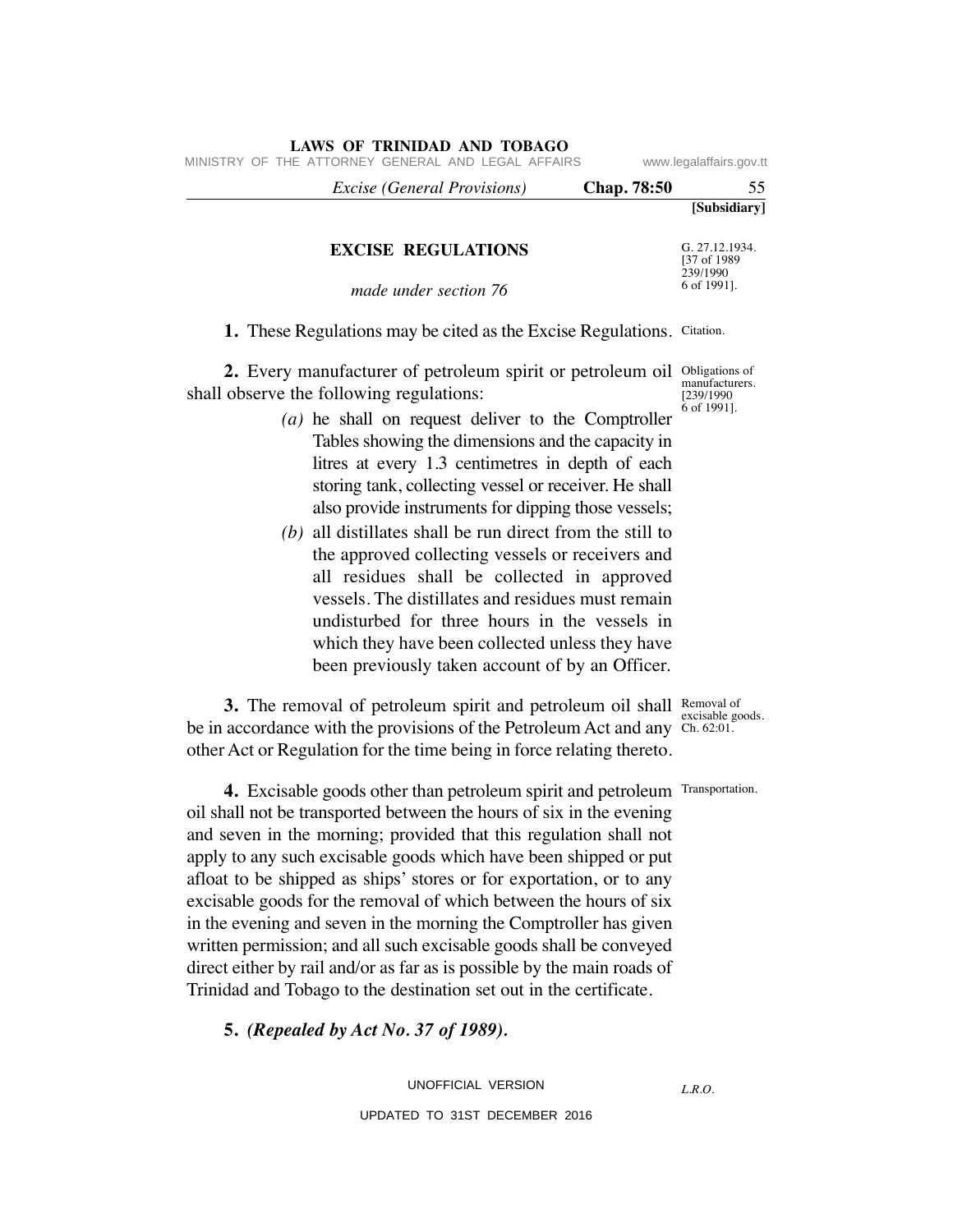|  |  | <b>LAWS OF TRINIDAD AND TOBAGO</b> |  |  |
|--|--|------------------------------------|--|--|
|--|--|------------------------------------|--|--|

| 56 | Chan 78:50 | <i>Excise (General Provisions)</i>                 |                         |
|----|------------|----------------------------------------------------|-------------------------|
|    |            | MINISTRY OF THE ATTORNEY GENERAL AND LEGAL AFFAIRS | www.legalaffairs.gov.tt |

| 56                                        | Chap. 78:50<br><b>Excise</b> (General Provisions)                                                                                                                                                                                                                                                                                                                                                                                                                                                                                                                                                                                                                                                                                                                                                                                                                                                                                                                                                                      |
|-------------------------------------------|------------------------------------------------------------------------------------------------------------------------------------------------------------------------------------------------------------------------------------------------------------------------------------------------------------------------------------------------------------------------------------------------------------------------------------------------------------------------------------------------------------------------------------------------------------------------------------------------------------------------------------------------------------------------------------------------------------------------------------------------------------------------------------------------------------------------------------------------------------------------------------------------------------------------------------------------------------------------------------------------------------------------|
| [Subsidiary]                              | <b>Excise Regulations</b>                                                                                                                                                                                                                                                                                                                                                                                                                                                                                                                                                                                                                                                                                                                                                                                                                                                                                                                                                                                              |
| Certificates.<br>First Schedule.<br>Form. | <b>6.</b> Certificates required by section 37 of the Act shall be<br>according to the form set out in the First Schedule.                                                                                                                                                                                                                                                                                                                                                                                                                                                                                                                                                                                                                                                                                                                                                                                                                                                                                              |
| Drawbacks.                                | <b>7.</b> For the purpose of these Regulations, the term "machine"<br>means any engine employed for the traction of implements used<br>in the tillage of the soil or for any other purpose that may be<br>approved by the Minister.                                                                                                                                                                                                                                                                                                                                                                                                                                                                                                                                                                                                                                                                                                                                                                                    |
| Entitlement of<br>drawback.               | 8. Any person using a machine as hereinbefore defined for<br>any purpose as aforesaid is entitled to a drawback equal to the<br>amount of Excise Duty which has been paid on any petroleum spirit<br>or petroleum oil used in the machine for any purpose as aforesaid.                                                                                                                                                                                                                                                                                                                                                                                                                                                                                                                                                                                                                                                                                                                                                |
| Obtaining<br>drawback.                    | 9. Every person desiring to obtain any drawback on any<br>petroleum spirit or petroleum oil used in any machine under these<br>Regulations shall make application therefor to the Comptroller,<br>and no drawback shall be allowed in respect of any petroleum<br>spirit or petroleum oil used in the machine referred to in the<br>application prior to the date of the receipt by the applicant of a<br>notice from the Comptroller that the application has been<br>approved; provided that drawback shall continue to be allowed<br>on any petroleum spirit and petroleum oil used in any machine in<br>respect of which drawback has been allowed prior to the coming<br>into force of these Regulations. Every such application shall state<br>the full name and occupation of the person applying, the name of<br>the estate or other place where the machine is to be used, the<br>description of the machine, the distinguishing number to be<br>marked on the machine, and the precise purpose for which the |

Applying for drawback. [239/1990 6 of 1991].

machine is to be used.

 **10.** Every person applying for drawback under these Regulations shall—

> *(a)* cause each machine to be marked with a distinguishing number in figures at least 6.4 centimetres high, which must be painted white on a black background on a conspicuous part of the machine;

UNOFFICIAL VERSION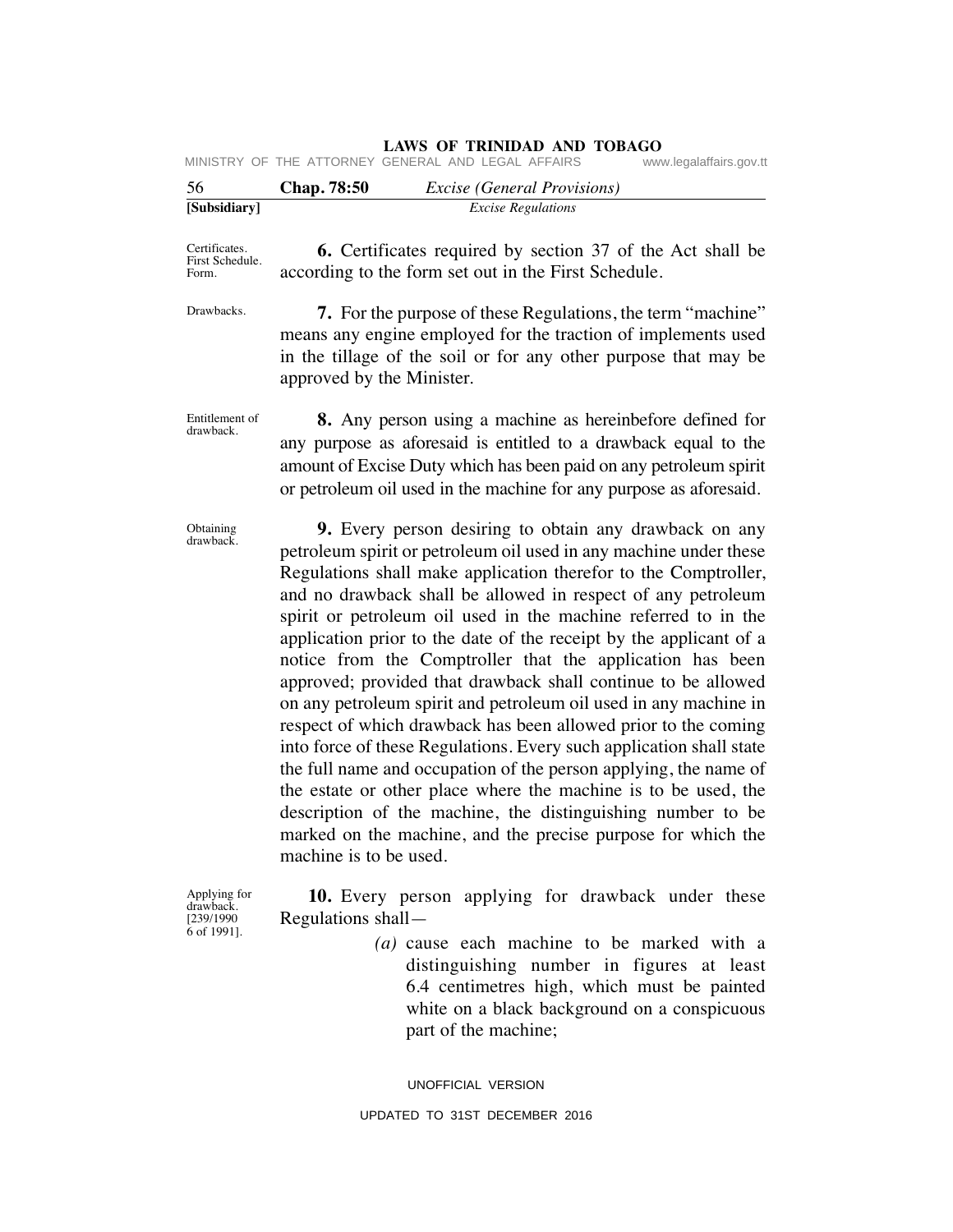# *Excise Regulations* **[Subsidiary]**  *Excise (General Provisions)* **Chap. 78:50** 57 *L.R.O.*  (b) keep a stock book in the form in the Second Schedule  $\frac{Second}{Schend}$ Schedule.  $\sigma(c)$  keep a record book in the form in the Third Third Schedule. in which shall be entered by some responsible person duly authorised by the applicant— (i) the stock of petroleum spirit or petroleum oil on hand when the machines first come into use, with the names of the persons from whom the petroleum spirit or petroleum oil was purchased or acquired and the date of the purchase; (ii) thereafter the quantities of petroleum spirit or petroleum oil received into stock, the names of the persons from whom purchased or otherwise acquired and the date and the number of the certificate accompanying any such purchase; (iii) the date of the issue of any such petroleum spirit or petroleum oil to the person in charge of any machine, the distinguishing number of the machine and the quantity issued; Schedule for each machine, bearing the number of such machine, in which shall be entered by the person in charge of the machine— (i) the date at which any petroleum spirit or petroleum oil is received for use in the machine, and the quantity thereof; (ii) the date and time at which any such petroleum spirit or petroleum oil is put into the machine, and the quantity thereof; (iii) the date and time at which the machine starts and ceases work; (iv) the nature of the work done and the locality; (v) the number of hectares worked, or the amount of any other work performed; MINISTRY OF THE ATTORNEY GENERAL AND LEGAL AFFAIRS www.legalaffairs.gov.tt UNOFFICIAL VERSION

UPDATED TO 31ST DECEMBER 2016

**LAWS OF TRINIDAD AND TOBAGO**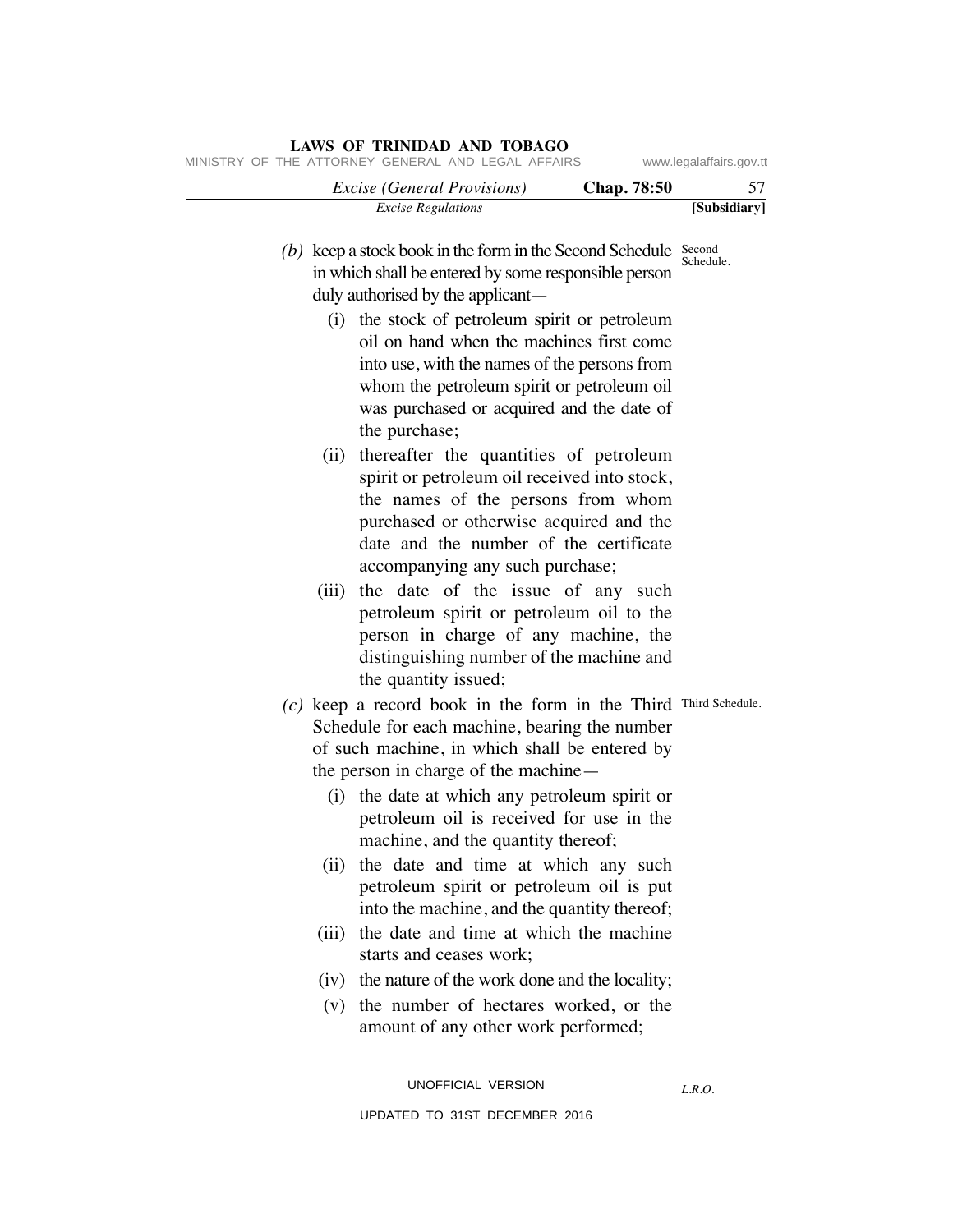#### **LAWS OF TRINIDAD AND TOBAGO** MINISTRY OF THE ATTORNEY GENERAL AND LEGAL AFFAIRS

| 58           | <b>Chap.</b> 78:50 | <i>Excise (General Provisions)</i> |  |
|--------------|--------------------|------------------------------------|--|
| [Subsidiary] |                    | <i>Excise Regulations</i>          |  |

 (vi) the number of hours the machine has worked, and the quantity of petroleum spirit or petroleum oil used.

Purchasing of petroleum spirit

or petroleum oil. petroleum oil for drawback shall cause the same to be stored in a  **11.** Every person who purchases petroleum spirit or separate room or building and kept entirely separate from any other petroleum spirit or petroleum oil purchased for other purposes, and in such room or building shall be kept all necessary implements to enable officers to take account of the petroleum spirit or petroleum oil.

> **12.** All books kept under these Regulations and all machines in which petroleum spirit or petroleum oil for drawback is used and all petroleum spirit or petroleum oil in use and procured for use under these Regulations shall at all times be open to inspection and examination by any officer, or by any person duly appointed by the Comptroller.

Claiming drawback.

Books and machines.

> **13.** Every person claiming any drawback under these Regulations shall furnish to the Comptroller—

- *(a)* a transcript of the entries made in the stock book at the end of every four weeks;
- *(b)* the certificates as required by Part IV of the Act, in support of the entries made for purchases of petroleum spirit or petroleum oil;
- *(c)* a transcript of the entries made in the record book at the end of every two weeks;
- *(d)* a statutory declaration in the form prescribed in the Fourth Schedule.

UNOFFICIAL VERSION UPDATED TO 31ST DECEMBER 2016

Fourth Schedule. Form.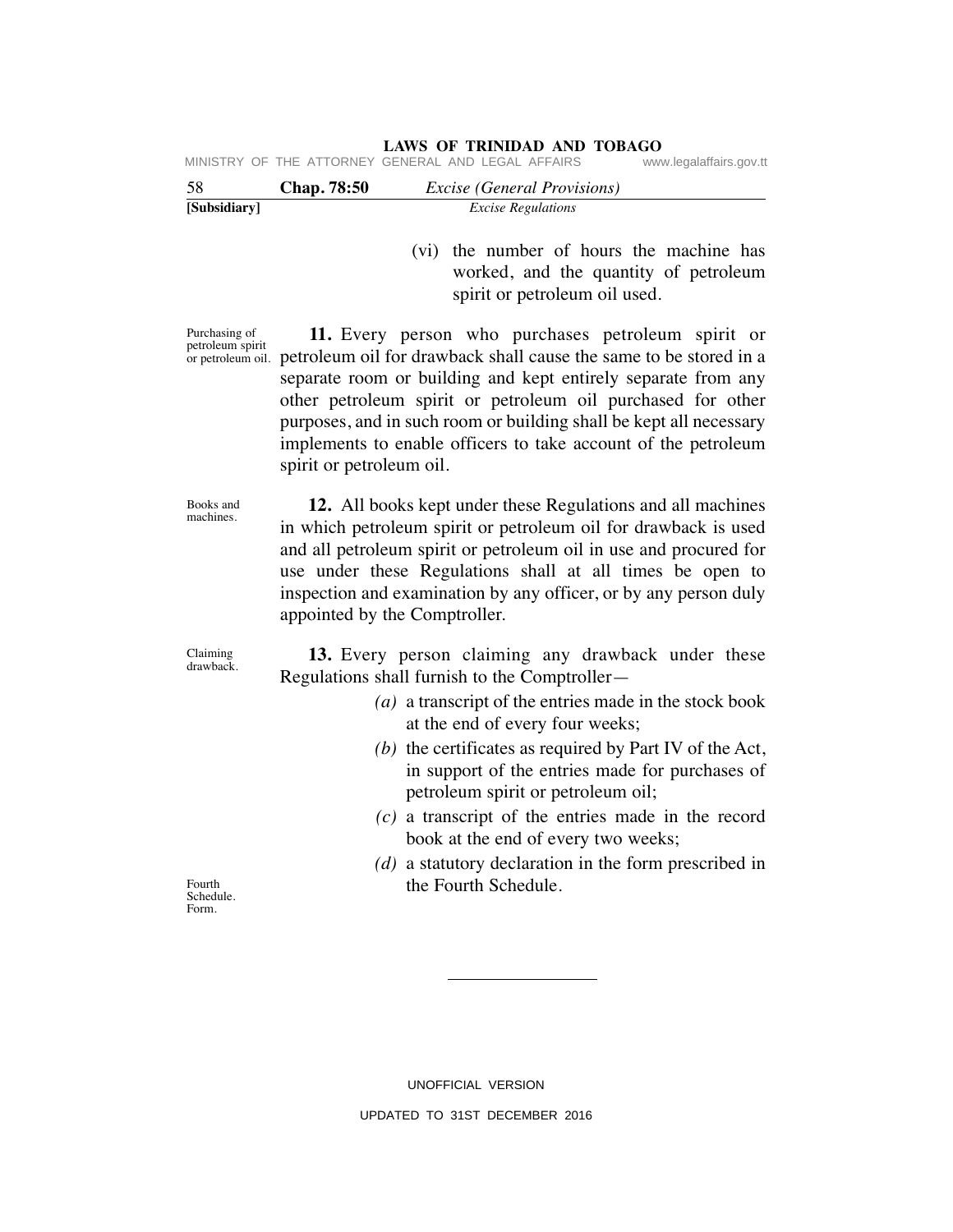|                                          |                                                                                                                     |                                                                                         |                                                      | <b>Excise</b> (General Provisions)                                                                                         |                                                 | Chap. 78:50                                                                                                                                   | w.iegalafialis.g<br>59     |
|------------------------------------------|---------------------------------------------------------------------------------------------------------------------|-----------------------------------------------------------------------------------------|------------------------------------------------------|----------------------------------------------------------------------------------------------------------------------------|-------------------------------------------------|-----------------------------------------------------------------------------------------------------------------------------------------------|----------------------------|
|                                          |                                                                                                                     |                                                                                         |                                                      | <b>Excise Regulations</b>                                                                                                  |                                                 |                                                                                                                                               | [Subsidiary]               |
| Regulation 6.<br>$[6 \text{ of } 1991].$ |                                                                                                                     |                                                                                         |                                                      |                                                                                                                            | *Specific Gravity<br>at 15.6 degrees<br>Celsius |                                                                                                                                               |                            |
|                                          | This Certificate must accompany any Excisable Goods sent out from the<br><b>Licensed Premises of a Manufacturer</b> |                                                                                         |                                                      | [State whether for consumption in Trinidad and Tobago, for export, for use<br>on the field or works or any other purpose.] | Description of goods                            | This certificate must be retained by the person who receives the above<br>goods for 14 days and produced to any Officer of Customs and Excise | Signature of Manufacturer  |
|                                          |                                                                                                                     |                                                                                         |                                                      |                                                                                                                            | by weight or<br>Quantity<br>measure             | *For petroleum spirit and petroleum oil only.<br>or Constable on demand.                                                                      |                            |
| FIRST SCHEDULE                           |                                                                                                                     |                                                                                         | Manufacturer situated at                             |                                                                                                                            | description of<br>Number and<br>packages        | $Note-$                                                                                                                                       |                            |
|                                          | Counterfoil<br>Certificate Book                                                                                     | Number and description of packages,<br>specific gravity at<br>description, quantity and | 15.6 degrees Celsius (where applicable) of<br>goods. |                                                                                                                            |                                                 | For what purpose sent out                                                                                                                     | Manufacturer<br>$\ddot{}}$ |

MINISTRY OF THE ATTORNEY GENERAL AND LEGAL AFFAIRS www.legalaffairs.gov.tt

UNOFFICIAL VERSION

*L.R.O.*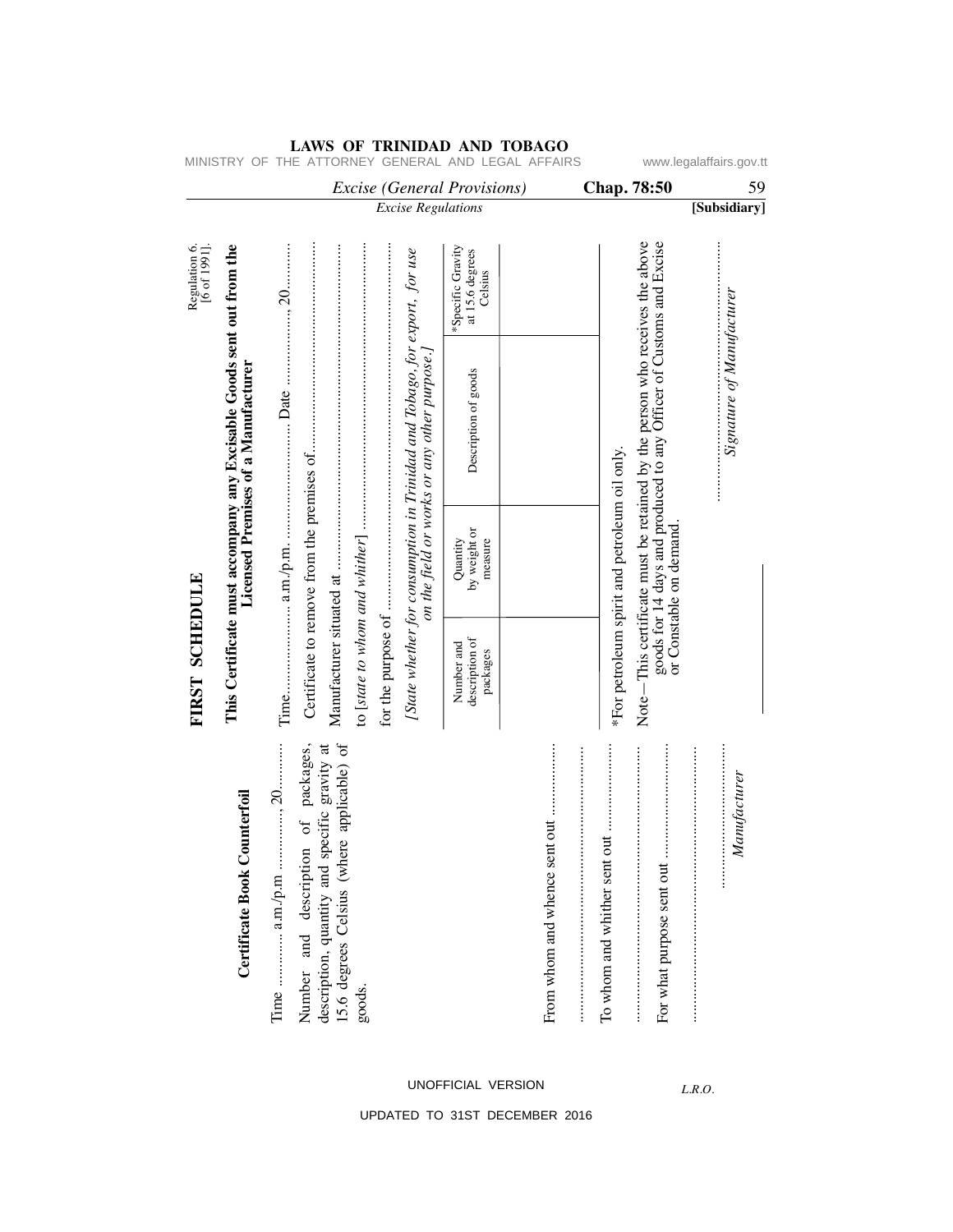### 60 **Chap. 78:50** *Excise (General Provisions)* **[Subsidiary]** *Excise Regulations*  Regulation  $10(b)$ .<br>[6 of 1991]. Regulation 10*(b).* [6 of 1991]. Balance on<br>hand Spirit litres Balance on Oil litres Petroleum Petroleum Estate. Stock of Petroleum Oil and Petroleum Spirit received for use on drawback ....................................................................................................... Estate. Spirit litres Deliveries Deliveries Oil litres DELIVERIES D**ELIVERIES** No. of the machine by which to be used To whom delivered FORM OF STOCK BOOK **FORM OF STOCK BOOK** SECOND SCHEDULE **SECOND SCHEDULE**  Date<br>delivered Spirit litres Total Oil litres Spirit litres Petroleum Purchases Petroleum Purchases Oil litres Messrs. ........................................................................ Spirit litres On hand RECEIVED R**ECEIVED** Oil litres purchased From whom  $\begin{array}{|l|} \hline \text{No. of} \\ \hline \text{Certificate} \\ \hline \text{of purchases} \end{array}$ of purchases Certificate Messrs.... Date<br>received

### **LAWS OF TRINIDAD AND TOBAGO**<br>GENERAL AND LEGAL AFFAIRS www.legalaffairs.gov.tt MINISTRY OF THE ATTORNEY GENERAL AND LEGAL AFFAIRS

UNOFFICIAL VERSION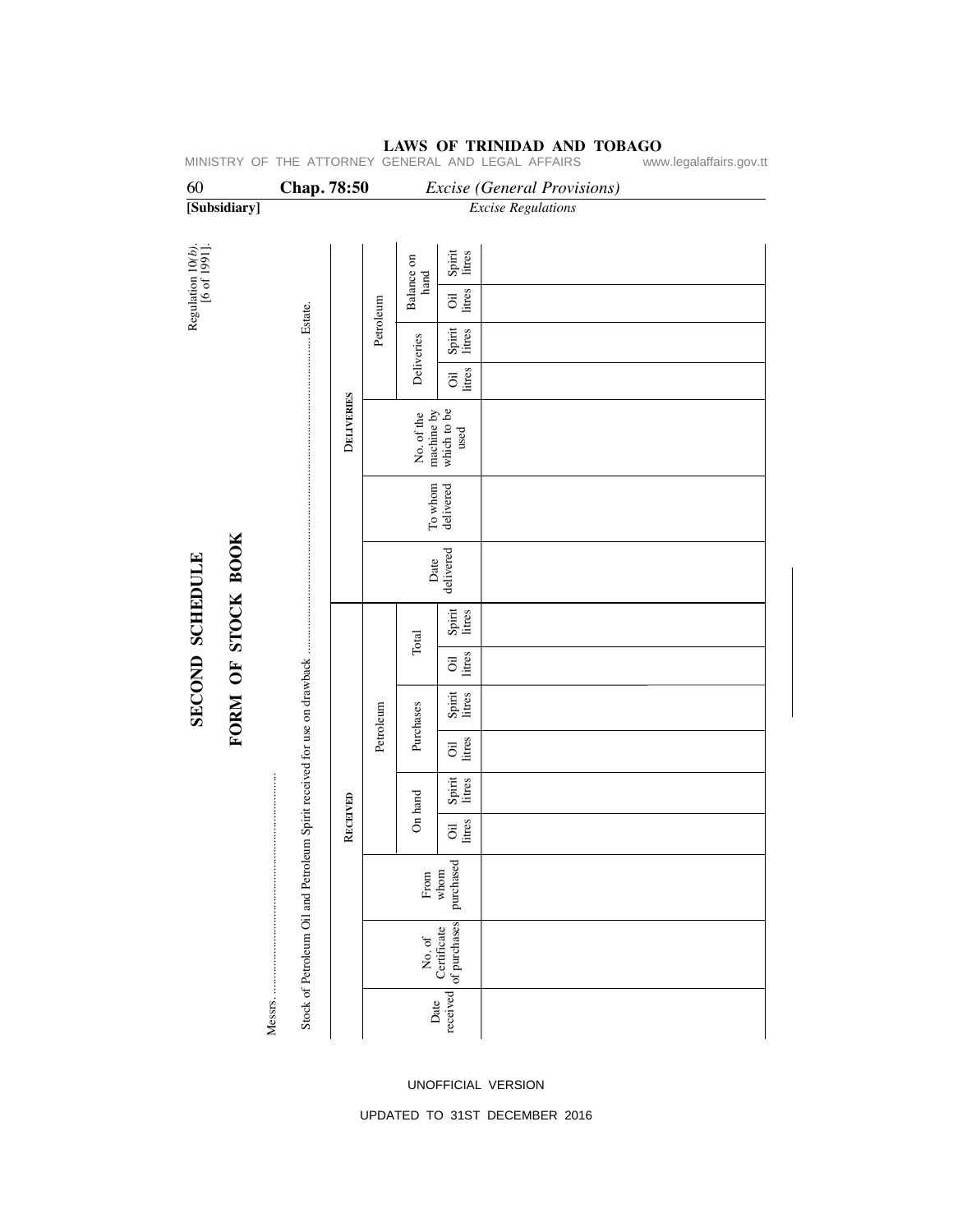# *Excise (General Provisions)* **Chap. 78:50** 61 *Excise Regulations* **[Subsidiary]** No. of Litres<br>Consumed Regulation 10(c).<br>[6 of 1991]. No. of Litres Regulation 10*(c).* [6 of 1991]. Consumed Minutes Time Machine Worked Time Machine Worked Note - The following abbreviations may be used: P, for ploughing; H, for harrowing; G, for grading; C, for chiselling; S, for stumping. Note—The following abbreviations may be used: P, for ploughing; H, for harrowing; G, for grading; C, for chiselling; S, for stumping. Hours Date to Date from FORM OF RECORD BOOK **FORM OF RECORD BOOK** Locality THIRD SCHEDULE **THIRD SCHEDULE** Worked, or other Work Amount of Performed No. of Hectares Work Performed Work Performed See footnote *See* footnote No. of litres Quantity put into<br>Machine Quantity put into Time No. of Machine ...................... No. of Date Petroleum<br>Received Petroleum Date UNOFFICIAL VERSION

### **LAWS OF TRINIDAD AND TOBAGO**

MINISTRY OF THE ATTORNEY GENERAL AND LEGAL AFFAIRS www.legalaffairs.gov.tt

*L.R.O.*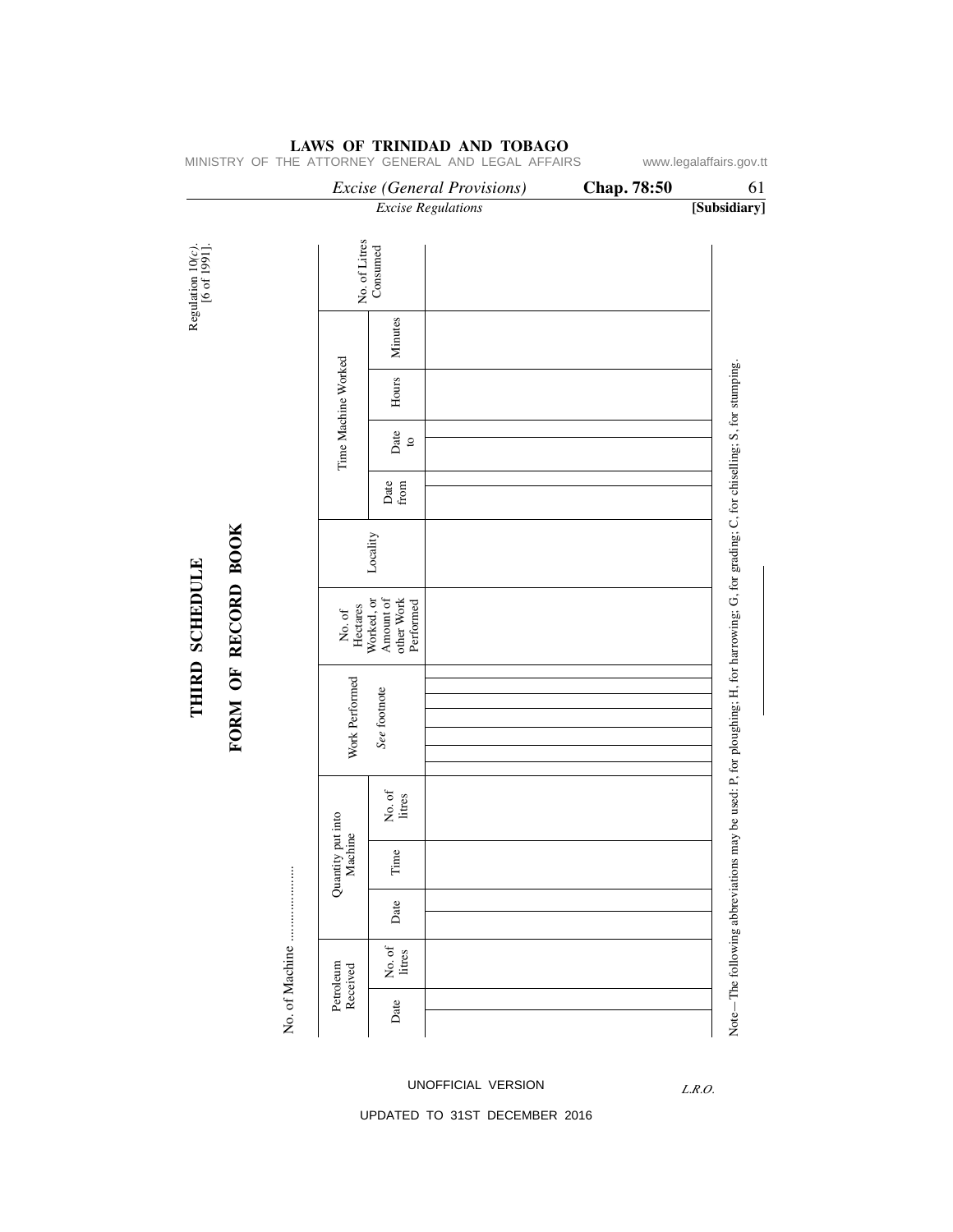**LAWS OF TRINIDAD AND TOBAGO**<br>GENERAL AND LEGAL AFFAIRS www.legalaffairs.gov.tt MINISTRY OF THE ATTORNEY GENERAL AND LEGAL AFFAIRS

| 62           | Chap. 78:50 | <i>Excise</i> ( <i>General Provisions</i> ) |  |
|--------------|-------------|---------------------------------------------|--|
| [Subsidiary] |             | <i>Excise Regulations</i>                   |  |

Regulation 13*(d).* [6 of 1991].

# **FOURTH SCHEDULE**

### **FORM OF DECLARATION**

 I, ............................................. do solemnly and sincerely declare that during the four weeks ended the .......... day of .................................., 20........., I have used ..................................... litres of petroleum oil or petroleum spirit for tilling the soil\* .............................................. on the Plantation or Estate known as .......................................... situated at ....................................., that the petroleum oil or petroleum spirit has been subject to Excise Duty, that the transcripts of the stock book and record book accompanying this declaration are true and correct, that all the records required to be kept under the Regulations made under the Excise (General Provisions) Act, have been correctly kept and that the amount of refund claimed is .......................... dollars ................ cents.

 I make this declaration conscientiously believing the same to be true and according to the Statutory Declarations Act, and I am aware that if there is any statement in this declaration which is false in fact, which I know or believe to be false or do not believe to be true, I am liable to fine and imprisonment.

...................................................

 *Signature*

\*Insert particulars if used for any other purposes.

UNOFFICIAL VERSION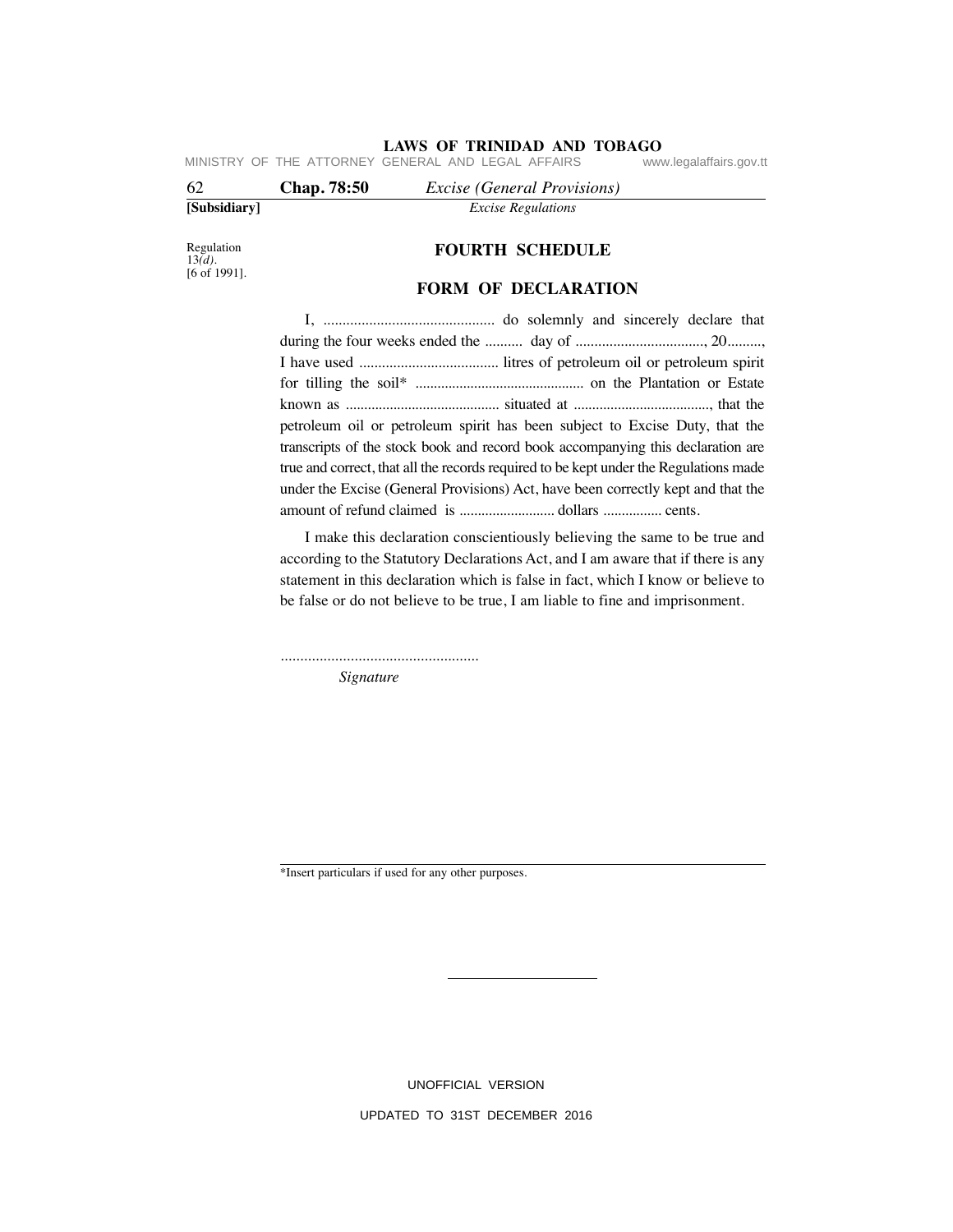MINISTRY OF THE ATTORNEY GENERAL AND LEGAL AFFAIRS www.legalaffairs.gov.tt

 *Excise (General Provisions)* **Chap. 78:50** 63

**[Subsidiary]**

# **EXCISE (FEES) REGULATIONS**

### ARRANGEMENT OF REGULATIONS

### **REGULATION**

- 1. Citation.
- 2. Interpretation.
- 3. Hours of duty.
- 4. Regauging.
- 5. Fee for gauging.
- 6. Rates of fees.
- 7. Exemption from retrospective increase of overtime rates.

### **SCHEDULE.**

UNOFFICIAL VERSION

*L.R.O.*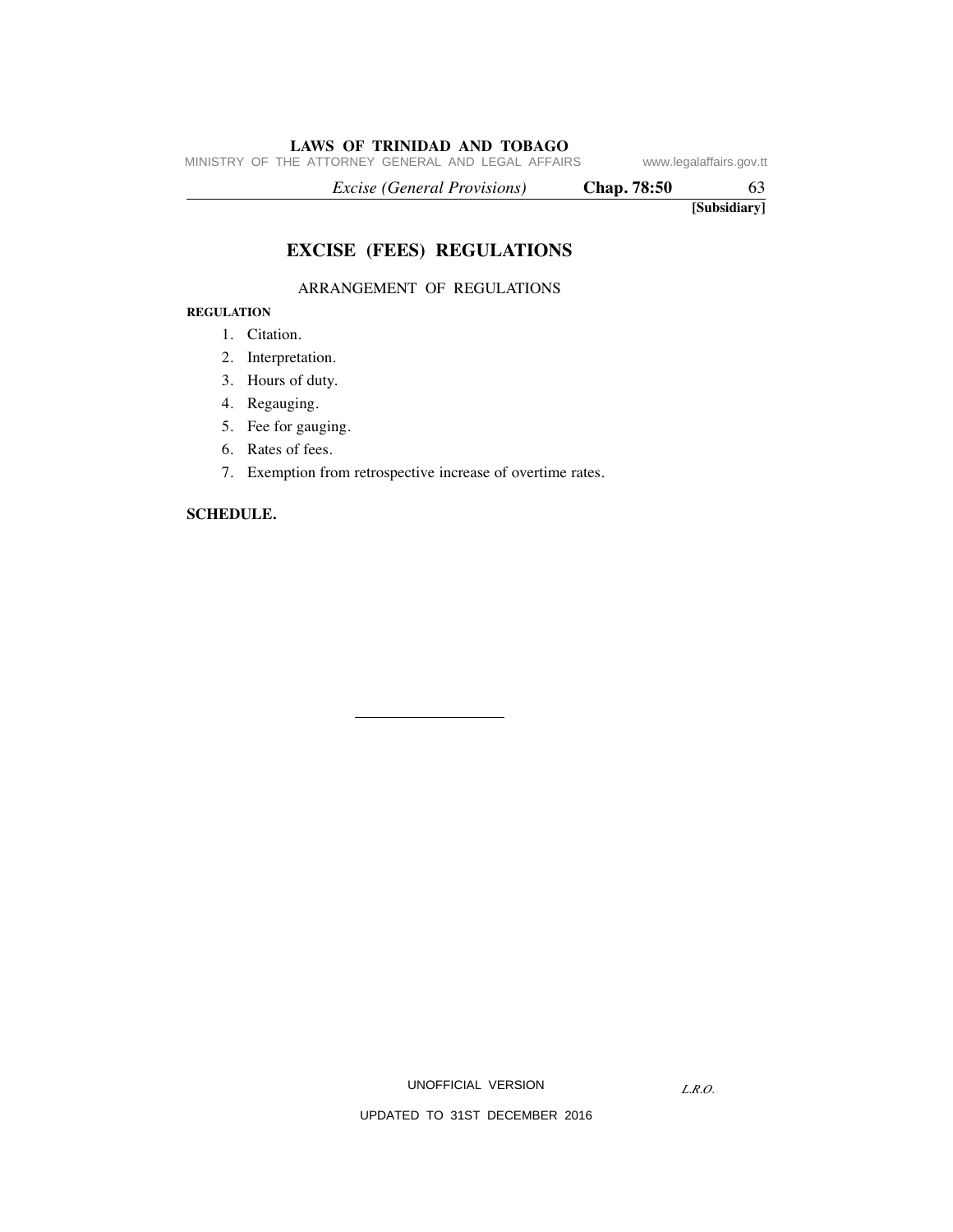| 64                                      | Chap. 78:50            | <b>Excise</b> (General Provisions)                                                                                                                                                                                                                                                                                                                                                                                                         |
|-----------------------------------------|------------------------|--------------------------------------------------------------------------------------------------------------------------------------------------------------------------------------------------------------------------------------------------------------------------------------------------------------------------------------------------------------------------------------------------------------------------------------------|
| [Subsidiary]                            |                        |                                                                                                                                                                                                                                                                                                                                                                                                                                            |
| *43/1957.                               |                        | *EXCISE (FEES) REGULATIONS                                                                                                                                                                                                                                                                                                                                                                                                                 |
|                                         |                        | made under section 76                                                                                                                                                                                                                                                                                                                                                                                                                      |
| Citation.                               |                        | 1. These Regulations may be cited as the Excise (Fees)<br>Regulations and shall come into operation on 21st February 1957.                                                                                                                                                                                                                                                                                                                 |
| Interpretation.                         |                        | 2. In these Regulations—                                                                                                                                                                                                                                                                                                                                                                                                                   |
| Ch. 87:52.                              |                        | "brewery" means the premises, rooms and places used in<br>connection with the business of a brewer as defined for the<br>purposes of the Brewery Act;                                                                                                                                                                                                                                                                                      |
|                                         |                        | "distillery", "package", "rum", "spirits", and "wash" have the<br>same meanings as are respectively assigned to them in the                                                                                                                                                                                                                                                                                                                |
| Ch. 87:54.                              |                        | Spirits and Spirit Compounds Act;<br>"wort" has the same meaning as is assigned to it in the Brewery Act.                                                                                                                                                                                                                                                                                                                                  |
| Hours of duty.                          | Weekdays               | 3. The normal hours of duty of Officers shall be as follows:<br>8.00 a.m. to 4.00 p.m. except that a recess<br>$\dddotsc$<br>for lunch may be taken between noon and<br>1.00 p.m.                                                                                                                                                                                                                                                          |
| Regauging.<br>[239/1990]<br>6 of 1991]. |                        | 4. (1) Every vat, receiver or vessel in which wash, worts,<br>or spirits are collected in a distillery, brewery or in a warehouse<br>shall be gauged by two Officers once in every three years as well<br>as on each occasion when, in the opinion of the Comptroller,<br>regauging has become necessary owing to structural alterations<br>or other cause whereby the correctness of the most recent<br>gauging might have been affected. |
|                                         | under this regulation. | (2) A fee in accordance with the undermentioned scale<br>shall be paid by the distiller, brewer or owner of the warehouse,<br>vat, receiver, or vessel for every such vessel gauged or regauged                                                                                                                                                                                                                                            |
|                                         | Wash Vat               | \$<br>50.00<br>Any vessel not exceeding 125 centimetres in height<br>40.00                                                                                                                                                                                                                                                                                                                                                                 |
|                                         |                        | *These Pequiptions have been amended by the following: 02/1061; 05/1067; 240/1071; 61/1075;                                                                                                                                                                                                                                                                                                                                                |

\*These Regulations have been amended by the following: 92/1961; 95/1967; 249/1971; 61/1975; 113/1976; 79/1978, 136/1978; 51/1980; 34/1982; 78/1983; 73/1990, 239/1990; 6 of 1991; 208/1999, 224/1999; 108/2002; 97/2004; 79/2009; 275/2014 and 100/2016.

UNOFFICIAL VERSION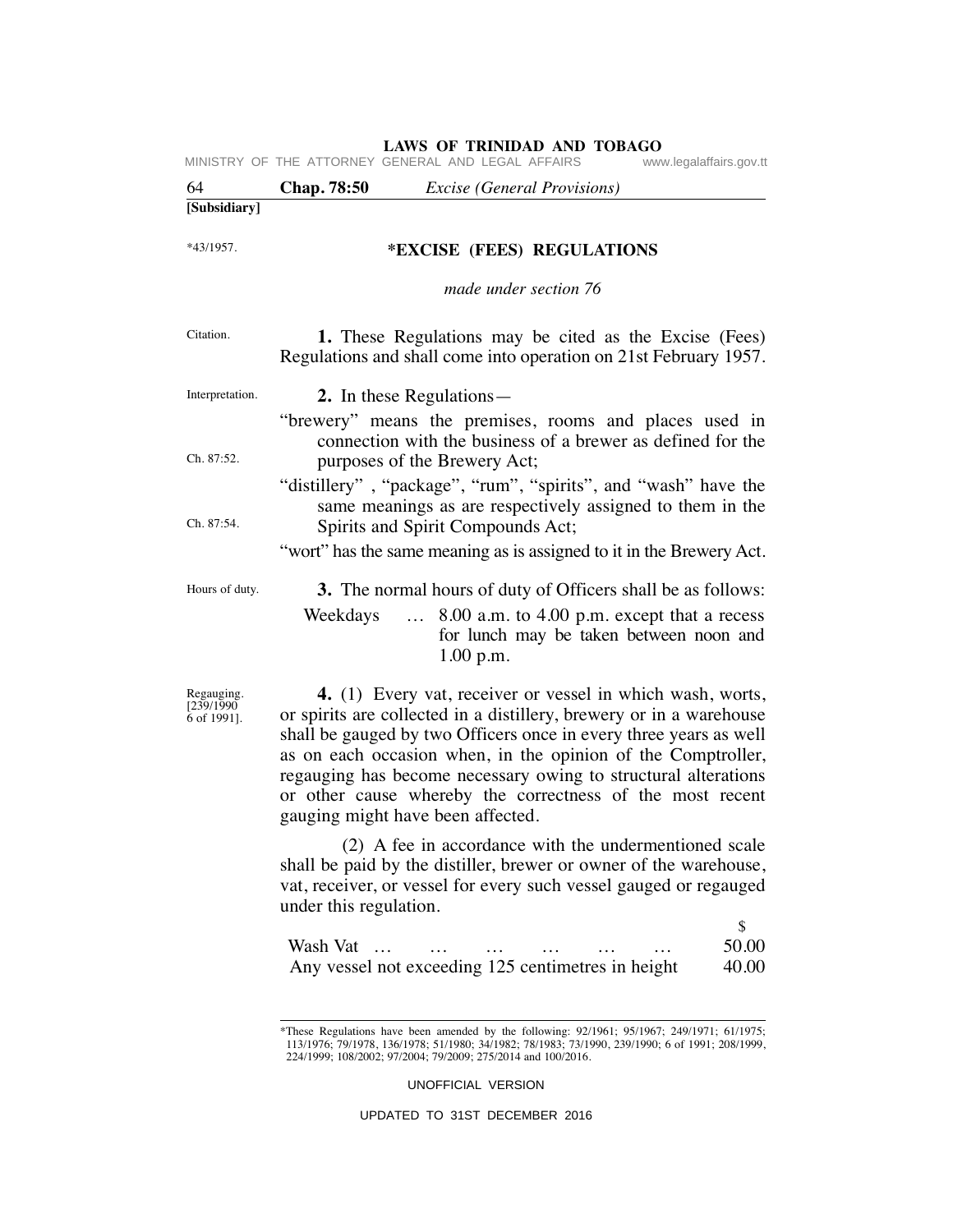| www.legalaffairs.gov.tt |             |  |                                    | THE ATTORNEY GENERAL AND LEGAL AFFAIRS             |                 |
|-------------------------|-------------|--|------------------------------------|----------------------------------------------------|-----------------|
| 65                      | Chap. 78:50 |  | <i>Excise (General Provisions)</i> |                                                    |                 |
| [Subsidiary]            |             |  | <i>Excise (Fees) Regulations</i>   |                                                    |                 |
|                         | S           |  |                                    |                                                    |                 |
|                         | 50.00       |  |                                    | Any vessel not exceeding 200 centimetres in height |                 |
|                         | 75.00       |  |                                    | Any vessel not exceeding 275 centimetres in height |                 |
|                         | 120.00      |  |                                    | Any vessel exceeding 275 centimetres in height     |                 |
|                         |             |  |                                    | Any cylindrical vessel with a horizontal or near-  |                 |
|                         | 120 OO      |  |                                    |                                                    | horizontal axis |

Fee for gauging. [239/1990 6 of 1991].  **\*5.** A fee for gauging, other than as required under regulation 4, shall be paid to the Comptroller in accordance with the undermentioned scale—

 *(a)* gauging packages, per package—

| (i)       | Each Officer<br>other than a<br>Guard     | 30 cents per package of up<br>to 545 litres capacity<br>and so in proportion, for<br>packages of greater<br>capacity, in units of 545<br>litres or part thereof; |
|-----------|-------------------------------------------|------------------------------------------------------------------------------------------------------------------------------------------------------------------|
|           | (ii) Each Guard                           | 10 cents per package of up<br>to 545 litres capacity and<br>so in proportion, for<br>packages of greater<br>capacity, in units of 545<br>litres or part thereof; |
| package — | (b) gauging packages                      | and testing spirits, per                                                                                                                                         |
|           | (i) Each Officer<br>other than a<br>Guard | 45 cents per package of up<br>to 545 litres capacity<br>and so in proportion, for<br>packages of greater<br>capacity, in units of 545<br>litres or part thereof; |
| (ii)      | Each Guard                                | 15 cents per package of up<br>to 545 litres capacity and<br>so in proportion, for<br>packages of greater<br>capacity, in units of 545<br>litres or part thereof. |

<sup>\*</sup> *See* section 72 of Act No. 6 of 1991 for validation of reference made to this regulation in LN 78/1983.

UNOFFICIAL VERSION

*L.R.O.*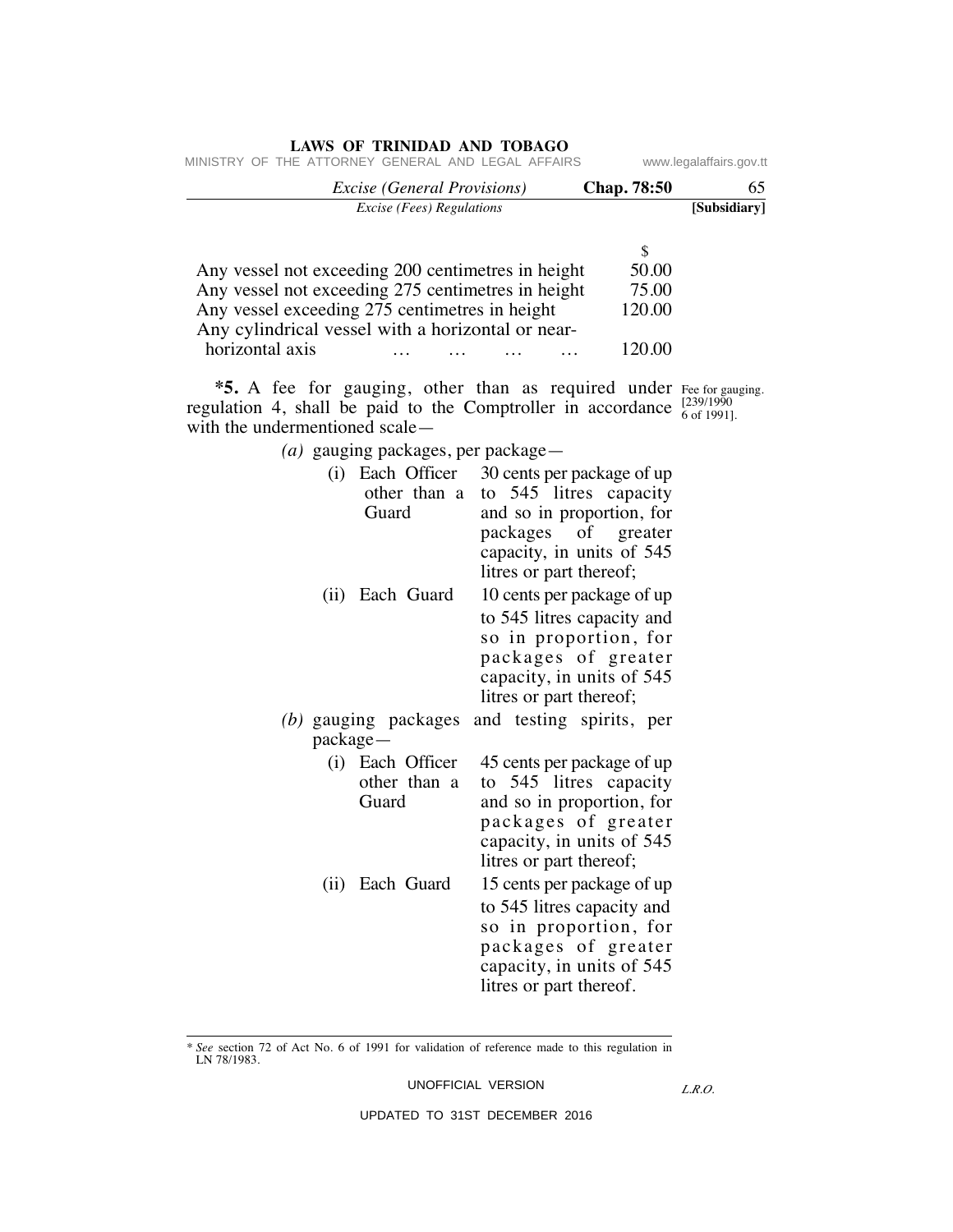# **LAWS OF TRINIDAD AND TOBAGO**<br>GENERAL AND LEGAL AFFAIRS www.legalaffairs.gov.tt

MINISTRY OF THE ATTORNEY GENERAL AND LEGAL AFFAIRS

| -66          | <b>Chap.</b> 78:50 | <i>Excise (General Provisions)</i> |  |
|--------------|--------------------|------------------------------------|--|
| [Subsidiary] |                    | <i>Excise (Fees) Regulations</i>   |  |

Rates of fees. [34/1982 78/1983 208/1999 108/2002 97/2004 79/2009 275/2014 100/2016].  **6.** Overtime fees at the rates set out in the Schedule shall be payable to the Comptroller in respect of the services of Officers out of normal office hours with effect from the date specified in the Schedule. Application for such services shall be made to the Comptroller in writing and the applicant shall give a guarantee for the payment of the fees chargeable, provided that on Saturdays, Sundays and Public Holidays and on weekdays between 5.00 p.m. and 6.00 p.m. one hour in excess of the actual time occupied in performing the service required (subject to a minimum of two hours in all) shall be charged in respect of each officer employed so as to cover the time spent in travelling to and from the place of employment.

Exemption from retrospective increase of overtime rates. [100/2016].

 **7.** Notwithstanding regulation 6, a person is exempt from paying any increase of the rates of overtime fees set out in the Schedule, if the increase comes into effect as a result of an amendment to the Regulations that is published after the date on which the Officer performed the duties.

Regulation 6.

### **SCHEDULE**

### **PART A**

Receiving or delivering spirits from warehouse or other services—each Officer, other than a Guard:

|                                                 | Rate of overtime fee, with effect from—                                                                                                                |                                                                                                                                                         |                                                                                                                                                           |  |
|-------------------------------------------------|--------------------------------------------------------------------------------------------------------------------------------------------------------|---------------------------------------------------------------------------------------------------------------------------------------------------------|-----------------------------------------------------------------------------------------------------------------------------------------------------------|--|
|                                                 | 1st January,<br>2011                                                                                                                                   | 1st January,<br>2012                                                                                                                                    | 1st January,<br>2013                                                                                                                                      |  |
| On ordinary<br>weekdays                         | \$79.88 for each<br>hour or part<br>thereof                                                                                                            | \$83.08 for each<br>hour or part<br>thereof                                                                                                             | \$88.07<br>for<br>each<br>hour<br>or<br>part<br>thereof                                                                                                   |  |
| On Saturdays,<br>Sundays and<br>public holidays | \$79.88<br>for<br>each<br>hour<br>or part<br>thereof for the<br>first eight hours<br>and thereafter<br>\$106.52<br>for<br>each hour or<br>part thereof | $$83.08$ for each<br>hour or part<br>thereof for the<br>eight<br>first<br>and<br>hours<br>thereafter<br>\$110.77<br>for<br>each hour or<br>part thereof | \$88.07<br>for<br>each<br>hour<br>or<br>part<br>thereof for the<br>first eight hours<br>and thereafter<br>\$117.41<br>for<br>each hour or<br>part thereof |  |

UNOFFICIAL VERSION